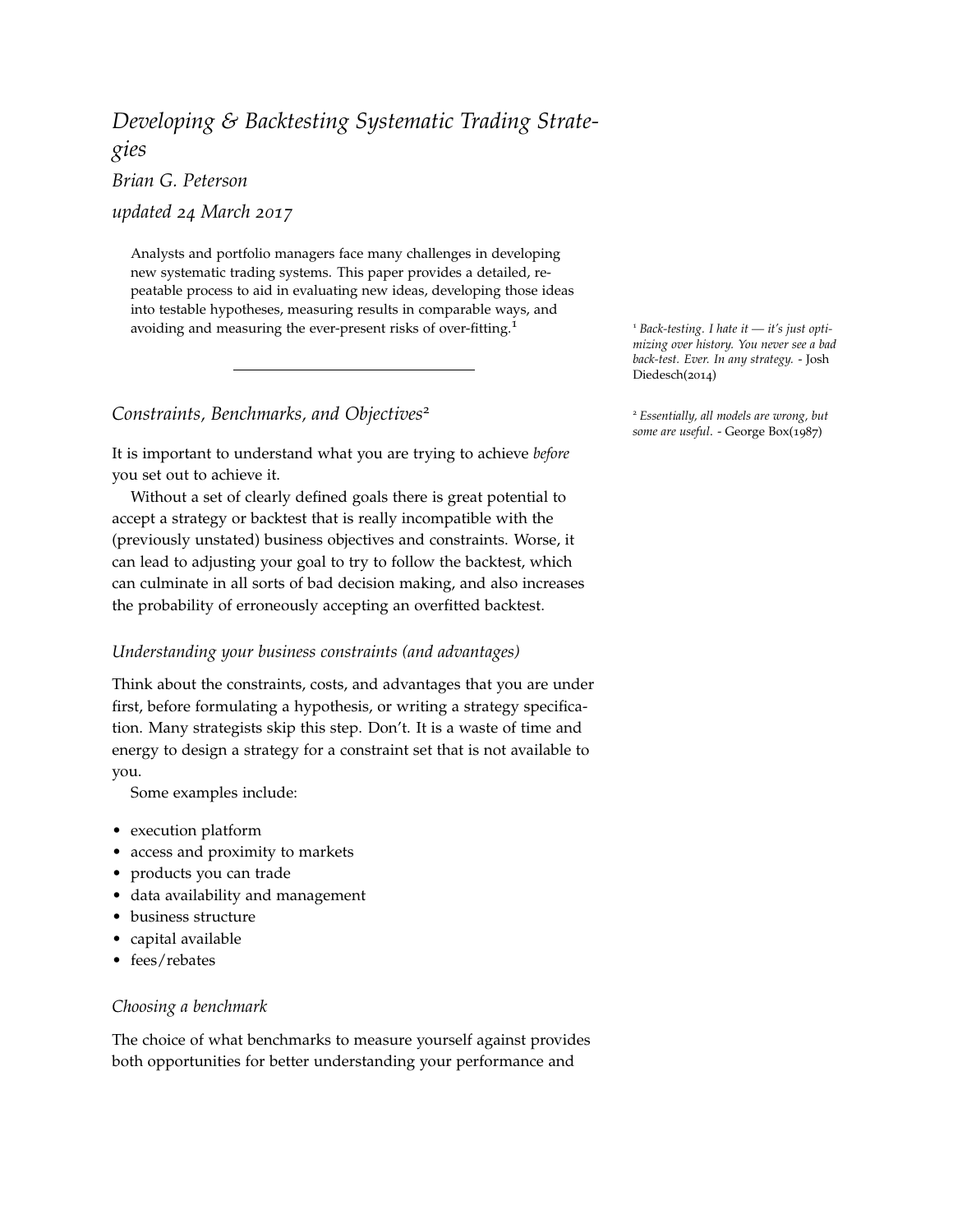risks of benchmark chasing and overfitting. Mutual Fund managers have it easy, or hard, because of the "Morningstar" categorization of styles and benchmarks. Mutual fund managers have benchmarks clearly defined, and can be easily measured against what are often exchange traded products or well known indices.

A good suite of benchmarks for your strategy should reflect your business objectives and constraints, as well as help you measure performance over time.

#### *What constitutes a good benchmark for a trading strategy?*

There are several categories of potential benchmarks:

1. archetypal strategies

In many cases, you can use a well-known archetypal strategy as a benchmark. For example, a momentum strategy could use an MA-cross strategy as a benchmark.

If you are comparing two or more candidate indicators or signal processes, you can also use one as a benchmark for the other (more on this later).

2. alternative indices

EDHEC, Barclays, HFR, and others offer alternative investment style indices. One of these may be a good fit as a benchmark for your strategy. Be aware that they tend to have a downward bias imposed by averaging, or are even averages of averages. So 'beating the benchmark' in your backtest would be a bare minimum first step if using one of these as your benchmark. As an example, many CTA's are trend followers, so a momentum strategy in commodities may often be fairly compared to a CTA index.

3. custom tracking portfolios

In some ways an extension of (1.) above, you can create your own benchmark by creating a custom tracking portfolio. As the most common example, a cap-weighted index is really a strategy archetype. The tracking portfolio for a capitalization-weighted index invests in a basket of securities using market capitalization as the weights for the portfolio. This portfolio is then rebalanced on the schedule defined in the index specification (typically quarterly or annually). Components may be added or removed following some rule at these rebalancing periods, or on some other abnormal event such as a bankruptcy. Other custom tracking portfolios or synthetic strategies may also be appropriate for measuring your strategy against, depending on what edge(s) the strategy hopes to capture, and from what universe of investible products.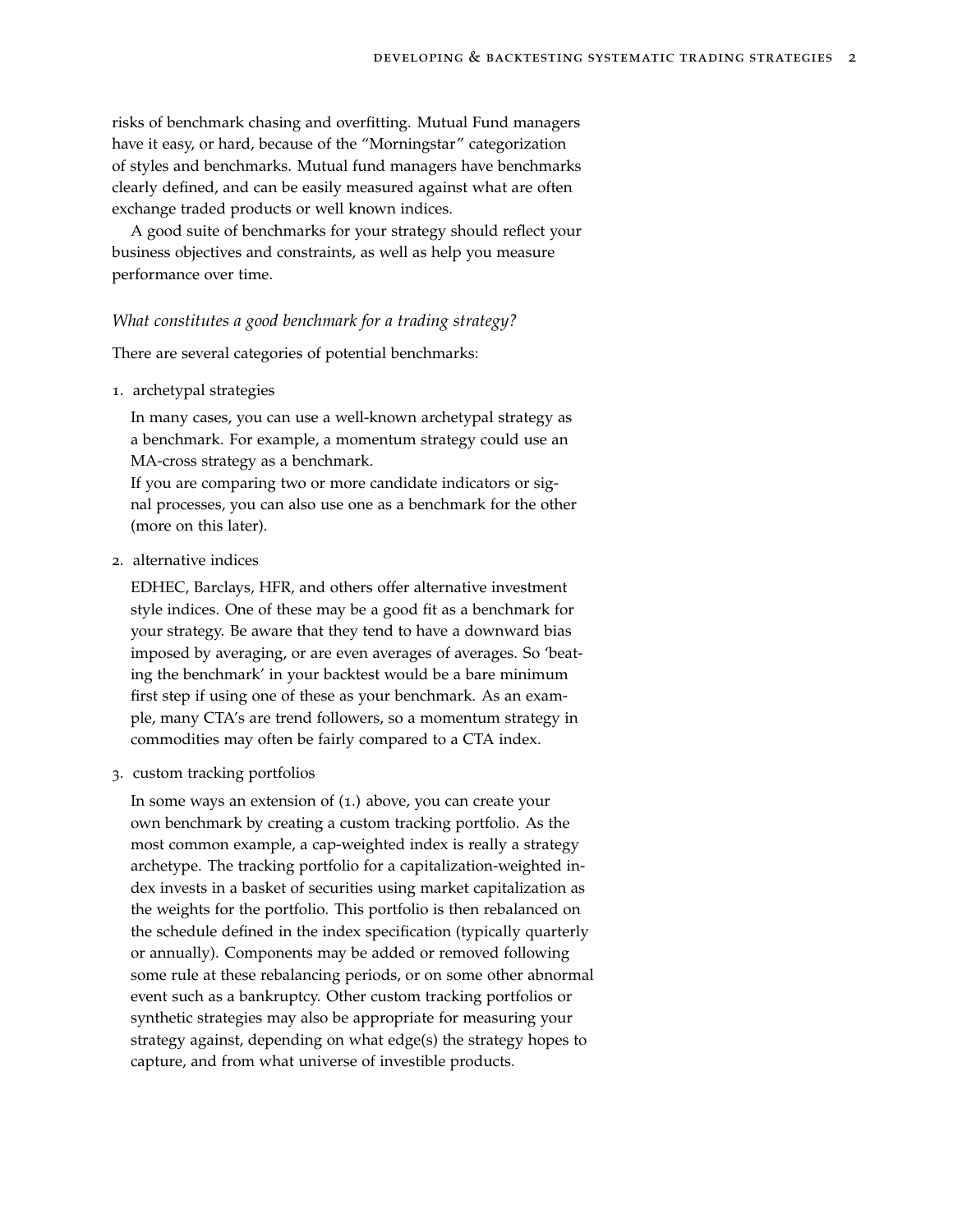#### 4. market observables

Market observable benchmarks are perhaps the simplest available benchmarks, and can tie in well to business [objectives](#page-0-0) and to [optimization.](#page-0-0)

Some easily observable benchmarks in this category:

- $\frac{4}{3}$ /day, %/day
- \$/contract
- % daily volume
- % open interest

#### *measuring performance against your benchmark*

Good benchmarks help to provide insight into the drivers of strategy returns.

Choosing more than one benchmark can help to guard against targeting the benchmark (a form of overfitting). Identifying specific limitations of your benchmarks, for example:

- lack of goodness of fit,
- a different investible universe,
- lack of stationarity,
- or specific representative features of the benchmark

can also assist in refining the choice of benchmarks and avoiding taking them too seriously.

No matter what benchmarks you pick, if you are going to share these benchmarks with outside investors or other members of your team, you need to be careful that you understand and disclose the limitations of the benchmark(s) that you've chosen.

Failure to disclose known divergences from a benchmark you will be measured against may look like a limitation rather than a feature, so be sure to explain why differences should exist.

You *will* be measured by others against these benchmarks for performance, style drift, etc. so failure to disclose known limitations of your benchmark(s) will waste everyone's time.

Large bodies of research have been built up over time about how to measure performance against such benchmarks. *TrackingError*, *SharpeRatio*'s, *FactorAnalytics*, and more are well represented in **R**.

#### **Choosing an Objective<sup>3</sup> 3** *When measuring results against objection* **and the set of the set of the set of the set of the set of the set of the set of the set of the set of the set of the set of the set of the set of the**

In strategy creation, it is very dangerous to start without a clear *correct.* - Ben Horowitz (2014) objective.

Market observable benchmarks (see above) may form the core of the first objectives you use to evaluate strategy ideas.

*tives, start by making sure the objectives are*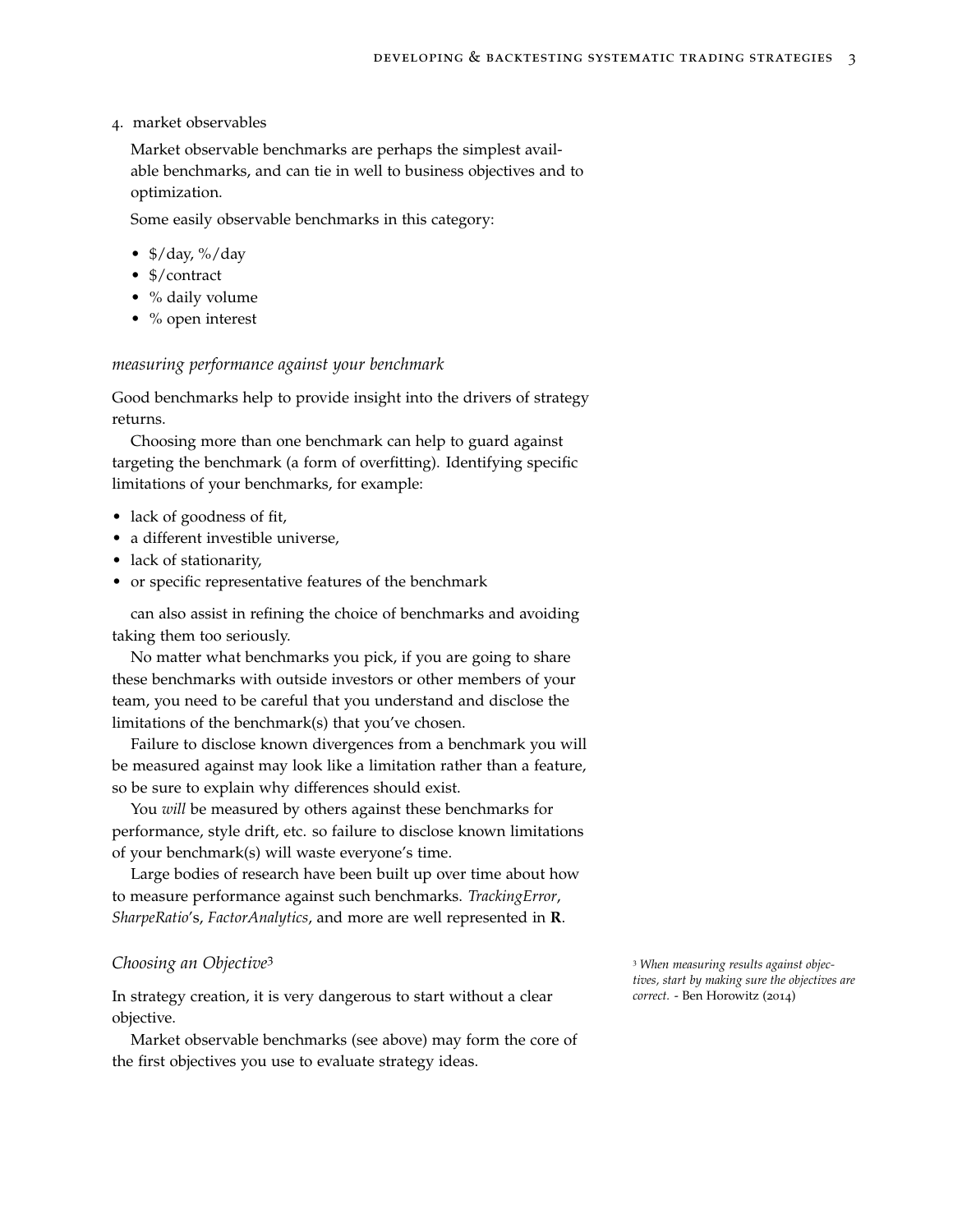Your business objective states the types of returns you require for your capital, your tail risk objectives, the amount of leverage you intend to or are willing to use, and your drawdown constraints (which are closely related to the leverage you intend to employ).

Some of the constraints on your business objective may be dictated by the constraints your business structure has (see above).

For example: - Leverage constraints generally have a hard limit imposed by the entity you are using to access the market, whether that is a broker/dealer, a 106.J membership, a leased seat, a clearing member, or a customer relationship.

- Drawdown constraints have hard limits dictated by the leverage you intend to employ: 10:1 leverage imposes a 10% hard drawdown constraint, 4:1 imposes a 25% drawdown constraint, and so on. - Often, there will also be certain return objectives below which a strategy is not worth doing.

Ideally, the business objectives for the strategy will be specified as ranges, with minimum acceptable, desired target, and maximum acceptable or plausible targets.

Once you have these objectives described, you need to formulate them so that they may be easily used to programmatically evaluate your strategy.<sup>4</sup> <sup>4</sup> **FIXME** *we need a version of con-*

Formulate your business objectives in the same form commonly used in portfolio optimization:

*maximize some measure of return subject to minimizing one or more measures of risk*

The most commonly used objective of this type is the Sharpe Ratio which is most often calculated as mean return over volatility.

Many other modified Sharpe-style ratios also exist:

- Information Ratio: annualized return over annualized risk
- Profit factor: gross profits divided by gross losses
- Sortino Ratio: (annualized return risk free) over downside volatility
- Calmar Ratio: annualized return over max drawdown
- return over expected tail loss

All of these ratios have the properties that you want to maximize them in optimization, and that they are roughly comparable across different trading systems.

Additional properties of the trading system that you may target when evaluating strategy performance but which we would not put into the category of *business requirements* include:

• correlation to perfect profit

*strained\_objective() from PortA in quantstrat*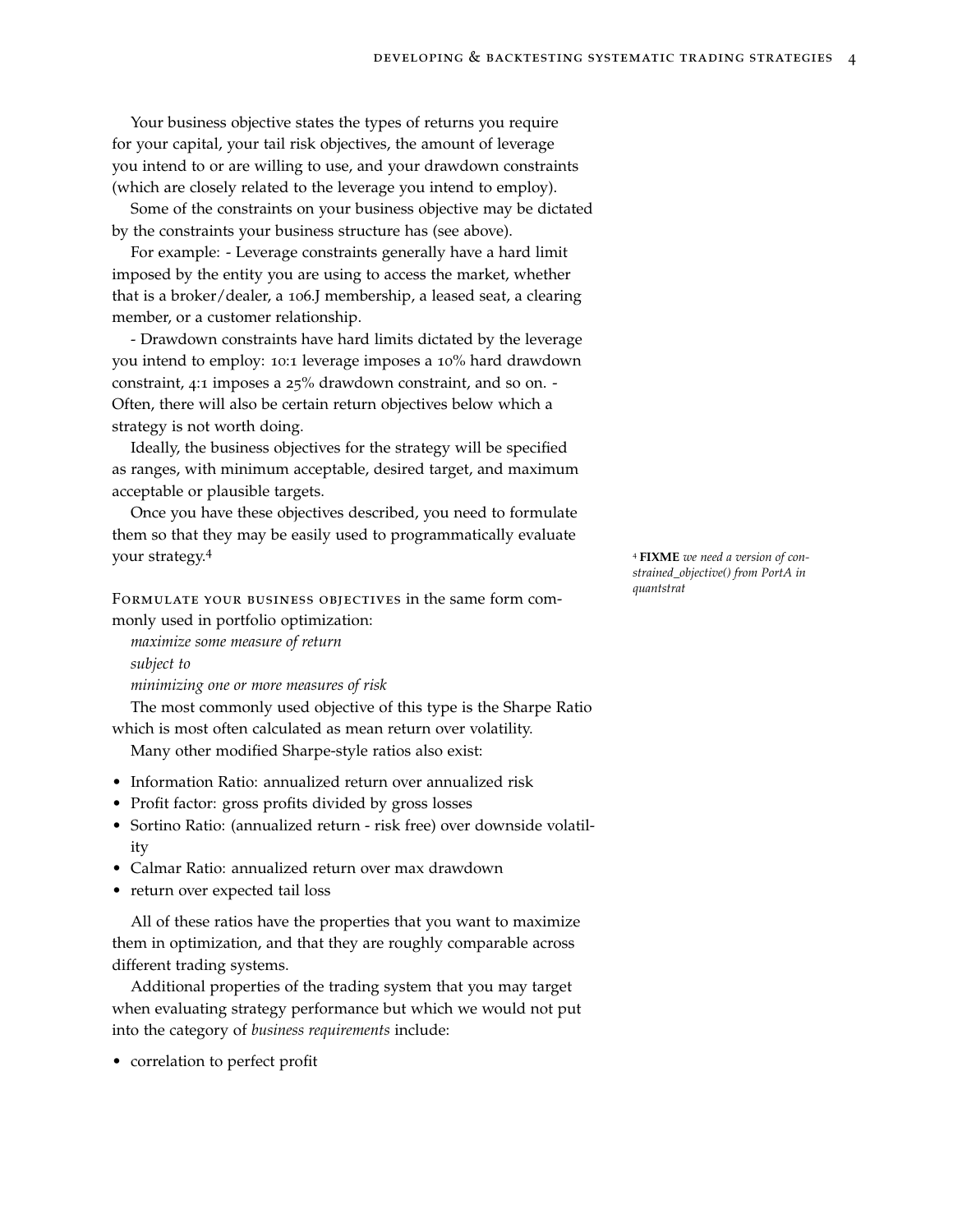- slope of the equity curve
- linearity of the equity curve
- trade statistics etc.

A strategy conceptualized as a diversifier for an existing suite may well have different business objectives from a strategy designed to enter a new market or replicate published research or take advantage of a transient market opportunity. As such, it is further important to be aware that business objectives are likely to differ from one strategy to another even inside the same organization or on the same team.

Understanding your constraints, benchmarks, and objectives prior to embarking on hypothesis generation or strategy creation and evaluation will anchor your goals. Defining these in advance will allow you to quickly reject ideas that are incompatible with your goals and requirements. Proceeding without understanding the milieu in which the proposed strategy will operate risks overfitting and sloppy analysis, and should be avoided whenever possible.

## *Hypothesis Driven Development<sup>5</sup>* 5 *Far better an approximate answer to the*

Strategy creation is expensive in time (for research) and money (for implementation into a live trading environment).

To maximize return on that investment, we follow a hypothesis driven approach that allows us to confirm ideas quickly, reject failures cheaply, and avoid many of the dangers of overfitting.

Ideas generated via a brainstorming session are a useful starting point, but they are typically not testable on their own.

#### *creating good (testable) hypotheses*

To create a testable idea (a hypothesis), we need to:

- formulate the idea as a declarative conjecture
- make sure the conjecture is predictive
- define the expected outcome of that conjecture
- describe means of verifying (testing) the expected outcome

Many ideas will fail the process at this point. The idea will be intriguing or interesting, but not able to be formulated as a conjecture.

Or, once formatted as a conjecture, you won't be able to formulate an expected outcome. Often, the conjecture is a statement about the nature of markets. This may be an interesting, and even verifiable point, but not be a *prediction* about market behavior. So a good conjecture also makes a prediction, or an observation that amounts to a

*right question, which is often vague, than an exact answer to the wrong question, which can always be made precise*. - John Tukey (1962) p. 13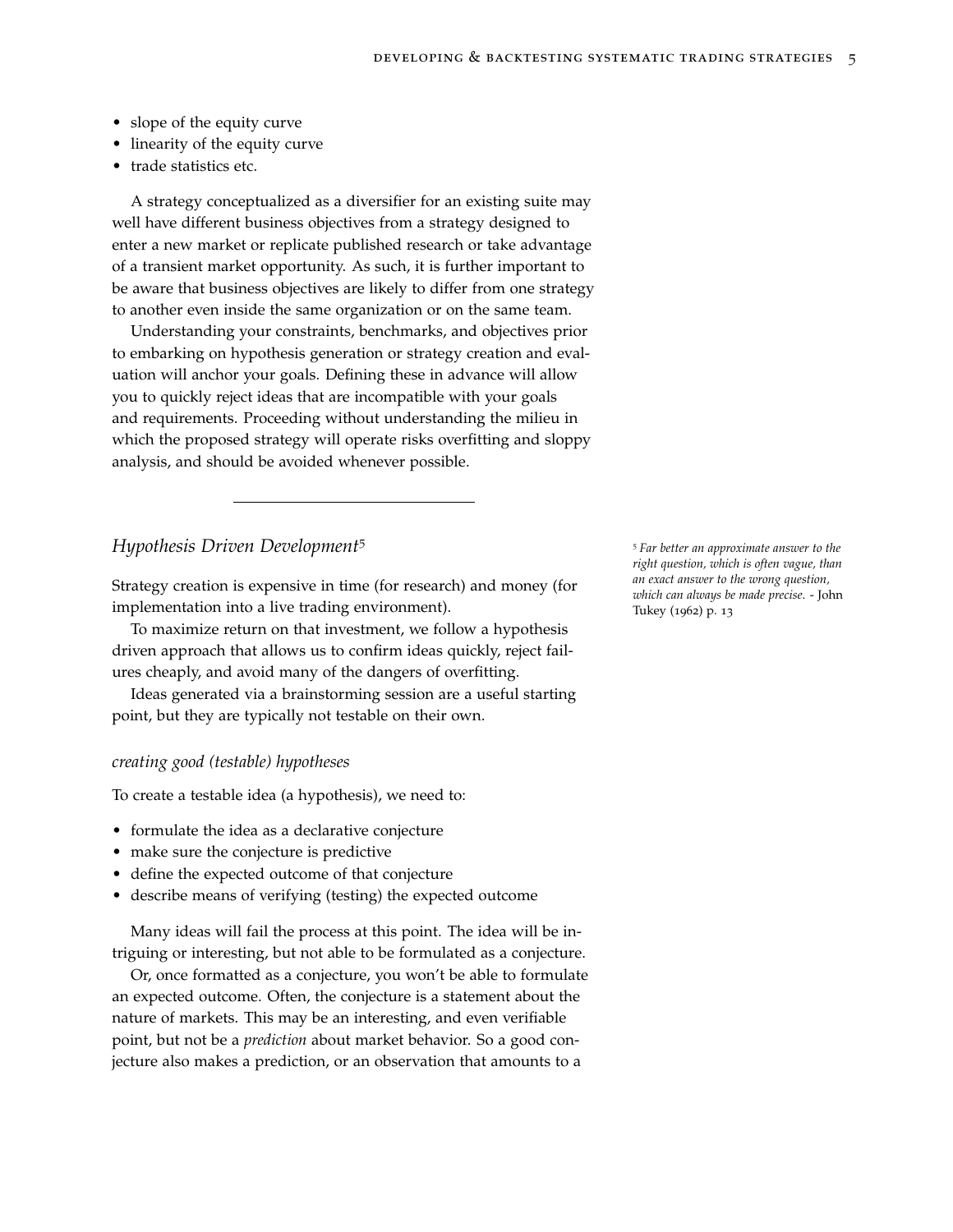prediction. The prediction must specify either a cause, or an observable state that precedes the predicted outcome.

Finally, a good hypothesis must specify its own test(s). It should describe how the hypothesis will be verified. A non-testable "working hypothesis" is a starting point for further investigation, but the goal has to be to specify tests. In some cases, it is sufficient to describe a test of the prediction. We'll cover specific tests in depth later in this document. In statistical terms, we need the hypothesis to have a testable dependent variable. In other cases it may be necessary to describe a statistical test to differentiate the hypothesized prediction from other measurable effects, or from noise, or factor interactions. Specified tests should identify measurable things that can help identify the (spurious) appearance of a valid hypothesis.

A good/complete hypothesis statement includes:

- what is being analyzed (the subject),
- the dependent variable(s) (the output/result/prediction)
- the independent variables (inputs into the model)
- the anticipated possible outcomes, including direction or comparison
- addresses *how you will validate or refute each hypothesis*

Most strategy ideas will be rejected during hypothesis creation and testing.

Many ideas, thoughts, and observations about the state of the markets lack sufficient structure to become a testable hypothesis. While it is possible that these ideas are indeed true, unless you can quantify the idea into a (dis)provable conjecture, it can't be used to create a quantitative strategy with any degree of confidence. Far from being a negative thing, this is a good use of your time, and guards against prematurely moving on with a fundamentally questionable or just plain erroneous idea. The faster an untestable idea can be set aside for more verifiable ideas, the better.

PROCEEDING WITHOUT A HYPOTHESIS RISKS RUIN.<sup>6</sup> Many strategists will still try to skip robust hypotheses in favor of sloppy ones such as "I hypothesize that this strategy idea will make money".

While the value of testing a more rigorous hypothesis should be clear, it may be more difficult to see the risks imposed by having no hypothesis or a sloppy or incomplete hypothesis. An incomplete or otherwise deficient hypothesis at this stage will create a strong desire to "refine" the hypothesis later by adding new explanatory statements. This is called an "ad hoc hypothesis", where new hypotheses are piled on top of old to better "explain" observation. (Carroll (2011)



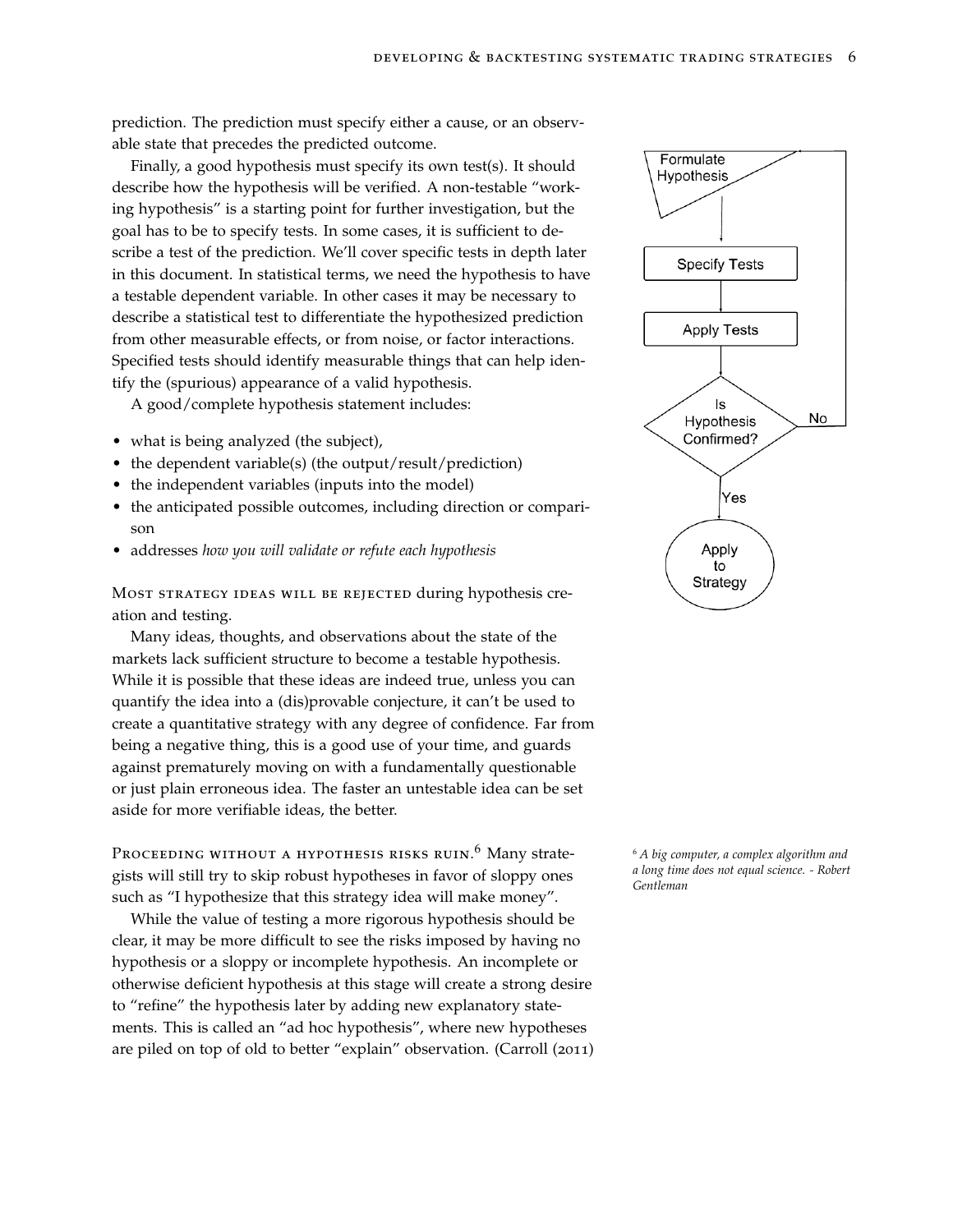, p. 7 or online; see also "rule burden", below) Engaging in the creation of ad hoc hypotheses risks ruin, as the in sample (IS) explanatory power of the model will seem to go up, while the out of sample (OOS) power goes down. It also invites going over the data multiple times while the model is "refined", introducing progressively more data snooping bias.

Social scientists have coined the term HARKing(Kerr 1998) for "hypothesizing after the results are known". This needs to be separated from true scientific inference, which develops an **a priori** hypothesis from examining raw or unmassaged data. Defining a hypothesis should proceed from data to question to testable conjecture about a dependent variable. Rejecting a hypothesis is more valuable that inventing one after the fact. (and avoids losing money on an random or over-fit model)

# *Defining the strategy*

A trading strategy or investment approach is more than just a testable hypothesis.

After creating and confirming a hypothesis, you need to specify the strategy. The **R** package *quantstrat* formalizes the strategy structure into *filters*, *indicators*, *signals*, and *rules*.

FILTERS help to select the instruments to trade.

They may be part of the formulated hypothesis, or they may be market characteristics that allow the rest of the strategy to trade better. In fundamental equity investing, some strategies consist only of filters. For example, the StarMine package that was bought by Thomson Reuters defines quantitative stock screens based on technicals or fundamentals.<sup>7</sup> Many analysts will expand or shrink their  $\frac{7}{4}$  a modern, free alternative may be investible universe based on screens. Lo's Variance Ratio is another measure often used as a filter to turn the strategy on or off for particular instruments (but can also be used as an indicator, since it is time-varying).

INDICATORS are quantitative values derived from market data.

Examples of indicators include moving averages, RSI, MACD, volatility bands, channels, factor models, and theoretical pricing models. They are calculated in advance on market data (or on other indicators). Indicators have no knowledge of current positions or trades.

One risk to watch out for when defining your indicators is confusing the indicator with the strategy. The indicator is a description of

found at [http://finviz.com/screener.](http://finviz.com/screener.ashx) [ashx](http://finviz.com/screener.ashx)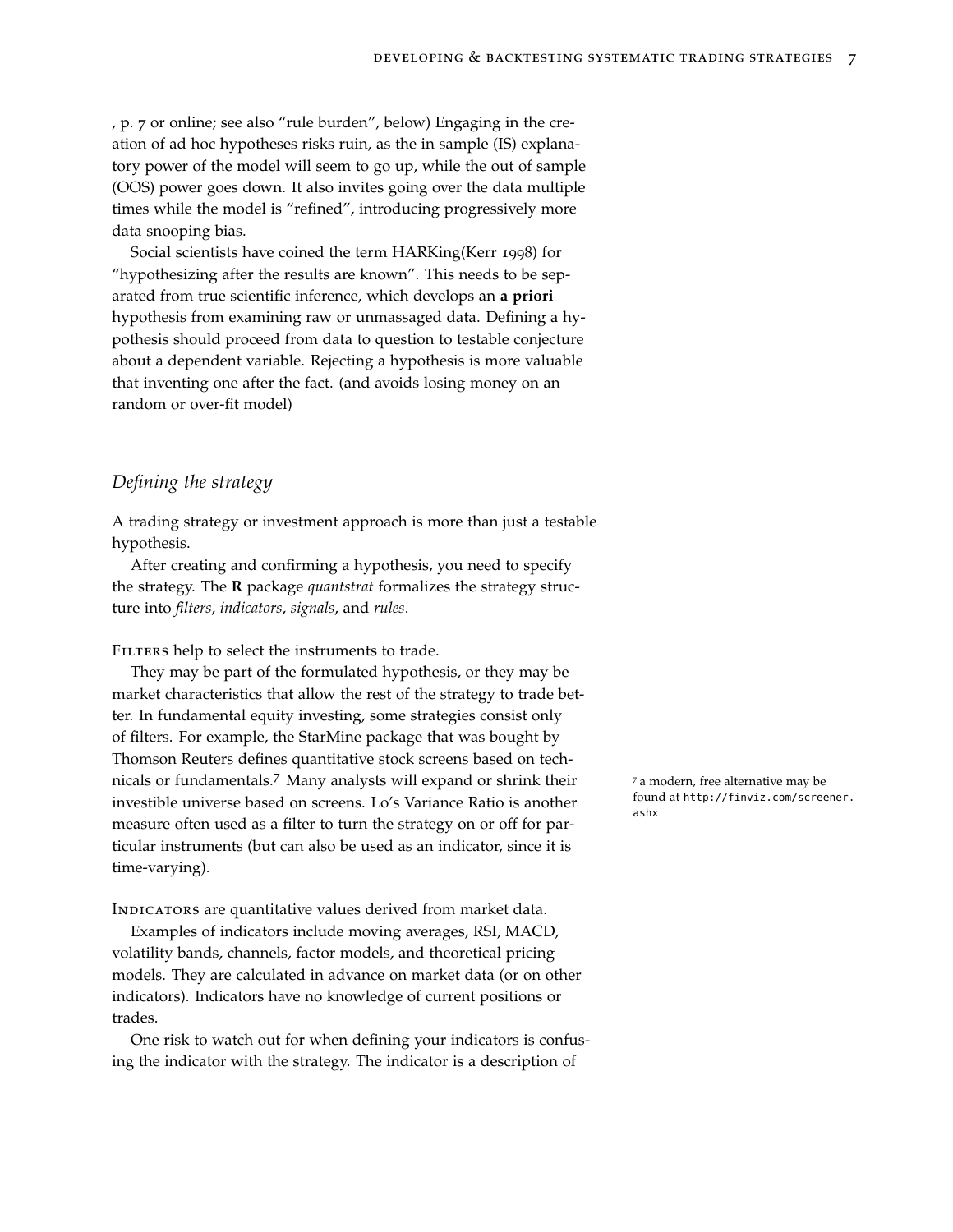reality, a model that describes some aspect of the market, or a theoretical price. An indicator, on its own, is not a strategy. The strategy depends on interactions with the rest of its components to be fully specified.

Signals describe the interaction between filters, market data, and indicators.

Signal processes describe the desire for an action, but the strategy may choose not to act or may not be actionable at the time. They include 'classic' things like crossovers and thresholds, as well as more complicated interactions between pricing models, other indicators, and other signal processes. It is our experience that signals may often interact with other signals. The final signal is a composite of multiple things. The combination of intermediate signals will increase the likelihood of actually placing or modifying orders based on the final signal.

Like indicators, signals are calculated in advance on market data while doing research or a backtest. In production, they are typically calculated in a streaming fashion.

As stated above, it is important to separate the desire for action from the action itself. The signal happens only in its own context. In very simple strategies, signal and action may be the same, but in most real strategies the separation serves to make clear what analysis can be done to support a decision, and what needs to be postponed until a path-dependent decision is warranted.

Rules make path-dependent actionable decisions.

Rules, in both research/backtesting and in production, are what take input from market data, indicators, and signals, and actually take action. Entry, Exits, Risk, Profit Taking, and Portfolio Rebalancing are all rule processes. Rules are path dependent, meaning that they are aware of the current market state, the current portfolio, all working orders, and any other data available at the time the rule is being evaluated. No action is instantaneous, so rules also have a cost in time.

There must be some lag between observation (indicator or signal), decision (rule), and action (order entry or modification).

#### *strategy specification document*

The strategy specification document is a complete description of the strategy. A draft covering all components of the strategy should be completed before any code is written. It describes the business context and objectives, the hypothesis and tests for that hypothesis, and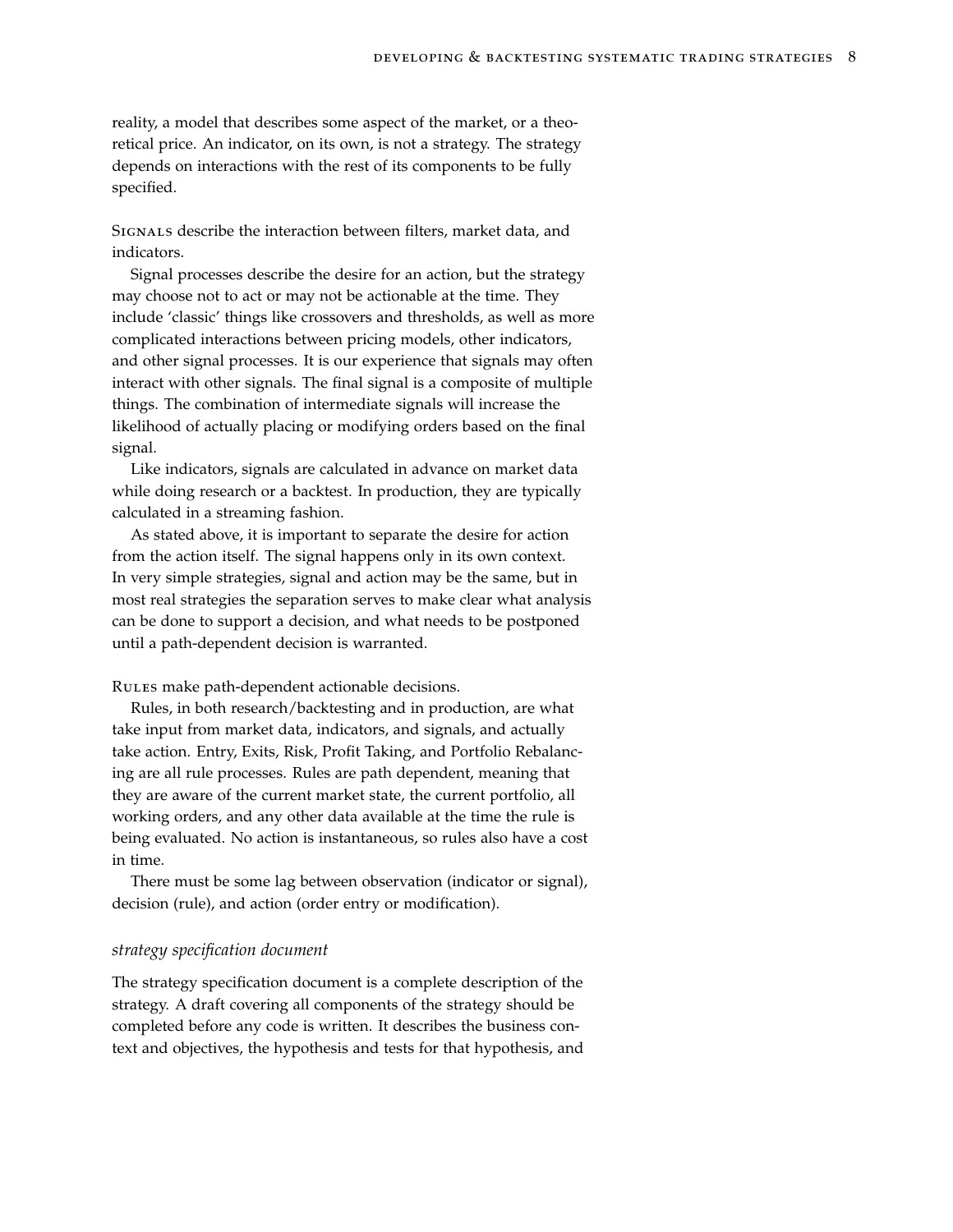all the components of the strategy itself (filters, indicators, signals and rules). It also needs to describe details such as initial parameter choices and why those choices were made, and any data requirements (tick, bar, L2, external data, etc.).

The strategy specification needs to be written at a level sufficient for the research analyst to write code from. Equally important, it should be written for review by the investment and risk committees.

One of the key reasons for writing the specification before beginning coding, beyond clarity and rigor of thinking, is that it provides another curb against overfitting. Changes to the specification should be deliberate, recorded and indicate that something was incomplete or erroneous in the initial specification. The strategy designer will learn from success and failure along the development path, and the outcomes of these incremental experiments should be clearly reflected in the strategy specification and its revision history.

Specification changes need to be conscious and recorded. Loosely adjusting the specification as you go increases the likelihood of an overfit and invalid test.

*Creating the Strategy*

Creating the strategy code for backtesting or production is outside the scope of this document. In **R** you'll likely use *quantstrat*, and when transitioning to production, you'll use whatever execution platforms are supported by your organization or team.

Developing and testing the strategy in stages using the tools described in the following sections makes the strategy development process less expensive, more rigorous, and less subject to over-fitting. This is in contrast to the process described by many of the references in this document which focus *only* on evaluating the entire strategy at once, and modifying the whole strategy before doing another analytical trial.

*Evaluating the Strategy*<sup>8</sup> <sup>8</sup> *No matter how beautiful your theory, no*

How do you evaluate the backtest?

Conceptually, the goal should continue to be to reject or fix failures quickly, before getting to the point of something that risks feeling too

*matter how clever you are or what your name is, if it disagrees with experiment, it's wrong*. - Richard P. Feynman (1965)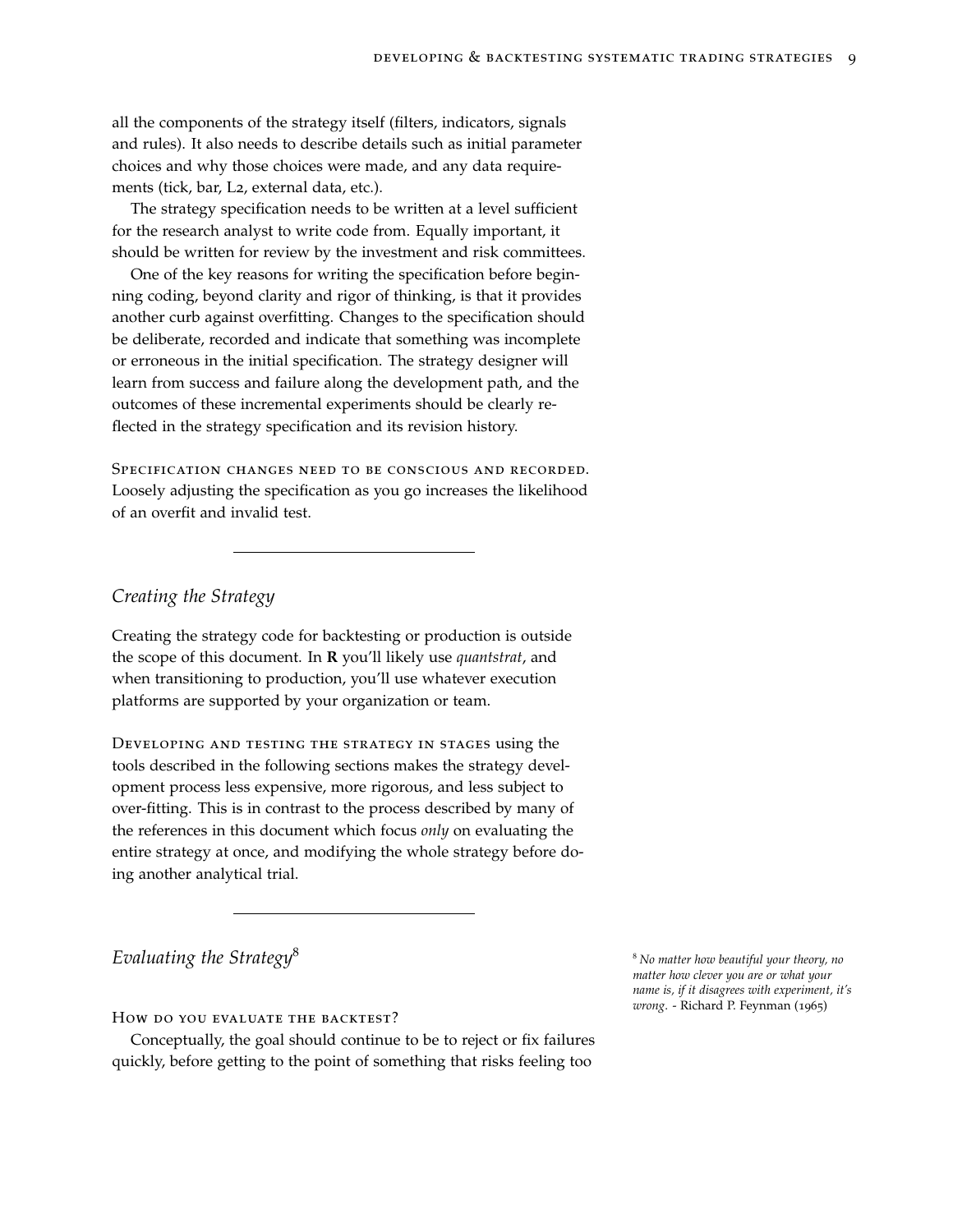expensive to throw away. We want to evaluate the backtest against our hypothesis and business objectives. The earlier in the strategy framework we can identify and correct problems, the less likely we are to fall victim to common errors in backtesting:

LOOK AHEAD BIASES are introduced when an analysis directly uses knowledge of future events. They are most commonly found when using 'corrected' or 'final' numbers in a backtest rather than the correct 'vintage' of data. Other common examples are using the mean of the entire series, or using only surviving securities in an analysis performed after several candidate securities have been delisted. (see Baquero, Ter Horst, and Verbeek 2005) Look ahead bias is relatively easily corrected for in backtests by subsetting the data at each step so that indicators, signals, and rules only have access to the data that would have been contemporaneously available. Guarding against vintage or survivorship problems requires slightly more work, as the analyst must be aware that the data being used for the analysis comes in vintages.

DATA MINING BIAS arises from testing multiple configurations and parameters of a trading system without carefully controlling for the introduction of bias. It is typically caused by brute force searching of the parameter space without a driving hypothesis for why those parameters would be good candidates.(see Aronson 2006, Chapter 6, pp.287-320)

Correcting for data mining bias is covered in Aronson, and consists mostly in designing the tests such that you do not pollute your data. Walk forward analysis (covered later) is a key component of this, as are adjustments and measurements of data mining effects after they occur.

DATA SNOOPING is the process by which knowledge of the data set contaminates your statistical testing (your backtest) because you have already looked at the data. In an innocuous form, it could occur simply because you have market knowledge. (see Smith, n.d.) Tukey called this "uncomfortable science" because of the bias that it can introduce, but knowledge of how markets work, and what things have worked in the past is an essential part of strategy development. What you need to be cautious of is making changes to the *strategy* to overcome specific deficiencies you see in testing. These types of changes, while sometimes unavoidable and even desirable, increase the probability of overfitting.

Sullivan, Timmermann, and White (1999) and Hansen (2005) provide tests derived from White's Reality Check (which is patented in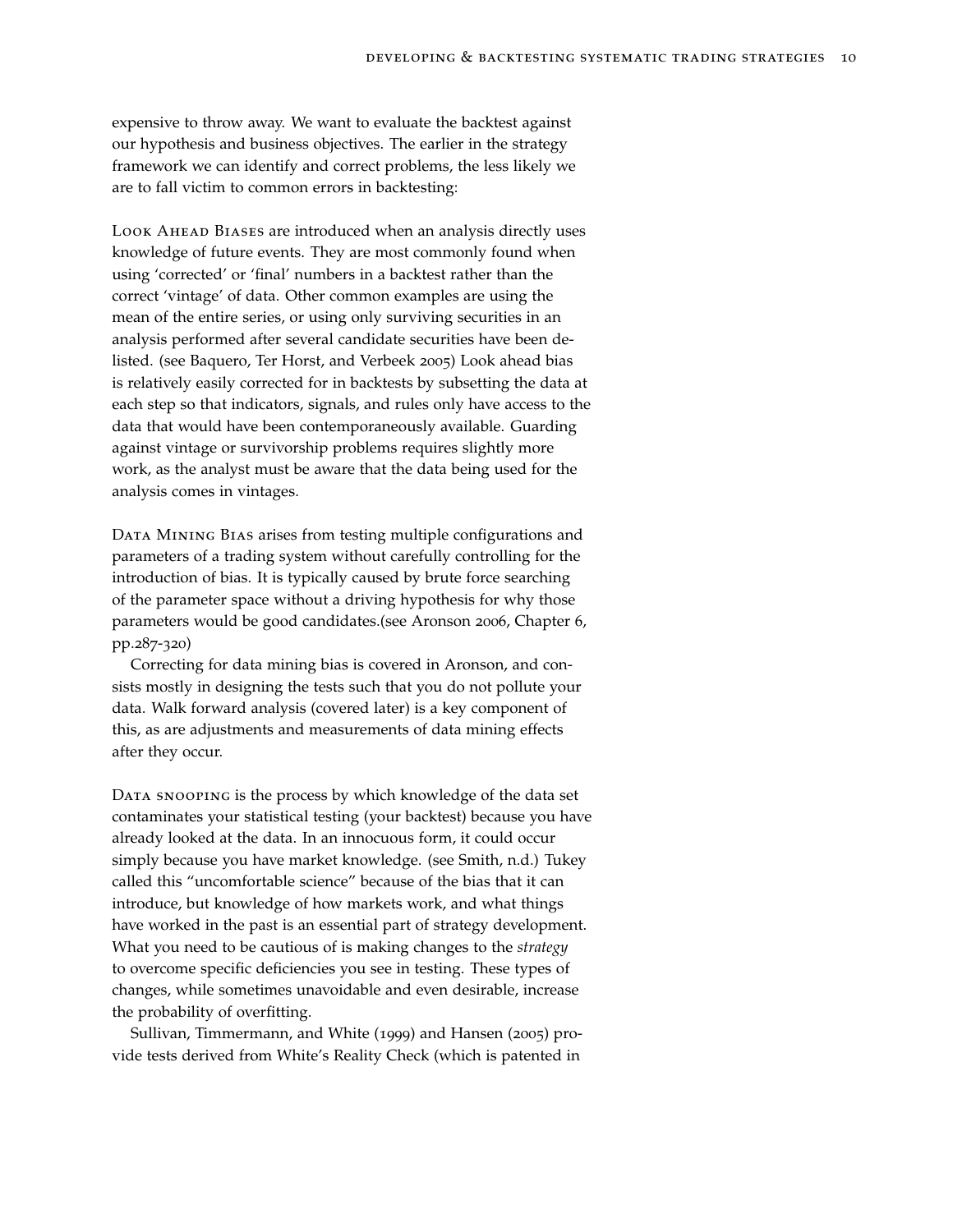White 2000), to measure the potential impact of data snooping on the backtested results.

ONE DEFICIENCY IN THE STRATEGY LITERATURE is that it has been moving towards utilizing parameter optimization, machine learning, or statistical classification methods (such as random forests or neural networks) as a silver bullet for strategy development. While a full treatment is beyond the scope of this paper, it is worth mentioning that the model assessment and selection techniques of the statistical classification and machine learning literature are very valid in the context of evaluating trading strategies. (see e.g. Hastie, Tibshirani, and Friedman 2009, chap. 7 and 8) We advocate extensive use of model validation tests, tests for effective number of parameters, and careful use of training and cross validation tests in every part of strategy evaluation. Of particular utility is the application of these techniques to each *component* of the strategy, in turn, rather than or before testing the entire strategy model. (see, e.g. Kuhn and Johnson  $(2013)$ 

Defining the objectives, hypotheses, and expected outcome(s) of the experiment (backtest) as declared before any strategy code is written or run and evaluating against those goals on an ongoing basis will guard against many of the error types described above by discarding results that are not in line with the stated hypotheses.

# *Evaluating Each Component of the Strategy*<sup>9</sup> <sup>9</sup> *Maintain alertness in each particular*

\_\_\_

It is important to evaluate each component of the strategy separately. If we wish to evaluate whether our hypotheses about the market are correct, it does not make sense to first build a strategy with many moving parts and meticulously fit it to the data until after all the components have been evaluated for their own "goodness of fit".

The different components of the strategy, from filters, through indicators, signals, and different types of rules, are all trying to express different parts of the strategy's hypothesis and business objectives. Our goal, at every stage, should be to confirm that each individual component of the strategy is working: adding value, improving the prediction, validating the hypothesis, etc. before moving on to the next component.

There are several reasons why it is important to test components separately:

Testing individually guards against overfitting. As de-

*instance of particular ways in which our knowledge is incomplete*. - John Tukey (1962) p. 14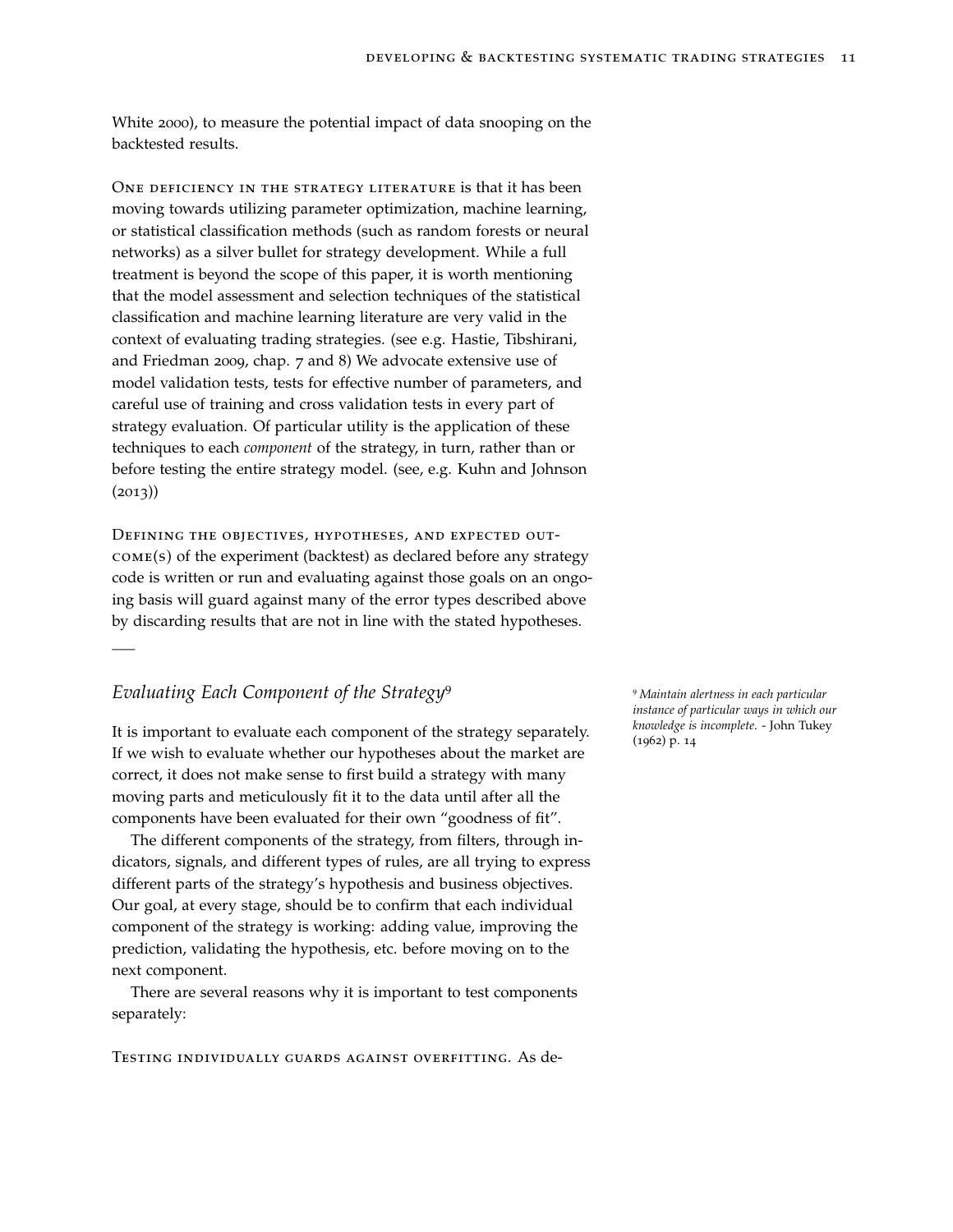scribed in the prior section, one of the largest risks of overfitting comes from data snooping. Rejecting an indicator, signal process, or other strategy component as quickly in the process as possible guards against doing too much work fitting a poorly conceived strategy to the data.

Tests can be specific to the technique. In many cases, specific indicators, statistical models, or signal processes will have test methods that are tuned to that technique. These tests will generally have better *power* to detect a specific effect in the data. General tests, such as *p-values* or *t-tests*, may also be valuable, but their interpretation may vary from technique to technique, or they may be inappropriate for certain techniques.

IT IS MORE EFFICIENT. The most expensive thing an analyst has is time. Building strategies is a long, intensive process. By testing individual components you can reject a badly-formed specification. Reusing components with known positive properties increases chances of success on a new strategy. In all cases, this is a more efficient use of time than going all the way through the strategy creation process only to reject it at the end.

# *Evaluating Indicators*

In many ways, evaluating indicators in a vacuum is harder than evaluating other parts of the strategy. It is nearly impossible if you cannot express a theory of action for the indicator.

*Why?* This is true because the indicator is not just some analytical output that has no grounding (at least we hope not). A good indicator is describing some measurable aspect of reality: a theoretical "fair value" price, or the impact of a factor on that price, or turning points of the series, or slope.

If we have a good conceptualization of the hypothesized properties of the indicator, we can construct what the signal processing field calls the 'symmetric filter' on historical data. These are often optimized ARMA or Kalman-like processes that filter out all the 'noise' to capture some pre-determined features of the series. They're (usually) useless for prediction, but are very descriptive of past behavior.

It is also possible to do this empirically if you can describe the properties in ways that can be readily programmed. For example, if the indicator is supposed to indicate turning points, and is tuned to a mean duration of ten periods, then you can look for all turning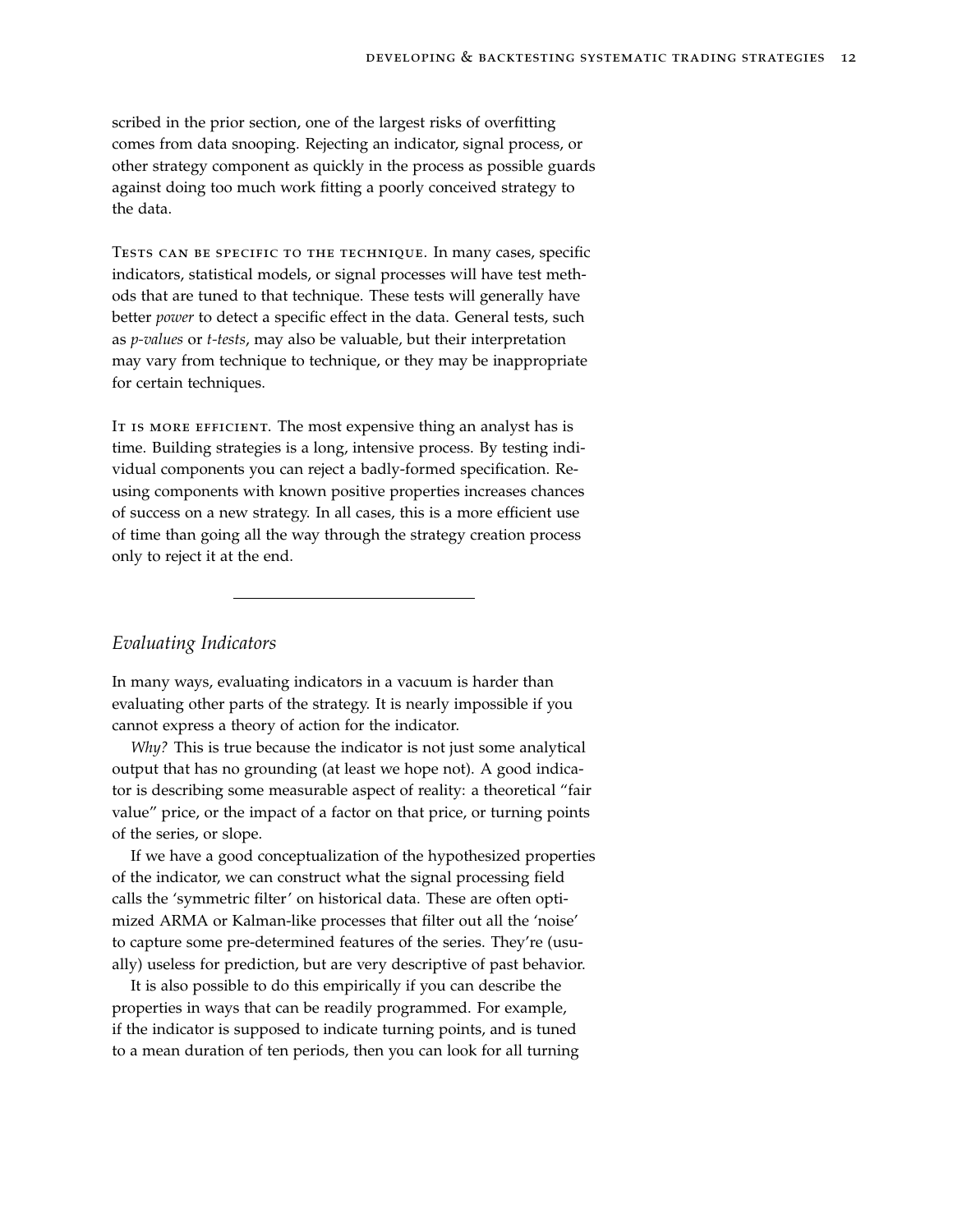points that precede a short term trend centered around ten periods. The downside of this type of empirical analysis is that it is inherently a one-off process, developed for a specific indicator.

How is this useful in evaluating an indicator? Once you have constructed the symmetric filter, you can evaluate the degree to which the indicator matches perfect hindsight. Using kernel methods, clustering, mean squared error, or distance measures we can evaluate the degree of difference between the indicator and the symmetric filter. A low degree of difference (probably) indicates a good indicator for the features that the symmetric filter has been tuned to pick up on.

THE DANGER OF THIS APPROACH comes if you've polluted your data by going over it too many times. Specifically, if you train the indicator on the entire data set, then of course it has the best possible fit to the data. Tests for look ahead bias and data snooping bias can help to detect and guard against that, but the most important guard has to be the analyst paying attention to what they are doing, and constructing the indicator function or backtest to not use noncontemporaneously available data. Ideally, polluted training periods will be strictly limited and near the beginning of the historical series, or something like walk forward will be used (sparingly) to choose parameters so that the parameter choosing process is run over programmatically chosen subsets. Failure to exercise care here leads almost inevitably to overfitting (and poor out of sample results).

An indicator is, at it's core, a measurement used to make a prediction. This means that the broader literature on statistical predictors is valid. Many techniques have been developed by statisticians and other modelers to improve the predictive value of model inputs. See Kuhn and Johnson (2013) or Hastie [!@Hastie2009](mailto:!@Hastie2009). Input scaling, detrending, centering, de-correlating, and many other techniques may all be applicable. The correct adjustments or transformations will depend on the nature of the specific indicator.

Luckily, the statistics literature is also full of diagnostics to help determine which methods to apply, and what their impact is. You do need to remain cognizant of what you give up in each of these cases in terms of interpretability, trace-ability, or microstructure of the data.

It is also important to be aware of the structural dangers of bars. Many indicators are constructed on periodic or "bar" data. Bars are not a particularly stable analytical unit, and are often sensitive to exact starting or ending time of the bar, or to the methodologies used to calculate the components (open, high, low, close, volume, etc.) of the bar. Further, you don't know the ordering of events, whether the high came before the low, To mitigate these dangers, it is important to test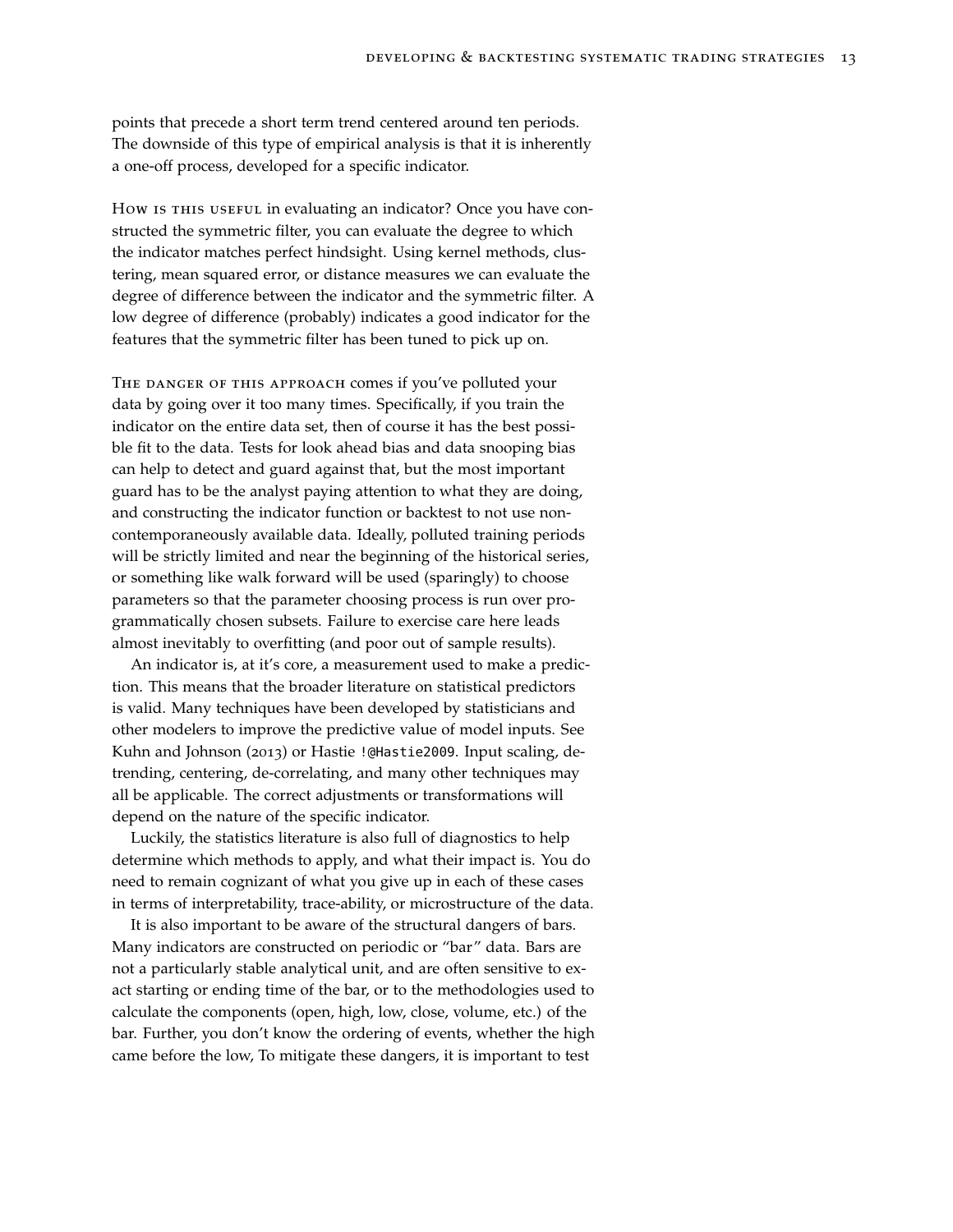the robustness of the bar generating process itself, e.g. by varying the start time of the first bar. We will almost never run complete strategy tests on bar data, preferring to generate the periodic indicator, and then apply the signal and rules processes to higher frequency data. In this way the data used to generate the indicator is just what is required by the indicator model, with more realistic market data used for generating signals and for evaluating rules and orders.

The analysis on indicators described here provides another opportunity to reject your hypothesis, and go back to the drawing board.

# *Evaluating Signals*

From one or more indicators, you usually proceed to examining the effectiveness of the signal generating process. One of the challenges in evaluating the full backtest is that the backtest needs to make multiple assumptions about fills. We can evaluate signals without making any assumptions about the execution that accompanies the desire to express a particular view.

A signal is a directional prediction for a point in time.

The point in time indicated for the signal will generally vary based on some parameterization of the indicator and/or signal function(s). These may be plotted using a forward looking boxplot which lines up returns from the signal forward by using the signal as  $t_0$ , and then displaying a boxplot of period returns from  $t_{1...n}$ . Without any assumptions about execution, we have constructed a distribution of forward return expectations from the signal generating process.

Many analyses can be done with this data. You can take a distribution of overall return expectations (quantiles, mean, median, standard deviation, and standard errors of these estimates), generate a conditional return distribution, examine a linear or non-linear fit between the period expectations, and compare the expectations of multiple different input parameters. When comparing input parameter expectations, you should see 'clusters' of similar positive and/or negative return expectations in similar or contiguous parameter combinations. Existence of these clusters indicates what Tomasini and Jaekle (2009) refer to as a 'stable region' for the parameters (see parameter optimization below). A random assortment of positive expectations is a bad sign, and should lead to reviewing whether your hypotheses and earlier steps are robust.

The signals generated by the backtest(s) are also able to be empirically classified. You can measure statistics such as the number of



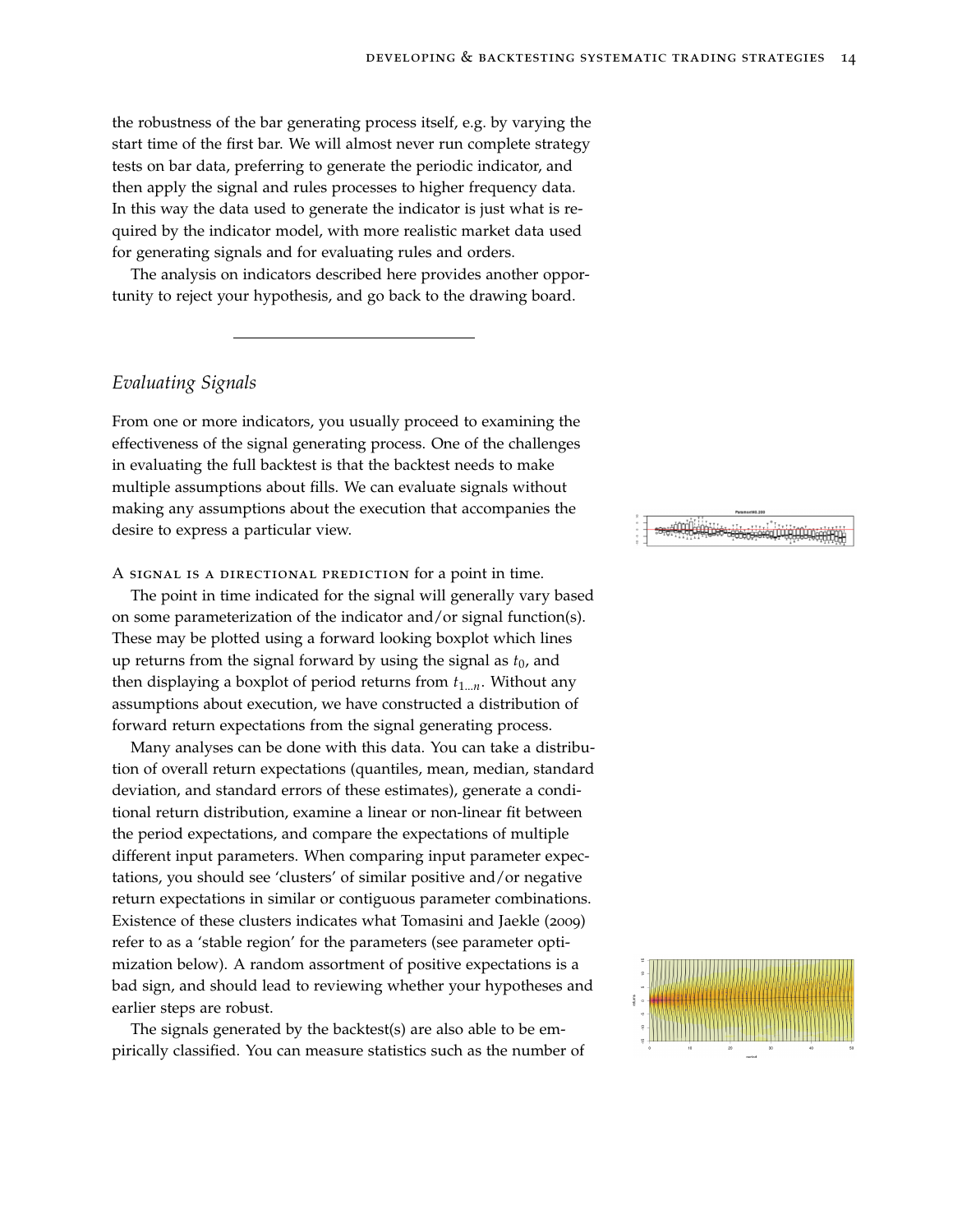entry and exit signals, the distribution of the period between entries and exits, degree of overlap between entry and exit signals, and so on.

Given the empirical data about the signal process, it is possible to develop a simulation of statistically similar processes. A simulation of this sort is described by Aronson (2006) for use in evaluating entire strategy backtest output (more on this below), but it is also useful at this earlier stage. These randomly simulated signal processes should display (random) distributions of returns, which can be used to assess return bias introduced by the historical data. If you parameterize the statistical properties of the simulation, you can compare these parameterized simulations to the expectation generated from each parameterization of the strategy's signal generating process.

It is important to separate a parameterized and conditional simulation from an unconditional simulation. Many trading system Monte Carlo tools utilize unconditional sampling. They then erroneously declare that a good system must be due to luck because its expectations are far in the right-hand tail of the unconditional distribution. One of the only correct inferences that you can deduce from a unconditional simulation would be a mean return bias of the historical series.

It would make little sense to simulate a system that scalps every tick when you are evaluating a system with three signals per week. It is critical to center the simulation parameters around the statistical properties of the system you are trying to evaluate. The simulated signal processes should have nearly indistinguishable frequency parameters (number of enter/exit signals, holding period, etc.) to the process you are evaluating, to ensure that you are really looking at comparable things.

Because every signal is a prediction, when analyzing signal processes, we can begin to fully apply the literature on model specification and testing of predictions. From the simplest available methods such as mean squared model error or kernel distance from an ideal process, through extensive evaluation as suggested for Akaike's Information Criterion(AIC), Bayesian Information Criterion(BIC), effective number of parameters, cross validation of Hastie, Tibshirani, and Friedman (2009), and including time series specific models such as the data driven "revealed performance" approach of Racine and Parmeter (2012): all available tools from the forecasting literature should be considered for evaluating proposed signal processes.

It should be clear that evaluating the signal generating process offers multiple opportunities to re-evaluate assumptions about the method of action of the strategy, and to detect information bias or luck before moving on to (developing and) testing the rest of the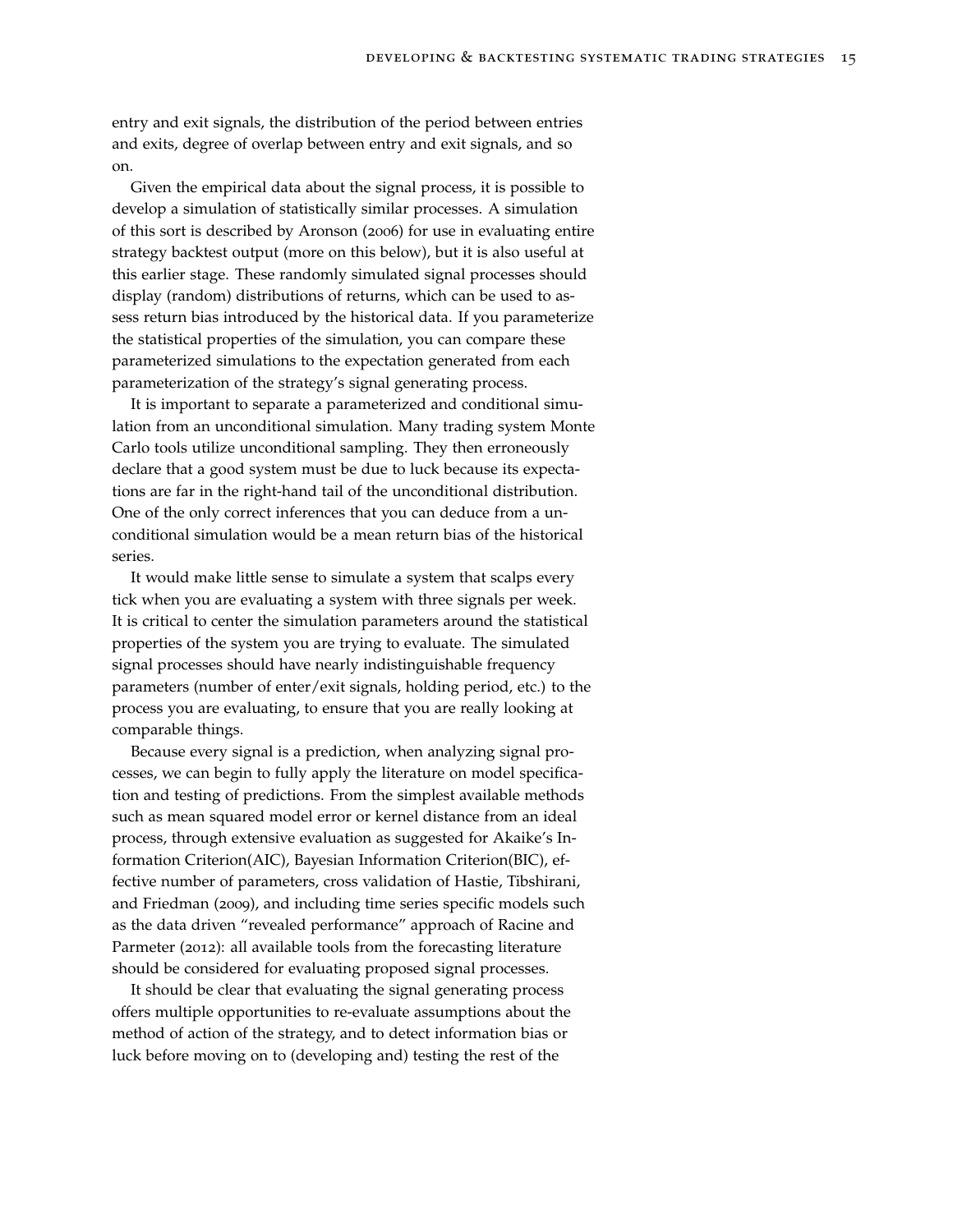| strategy. |  |
|-----------|--|
|-----------|--|

# *Evaluating Rules*

By the time you get to this stage, you should have experimental confirmation that the indicator(s) and signal process(es) provide statistically significant information about the instruments you are examining. If not, stop and go back and reexamine your hypotheses. Assuming that you do have both a theoretical and empirical basis on which to proceed, it is time to define the strategy's trading rules.

Much of the work involved in evaluating "technical trading rules" described in the literature is really an evaluation of signal processes, described in depth above. Rules should refine the way the strategy 'listens' to signals, producing path-dependent actions based on the current state of the market, your portfolio, and the indicators and signals. Separate from whether a signal has predictive power or not, as described above, evaluation of rules is an evaluation of the actions taken in response to the rule.

#### *entry rules*

Most signal processes designed by analysts and described in the literature correspond to trade entry. Described another way, every *entry rule* will likely be tightly coupled to a *signal* (possibly a composite signal). If the *signal* (prediction) has a positive expectation, then the *rule* should have potential to make money. It is most likely valuable with any proposed system to test both aggressive and passive entry order rules.

If the system makes money in the backtest with a passive entry on a signal, but loses money with an aggressive entry which crosses the bid-ask spread, or requires execution within a very short time frame after the signal, the likelihood that the strategy will work in production is greatly reduced.

Conversely, if the system is relatively insensitive in the backtest to the exact entry rule from the signal process, there will likely be a positive expectation for the entry in production.

Another analysis of entry rules that may be carried out both on the backtest and in post-trade analysis is to extract the distribution of duration between entering the order and getting a fill. Differences between the backtest and production will provide you with information to calibrate the backtest expectations. Information from post trade analysis will provide you with information to calibrate your execution and microstructure parameters.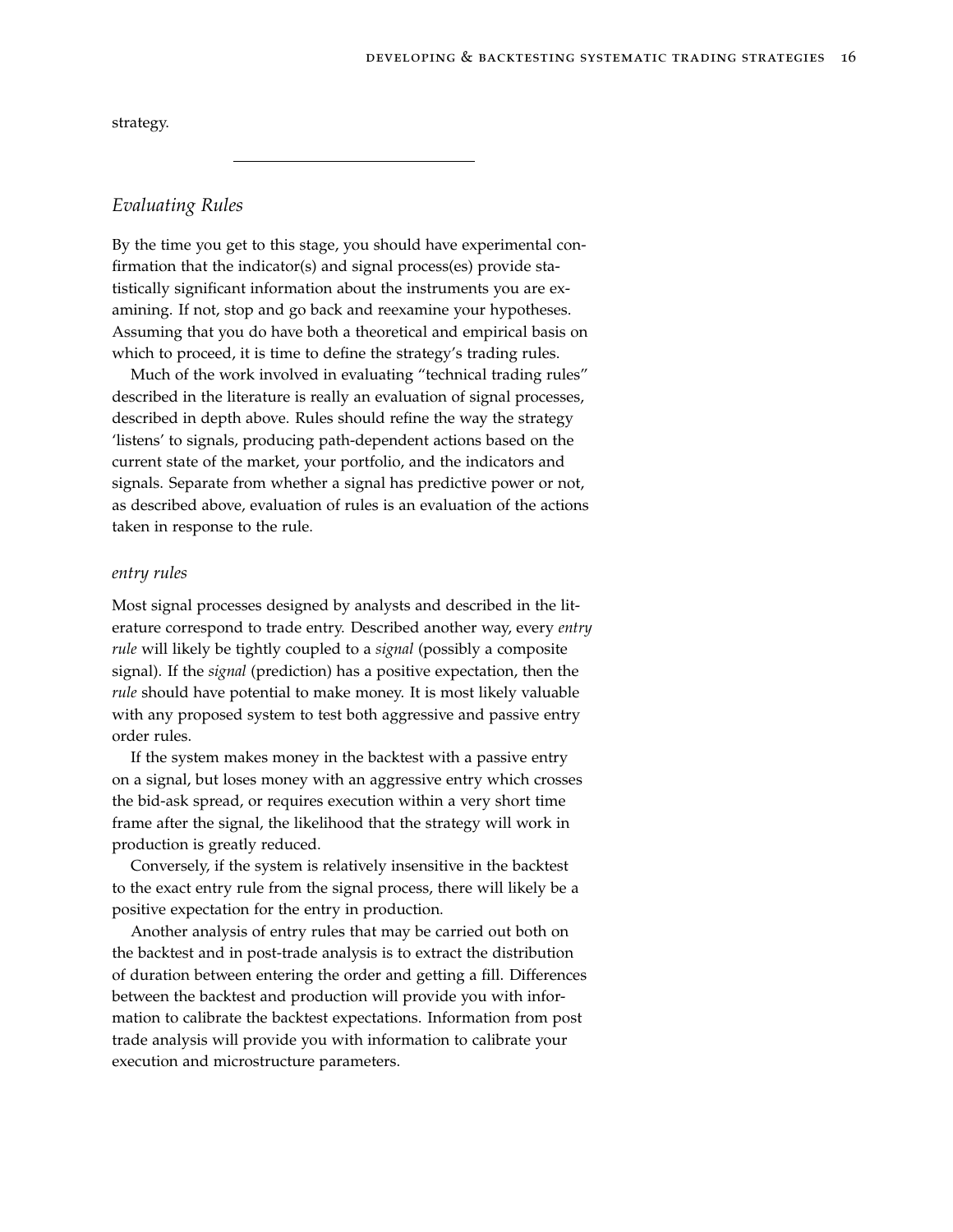You can also analyze how conservative or aggressive your backtest fill assumptions are by analyzing how many opportunities you may have had to trade at the order price after entering the order but before the price changes, or how many shares or contracts traded at your order price before you would have moved or canceled the order.

## *exit rules*

There are two primary classes of exit rules, signal based and empirical; evaluation and risks for these two groupings is different. Exit rules, whether being driven by the same signal process as the entry rules, or based on empirical evidence from the backtest, are often the difference between a profitable and an unprofitable strategy.

Signal driven exit rules may follow the same signal process as the entry rules (e.g. band and midpoints models, or RSI-style overbought/oversold models), or they may have their own signal process. For example, a process that seeks to identify slowing or reversal of momentum may be different from a process to describe the formation and direction of a trend. When evaluating signal based exits, the same process from above for testing aggressive vs. passive order logic is likely valuable. Additionally, testing trailing order logic after the signal may "let the winners run" in a statistically significant manner.

Empirical exit rules are usually identified after initial tests of other types of exits, or after parameter optimization (see below). They include classic risk stops (see below) and profit targets, as well as trailing take profits or pullback stops. Empirical profit rules are usually identified using the outputs of things like Mean Adverse Excursion(MAE)/Mean Favorable Excursion(MFE), for example:

- MFE shows that trades that have advanced *x* % or ticks are unlikely to advance further, so the trade should be taken off
- a path fit is still strongly positive, even though the signal process indicates to be on the lookout for an exit opportunity, so a trailing take profit may be in order

See more on MAE/MFE below.

#### *risk rules*

There are several types of risk rules that may be tested in the backtest, and the goals of adding them should be derived from your business objectives. By the time you get to adding risk rules in the backtest, the strategy should be built on a confirmed positive expectation for the signal process, signal-based entry and exit rules should have been developed and confirmed, and any empirical profit taking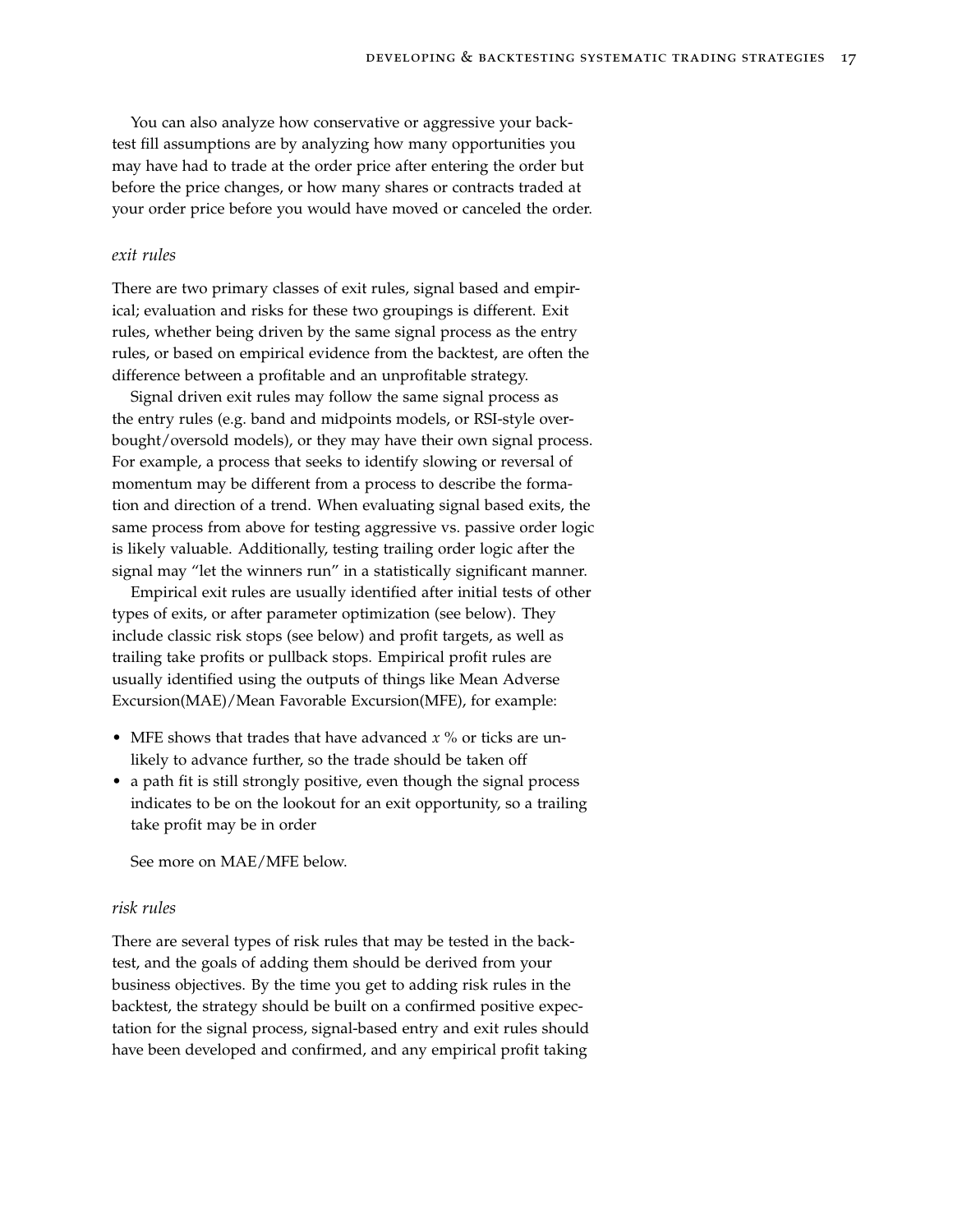rules should have been evaluated. There are two additional "risk" rule types that should commonly be considered for addition to the strategy, empirical risk stops, and business constraints.

Empirical risk stops are generally placed such that they would cut off the worst losing trades. This is very strategy dependent. You may be able to get some hints from the signal analysis described above, some examples:

- a path dependent fit is strongly negative after putting on the trade
- the return slope is negative after *x* periods

Or, you may place an empirical risk stop based on what you see after doing parameter optimization or post trade analysis (see tools below) to cut off the trade after there is a very low expectation of a winning trade, for example:

- *x* ticks or % against the entry price
- in the bottom quantile of MAE

The business constraint example we most often see in practice is that of a drawdown constraint in a levered portfolio. The drawdown constraint is a clear business requirement, imposed by the leverage in the book. It is possible to impose drawdown constraints utilizing a risk rule that would flatten the position after a certain loss. While it is common to use catastrophic loss rules in strategies, we have had better luck controlling portfolio drawdowns via diversified asset allocation and portfolio optimization than via risk stops.

Bailey and López de Prado (forthcoming, 2014) examines the impact of drawdown based risk rules, and adjustments to order sizing based on drawdowns or other changes in account equity. They develop an autoregressive model for estimating the potential for drawdowns even in high-Sharpe or short history investments. They further model the likely time to recover as investment sizes are varied following the drawdown.

It is also possible to model risk rules such as hedges or option insurance, but these are best done in asset allocation and money management as an overlay for the strategy or a portfolio of strategies, and not in the individual strategy itself. Rules to model orthogonal portfolio hedges or option insurance significantly complicate the task of evaluating the impact of the rules designed for the regular functioning of the strategy.

As with other parts of strategy development and testing, it is again important to formulate a hypothesis about the effects of exit rules that you plan to add, and to document their intended effects, and the business reasons you've chosen for adding them. This is especially important if you are adding rules after parameter optimization. Done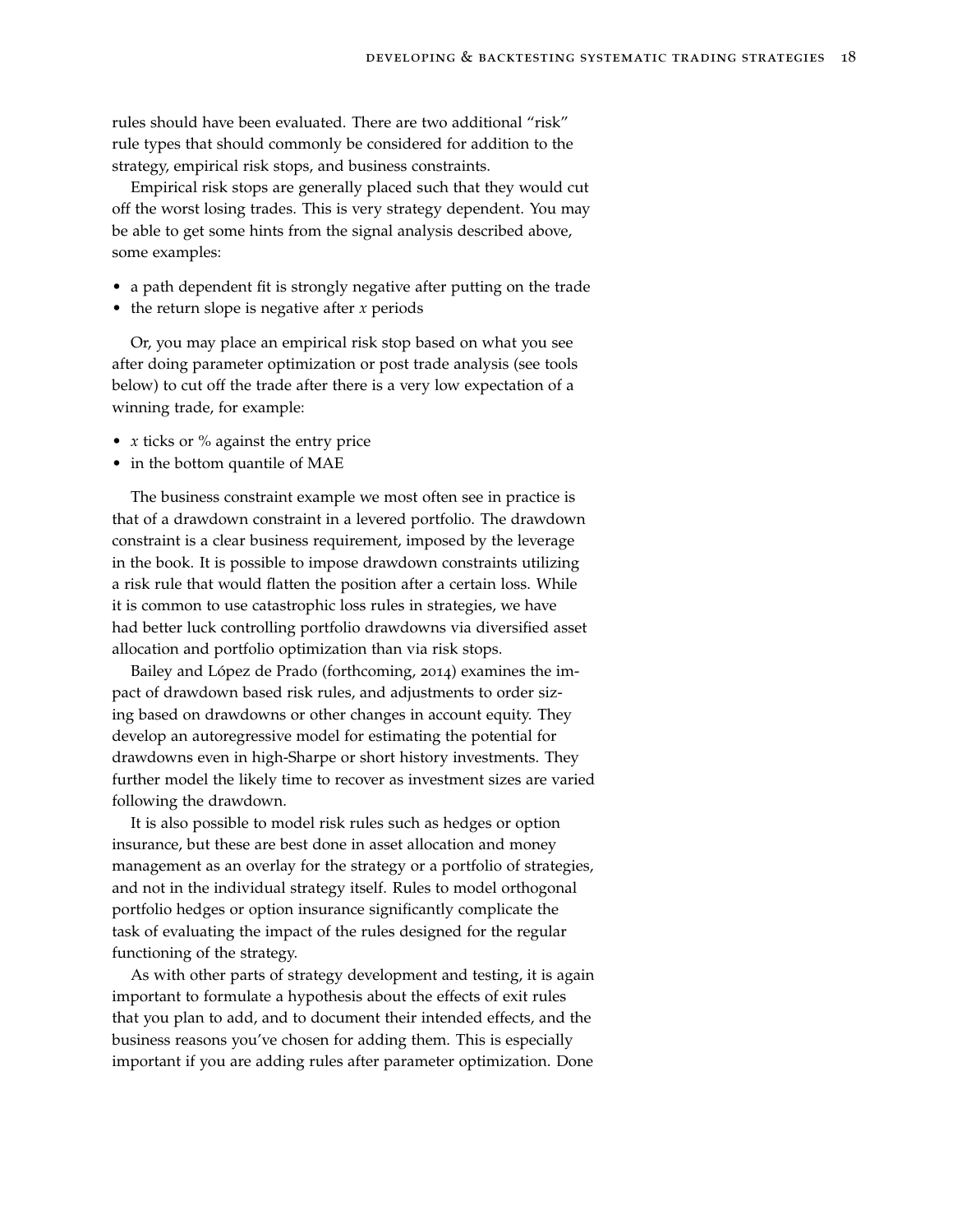poorly, exit or risk rules added after parameter optimization are just cherry picking the best returns, while if done properly they may be used to take advantage of what you've learned about the statistical expectations for the system, and may improve out of sample correspondence to the in-sample periods.

#### *order sizing*

We tend to do minimal order sizing in backtests. Most of our backtests are run on "one lot" or equivalent portfolios. The reason is that the backtest is trying to confirm the hypothetical validity of the trading system, not really trying to optimize execution beyond a certain point. How much order sizing makes sense in a backtest is dependent on the strategy and your business objectives. Typically, we will do "leveling" or "pyramiding" studies while backtesting, starting from our known-profitable business practices.

We will *not* do "compounding" or "percent of equity" studies, because our goal in backtesting is to confirm the validity of the positive expectation and rules embodied in the system, not to project revenue opportunities. Once we have a strategy model we believe in, and especially once we have been able to calibrate the model on live trades, we will tend to drive order sizing from microstructure analysis, post trade analysis of our execution, and portfolio optimization.

## *rule burden*

Beware of rule burden. Too many rules will make a backtest look excellent in-sample, and may even work in walk forward analysis, but are very dangerous in production. One clue that you are overfitting by adding too many rules is that you add a rule or rules to the backtest *after* running an exhaustive analysis and being disappointed in the results. This is introducing data snooping bias. Some data snooping is unavoidable, but if you've run multiple parameter optimizations on your training set or (worse) multiple walk forward analyses, and then added rules after each run, you're likely introducing dangerous biases in your output.

# *Parameter optimization*<sup>10</sup> 10 *Parameter optimization* 10 *Every trading system is in some form an*

Parameter optimization is important for indicators, signals, rules, and complete trading systems. Care needs to be taken to do this as safely as possible. That care needs to start with clearly defined objectives, as

*optimization.* (Tomasini)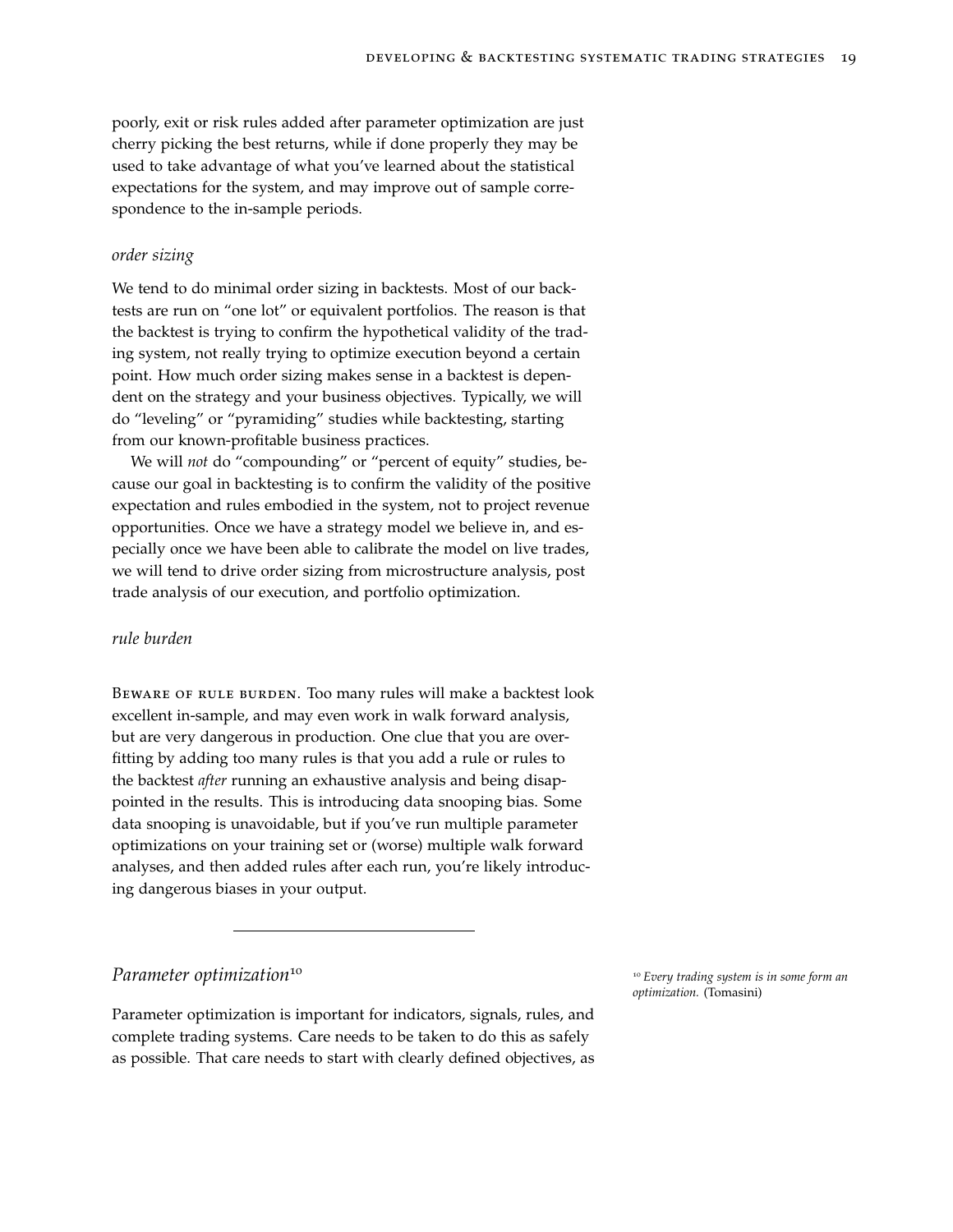has already been stated. The goal of parameter optimization should be to locate a parameter combination that most closely matches the hypotheses and objectives. To avoid overfitting, it is also critical to avoid outliers, looking for stable regions of both in and out of sample performance. (Tomasini and Jaekle 2009 , pp. 49–56)

When a parameter or set of parameters is robust, it will have a few key properties:

- small parameter changes lead to small changes in P&L and objective expectations
- out of sample deterioration is not large, on average (see walk forward optimization)
- parameter choices have a sound theoretical or economic basis
- parameter variation should produce correlated differences in multiple objectives

For small numbers of parameters, it may be sufficient to graph parameters against your objective, use quantiles, or examine neighbors around a candidate parameter set. When there are more than a couple of parameters, or more than one objective, the inference to find a "stable region" is somewhat more difficult. Quantiles of the parameter sets lined up against the objectives are still useful, but you may need to cluster these values to find the best intersection, or apply formal global optimization solvers with a penalized objective to locate the best combination of parameters.

LIMITING THE DEGREES OF FREEDOM in your parameter optimization is another way to guard against overfitting and data mining biases.

Most real strategies have only a few influential parameters, out of many other "fine tuning" parameters. When backtesting, focus on the major drivers. These major drivers should be known in advance, from the theory of the strategy. If they are not obvious from the theory of the strategy, first work on refining the hypothesis so its premises may be tested. If that is not possible or is still insufficient, effective parameter testing (Hastie, Tibshirani, and Friedman 2009) can help to identify the major drivers in a small training and testing set from the beginning of the data. By limiting the degrees of freedom in this way, you limit the opportunities to cherry pick lucky combinations, and statistically the required adjustment for data mining bias is reduced, as are the number of trials (resulting in faster parameter searches).

Incremental evaluation of rules is another advanced form of parameter optimization usually paired with more advanced global

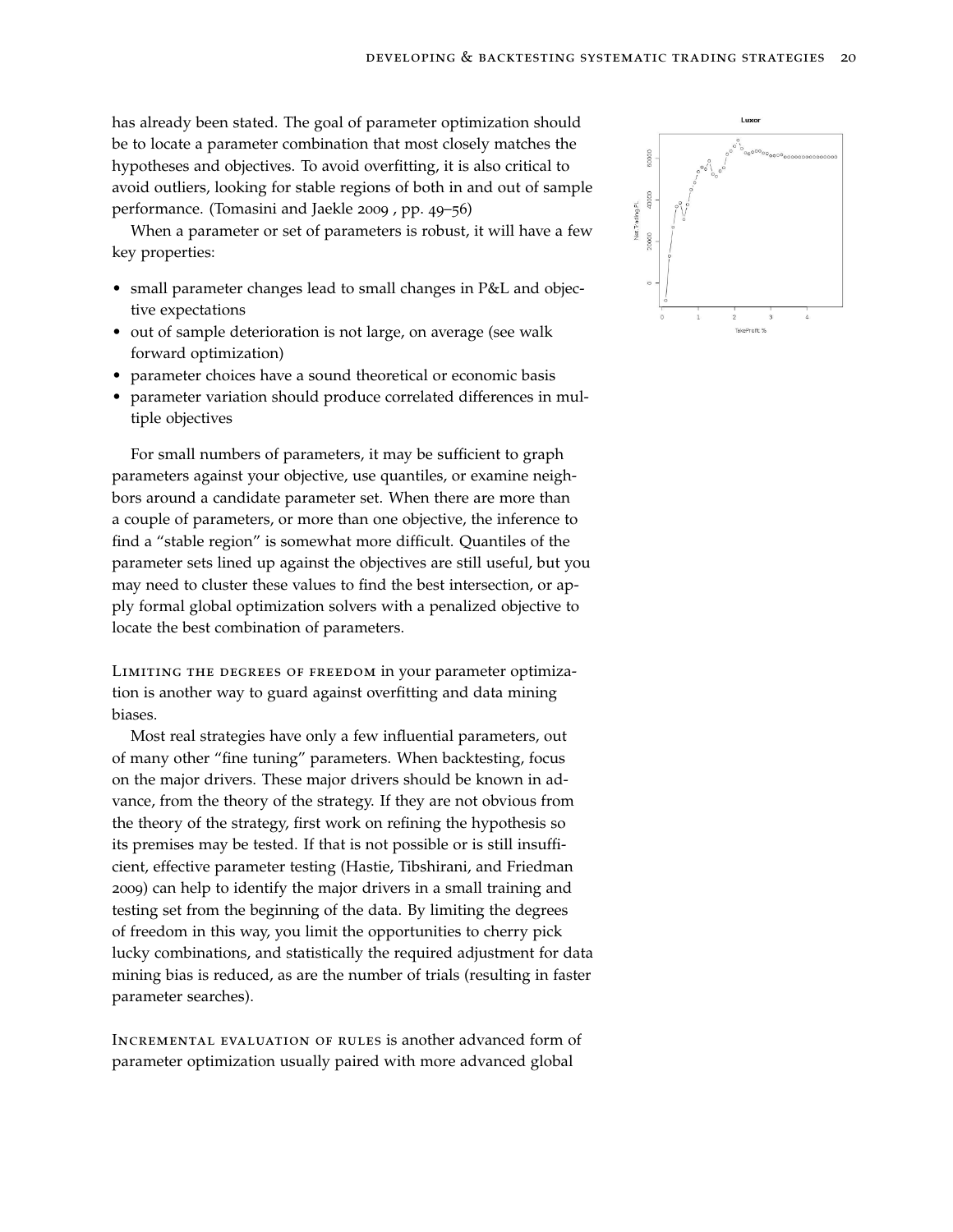optimization solvers or machine learning. Incremental rule evaluation runs the strategy with different combinations of rules. In a normal evaluation of this type, rules are separated by type (entry, exit, risk, rebalance, and so on), and various combinations are tried, starting with minimal enter/exit pairs, and adding incrementally to complexity. These types of trials can be very informative as to what adds value to the strategy.

If not carefully controlled, they can also result in significant out of sample deterioration (see walk forward analysis).

Choosing the best parameter set should be a function of your business objectives. In the simplest case, your selection algorithm should maximize or minimize your business objective. In more complex cases, you will likely have multiple business objectives, and will utilize a penalized multi-objective optimization to choose the best combination. In an ideal case, you will also have a view on slope and linearity of the equity curve, described by something like Kestner's K-Ratio(2003), which is really the t-test on the linear model, or by other descriptive statistics for goodness of fit or model choice (see Ripley 2004 for an overview).

#### *Walk Forward Analysis*

A logical extension of parameter optimization, walk forward analysis utilizes a rolling or expanding window as 'in-sample' (IS) for parameterization and another period as 'out of sample' (OOS) using the chosen parameters.

Most strategies do not have stable parameters through time. The world's top investors, in all styles and frequencies, adjust their expectations, outlook, and approach over time as market conditions change. Warrent Buffett or Ray Dalio say that they follow the same "strategy" over decades, but they still adapt to changing markets.

Walk forward analysis allows the parameterization of the strategy to change over time as market conditions change.

Walk forward analysis guards against data mining bias. At first, this may be counter-intuitive, as walk forward analysis is a data mining process.

Barring regime shift (more on this later), the strategist generally assumes local stationarity in market conditions. If we are conducting

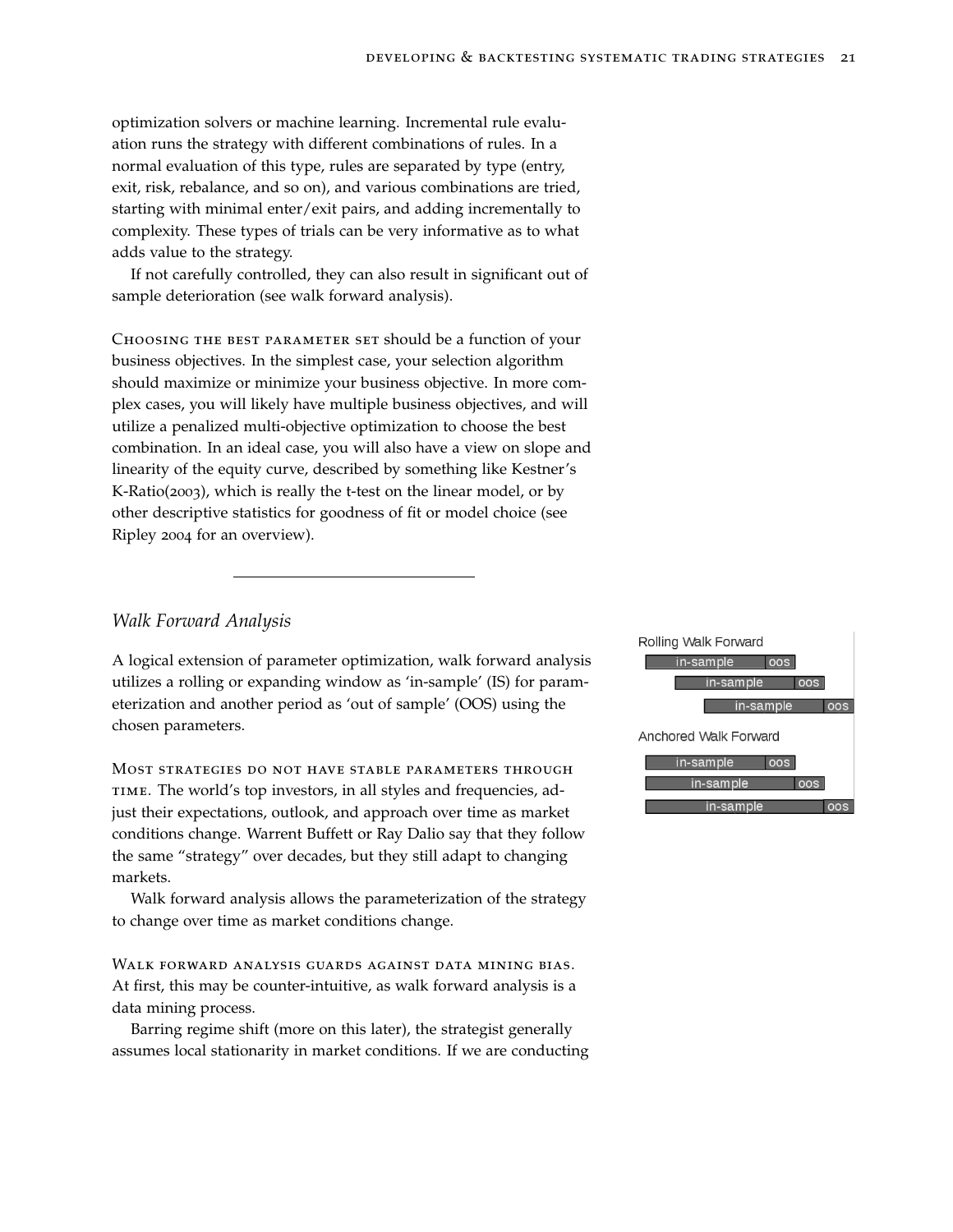parameter optimization in alignment with our previously stated business objectives (supplemented by statistical measures of goodness of fit), then utilizing walk forward analysis describes the strategy parameterization that would have been most appropriate for the business at a point in time. If you are truly in a region of local stationarity in market characteristics, then you are choosing optimal parameters for your out of sample period *without* looking ahead and incurring bias.

Another guard against data snooping bias is to have your walk forward periods be realistic. If the strategy is hard to parameterize, or uses hard to get or periodic data, then your walk forward analysis should reflect these difficulties.

For example, you should make sure that you:

- Choose between anchored walk forward or rolling walk forward based on whether the theoretical properties of your indicators(s) would benefit from that.
- Only reparameterize the free parameters for the whole strategy on a frequency that makes sense for your strategy and business. Indicators that adapt to changes in market data automatically are probably safer than doing frequent parameter searches of the recent past.
- Don't vary the length of in and out of sample periods across multiple tests, unless you are using such variations to model out of sample deterioration.
- If you use macroeconomic data released periodically (monthly or quarterly), your in and out of sample periods should reflect when information arrives to change how the strategy operates.
- Understand whether windowing effects would strongly influence the results. If windowing effects are present, consider an anchored walk forward.

In addition to the choosing mechanism used for parameter analysis, you may additionally evaluate turnover and correspondence between in and out of sample performance. On turnover, you may choose to stay with the parameter set you are already running, or the set with the lowest turnover, if the performance of this zero or low turnover parameter set is within the error bounds of the estimation. If you are utilizing a population-based optimizer, it makes sense to evaluate the top performers from the in-sample period in the out of sample period, and utilize the ones with the least drift as part of your starting population for your next (non-overlapping) walk forward period.

Walk forward analysis should be used sparingly. One risk of

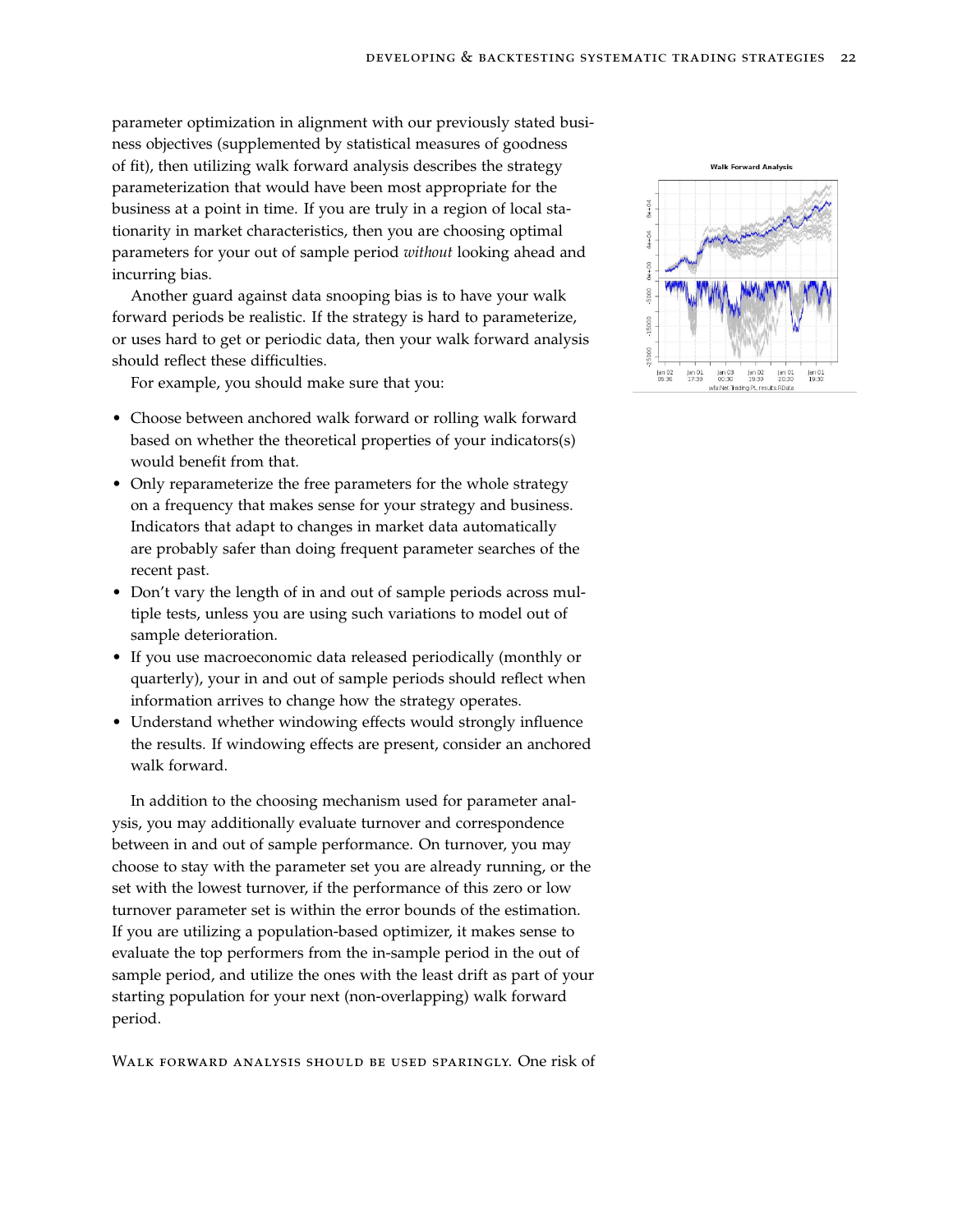using walk forward analysis is that you can introduce data snooping biases if you apply it multiple times with differing goals, looking for the best outcomes<sup>11</sup>. As with objective and hypothesis generation,  $11$  see cross validation section, below, you should be clear about the definition of success before performing the test and polluting your data set with prior knowledge.

for additional cautionary notes about correct use of walk forward analysis

# *Regime Analysis*

Parameter optimization and walk forward analysis assume local stationarity.

*How do you know if this is a reasonable assumption?*

Regime models attempt to provide this information. Many financial time series exhibit distinct states, with specific properties differing sharply between these different 'regimes'. There are two primary classes of models that are used for detecting regimes, Markov switching models and change point models. In the context of strategy development, it can make sense to both test for regime behaviors and develop a plan for managing regime change. If your data has well-defined regimes, and you can model these, you may find that very different parameter sets are appropriate for the strategy in those regimes, or that no parameter set produces reasonable results out of sample in particularly challenging regimes, or that no change is necessary. In any case, once you have a strategy model you believe in, doing some regime analysis may provide some additional marginal benefit.

#### *Evaluating the whole system*<sup>12</sup> 12 *Net profit as a sole evaluation method ig-*

Some of the key characteristics of a robust trading strategy are:

- 1. A relatively even distribution of trades
- 2. A relatively even distribution of trading profit
- 3. Relative balance between long and short profit
- 4. A large group of contiguous, profitable strategy parameters in the optimization
- 5. Acceptable trading performance in a wide range of markets
- 6. Acceptable risk
- 7. Relatively stable winning and losing runs
- 8. A large and statistically valid number of trades
- 9. A positive performance trajectory

*nores many of the characteristics important to this decision. - Robert Pardo (2008)* Pardo says (pp. 202–209):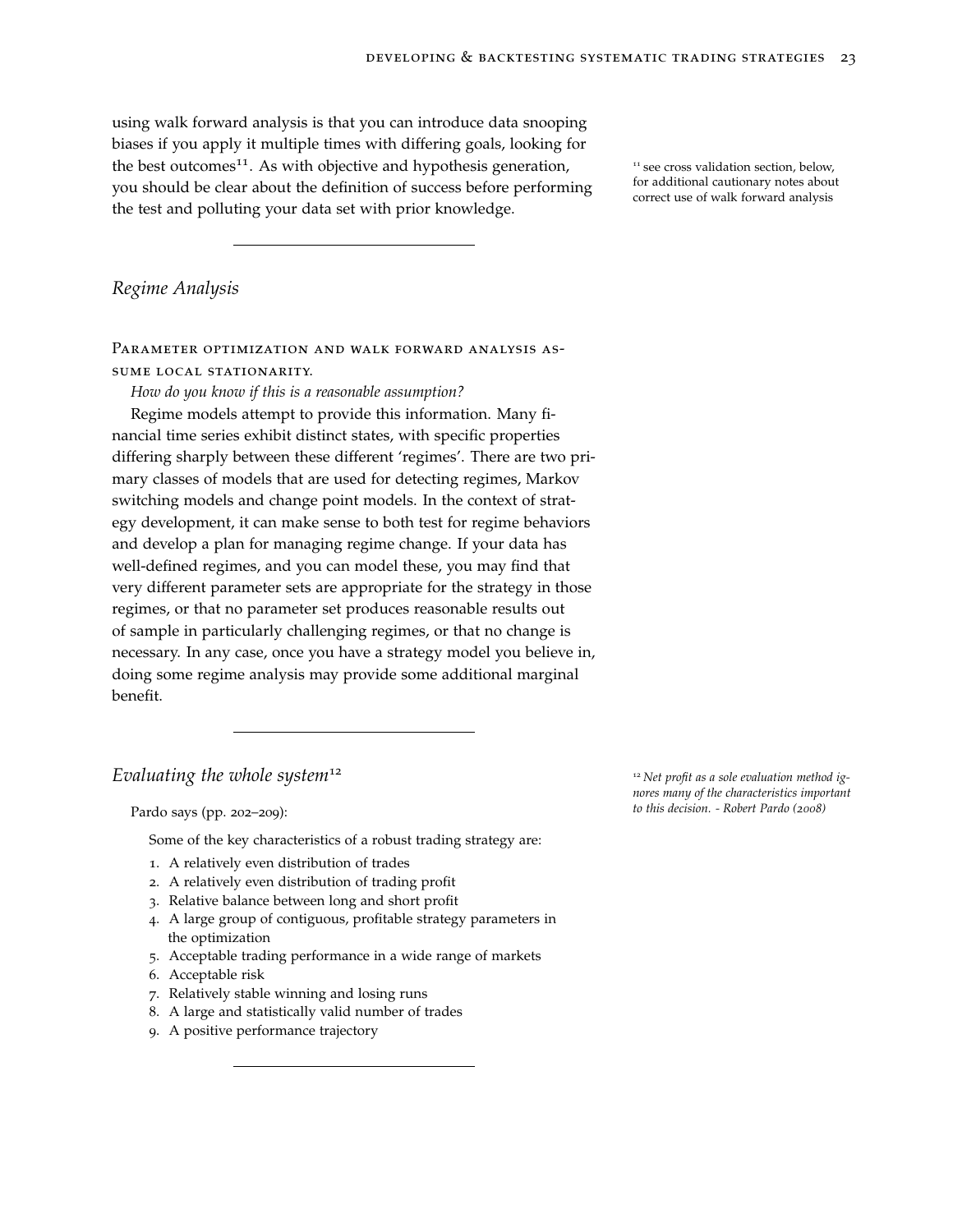# *Evaluating Trades*

Entire books have been written extolling the virtues or lamenting the problems of one performance measure over another. We have chosen to take a rather inclusive approach both to trade and P&L based measures and to return based measures (covered later). Generally, we run as many metrics as we can, and look for consistently good metrics across all common return and cash based measures. Trade and P&L based measures have an advantage of being precise and reconcilable to clearing statements, but disadvantages of not being easily comparable between products, after compounding, etc.

#### WHAT IS A TRADE, ANYWAY?

The word "trade" has different meanings in different parts and types of strategy analysis. Certainly a single transaction is a "trade". When speaking of "trades" in "trade statistics" you usually mean a pair or more of transactions that both open and close a position.

There are several ways of calculating the round trip "trades". The most common are FIFO, tax lots, flat to flat, and flat to reduced.

#### 1. FIFO

FIFO is "first in, first out", and pairs entry and exit transactions by time priority. We generally do not calculate statistics on FIFO because it is impossible to match P&L to clearing statements; very few institutional investors will track to FIFO. FIFO comes from accounting for physical inventory, where old (first) inventory is accounted for in the first sales of that inventory. It can be very difficult to calculate a cost basis if the quantities of your orders vary, or you get a large number of partial fills, as any given closing fill may be an amalgam of multiple opening fills.

2. tax lots

Tax lot "trades" pair individual entry and exit transactions together to gain some tax advantage such as avoiding short term gains, harvesting losses, lowering the realized gain, or shifting the realized gain or loss to another tax period or tax jurisdiction. This type of analysis can be very beneficial, though it will be very dependent on the goals of the tax lot construction.

3. flat to flat

Flat to flat "trade" analysis marks the beginning of the trade from the first transaction to move the position off zero, and marks the end of the "trade" with the transaction that brings the position back to zero, or "flat". It will match brokerage statements of realized P&L when the positions is flat and average cost of open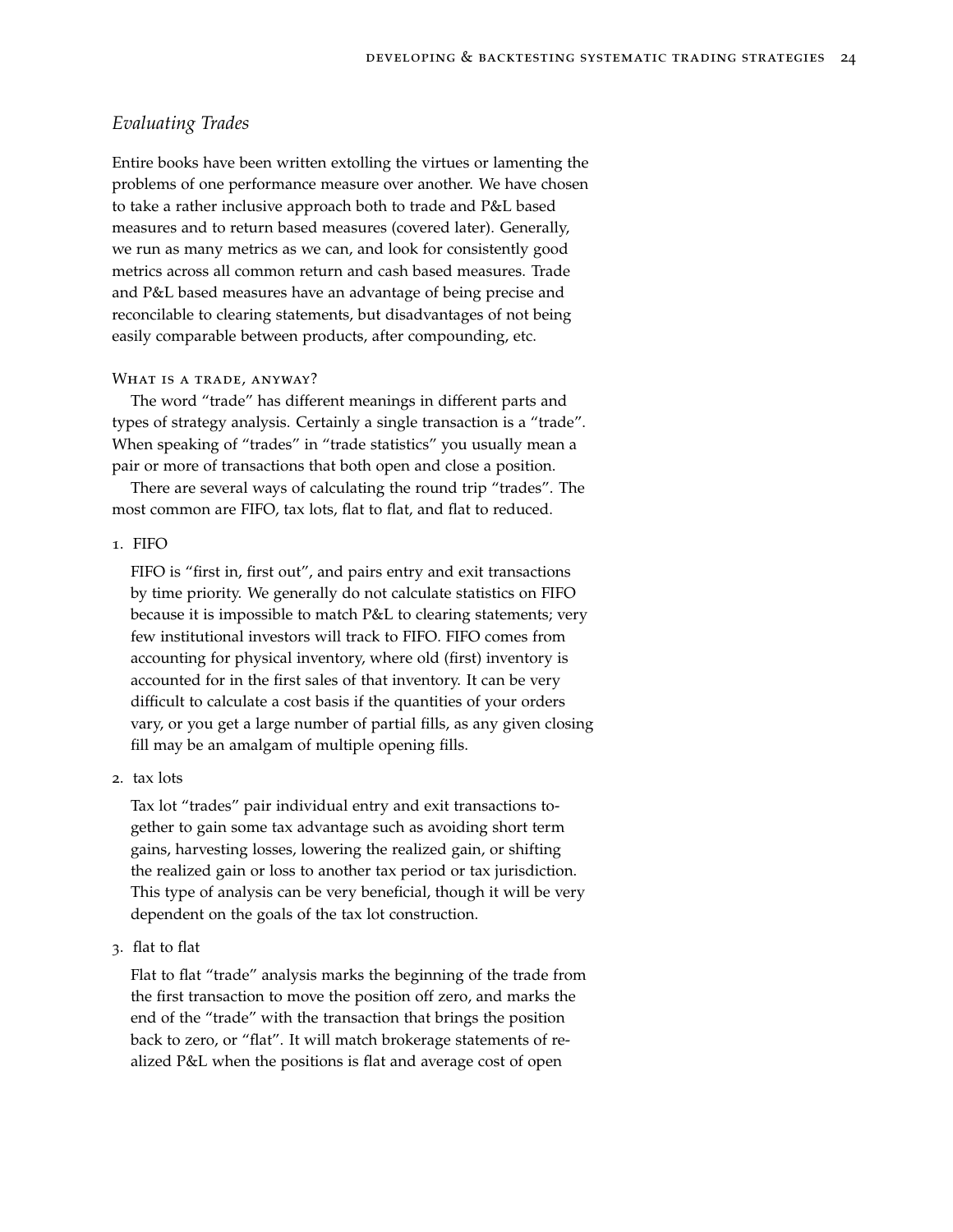positions always, so it is easy to reconcile production trades using this methodology. One advantage of the flat to flat methodology is that there are no overlapping "trades" so doing things like bootstrap, jackknife, or Monte Carlo analysis on those trades is not terribly difficult. The challenge of using flat to flat is that it will not work well for strategies that are rarely flat; if a strategy adjusts its position up or down, levels into trades, etc. then getting useful aggregate statistics from flat to flat analysis may be difficult.

4. flat to reduced

The flat to reduced methodology marks the beginning of the "trade" from the first transaction to increase the position, and ends a "trade" when the position is reduced at all, going closer to zero. Brokerage accounting practices match this methodology exactly, they will adjust the average cost of the open position as positions get larger or further from flat, and will realize gains whenever the position gets smaller (closer to flat). Flat to reduced is our preferred methodology most of the time. This methodology works poorly for bootstrap or other trade resampling methodologies, as some of the aggregate statistics are highly intercorrelated because multiple "trades" share the same entry point. You need to be aware of the skew in some statistics that may be created by this methodology and either correct for it or not use those statistics. Specific problems will depend on the strategy and trading pattern. The flat to reduced method is a good default choice for "trade" definition because it is the easiest to reconcile to statements, other execution and analysis software, and accounting and regulatory standards.

5. increased to reduced

An analytically superior alternative to FIFO is "increased to reduced". This approach marks the beginning of a "trade" any time the position increases (gets further from flat/zero) and marks the end of a trade when the position is decreased (gets smaller in absolute terms, closer to flat), utilizing average cost for the cost basis. Typically, flat to flat periods will be extracted, and then broken into pieces matching each reduction to an increase, in expanding order from the first reduction. This is "time and quantity" priority, and is analytically more repeatable and manageable than FIFO. If you have a reason for utilizing FIFO-like analysis, consider using "increased to reduced" instead. This methodology is sometimes called "average cost FIFO", and there is an average cost LIFO variant as well. In contrast to traditional FIFO, realized P&L on a per-period basis will match the brokerage statements using this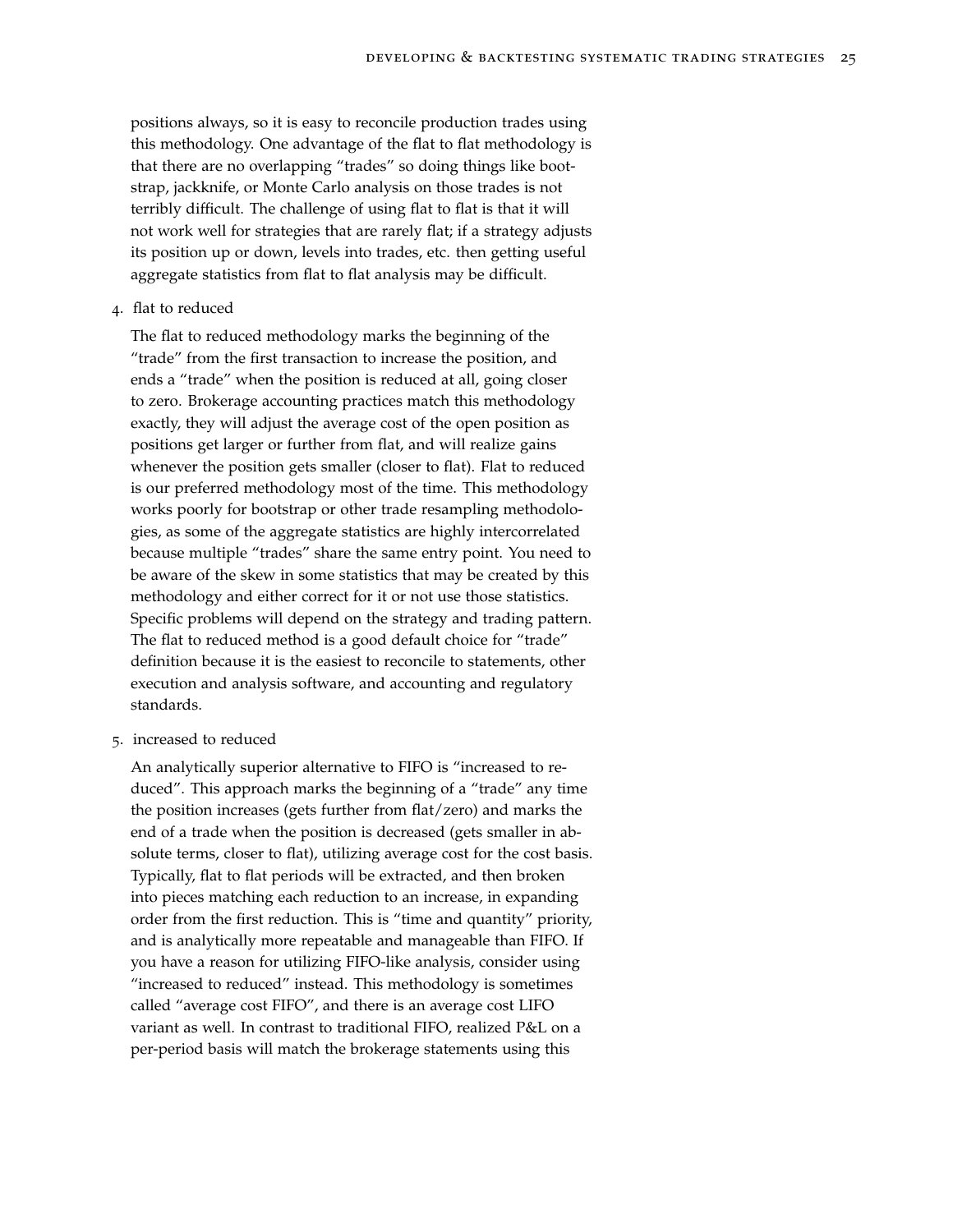methodology, as realized P&L is taken from the same average cost basis. Be aware that the round-turn "trade" statistics may not be fully reconcilable to a brokerage statement, as the separation into round-turn "trades" is purely an analytical methodology.

Aggregate trade statistics are calculated on the entire backtest.

Basically all modern backtesting and execution platforms can calculate and report aggregated trade statistics for the entire test period. Typically, you will be looking at these statistics to confirm that the performance of the strategy is as expected for its class, and in-line with the expectations you established from the components of the strategy.

- common trade statistics :
	- **–** number of transactions and "trades" performed
	- **–** gross and net trading profits/losses (P&L)
	- **–** mean/median trading P&L per trade
	- **–** standard deviation of trade P&L
	- **–** largest winning/losing trade
	- **–** percent of positive/negative trades
	- **–** Profit Factor : absolute value ratio of gross profits over gross losses
	- **–** mean/median P&L of profitable/losing trades
	- **–** annualized Sharpe-like ratio
	- **–** max drawdown
	- **–** start-trade drawdown (Fitschen 2013, 185)
	- **–** win/loss ratios of winning over losing trade P&L (total/mean/median)

Some authors advocate testing the strategy against "perfect profit", the potential profit of buying every upswing and selling every downswing. Such a "perfect profit" number is meaningless in almost all circumstances, as it relies on a number of assumptions of periodicity, execution technology, etc. that are certain to be false. While it would be possible to create an "ideal profit" metric for a given strategy which would have similar stochastic entry/exit properties to the strategy being evaluated, our assertion is that this type of simulation is more appropriately situated with analysis of the signal process, as described above. It is certainly possible to extend the signal analysis as described above to a given fixed set of rules, but we believe this is an invitation to overfitting, and prefer to only perform that kind of speculative analysis inside the structure of a defined experimental design such as parameter optimization, walk forward analysis, or *k*-fold cross validation on strategy implementations. Leave the simulated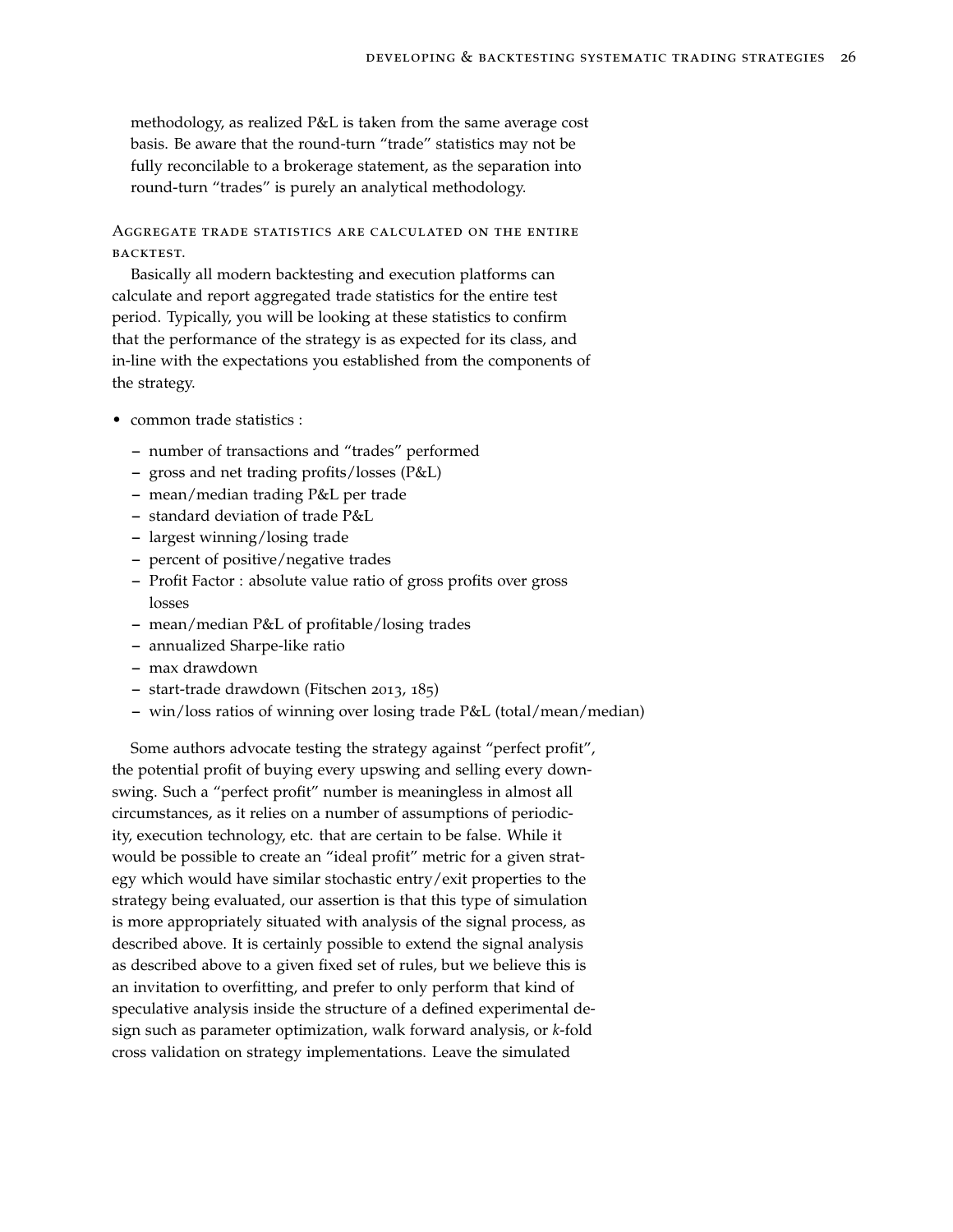data much earlier in the process when confirming the power of the strategy components.

The goal of many trading strategies is to produce a smoothly upward sloping equity curve. To compare the output of your strategy to an idealized representation, most methodologies utilize linear models. The linear fit of the equity curve may be tested for slope, goodness of fit, and confidence bounds. Kestner (2003) proposes the K-Ratio, which is the p-test statistic on the linear model. Pardo (2008, 202–9) emphasizes the number of trades, and the slope of the resulting curve. You can extend the analysis beyond the simple linear model to generalized linear models or generalized additive models, which can provide more robust fits that do not vary as much with small changes to the inputs.

## **Dangers of aggregate statistics . . .**

- hiding the most common outcomes
- focusing on extremes
- not enough trades or history for validity
- colinearities of flat to reduced

PER-TRADE STATISTICS CAN PROVIDE INSIGHT FOR FINE-TUNING.

Analyzing individual trades can give you insight into how the

strategy performs on a very fine-grained level.

Especially for path dependent behaviors such as:

- developing a distribution of trade performances and volatilities,
- validating the signal expectations, which were inherently forward looking,
- quick dips or run-ups immediately after the trade is put on,
- frequent drawdowns from peak before taking the trade off,
- positive or negative excursions while the trade is on.

Analyzing excursions can provide empirical support from the backtest for setting risk stops or profit taking levels.

Maximum Adverse Excursion (MAE) or Maximum Favorable Excursion (MFE) show how far down (or up) every trade went during the course of its life-cycle. You can capture information on how many trades close close to their highs or lows, as well as evaluating points at which the P&L for the trade statistically just isn't going to get any better, or isn't going to recover. While not useful for all strategies, many strategies will have clear patterns that may be incorporated into risk or profit rules.

You can also separate the individual trades into quantiles (or other slices) by any statistic that you have available. The different distributions, paths, and properties of these quantiles will frequently provide

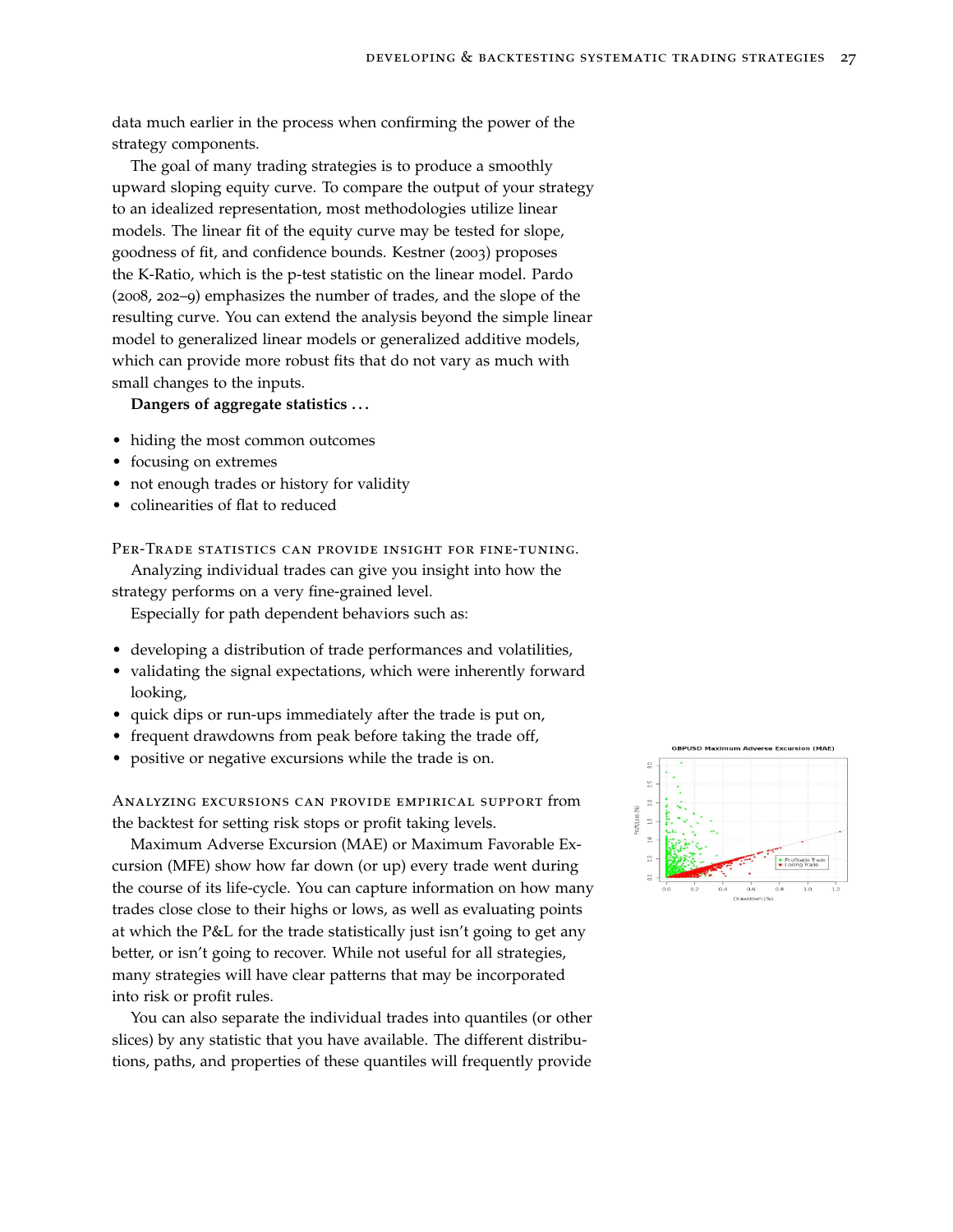insight into methods of action in the strategy, and can lead to further strategy development.

It is important when evaluating MAE/MFE to do this type of analysis in your test set. One thing that you want to test out of sample is whether the MAE threshold is stable over time. You want to avoid, as with other parts of the strategy, going over and "snooping" the data for the entire test period, or all your target instruments.

## *Post Trade Analysis*

Post trade analysis offers an opportunity to calibrate the things you learned in the backtest, and generate more hypotheses for improving the strategy. Analyzing fills may proceed using all the tools described earlier in this document. Additionally, you now have enough data with which to model slippage from the model prices, as well as any slippage (positive or negative) from the other backtest statistics.

One immediate benefit for post trade analysis is that you already have all the tools to evaluate performance; they have been applied to every component of the strategy. Tests and output of all the analyses are already specified, and may be compared directly.

Some analysis is unique to post trade analysis. Direct reconciliation between the backtest and production requires both the theoretical and production output have all the same information available for modeled prices, orders, and execution reports. Once in the same format, it is possible to analyze variances in:

- modeled theoretical price (these should match in most cases)
- order timing and prices
- P&L
- evolution of the position, including partial fill analysis

Backtests tend to model complete fills, and use deliberately conservative fill assumptions. One outcome of this is that many strategies can receive more or earlier fills in production. If you've modeled your signal expectations, these may be run over the production period as well, and you can develop a model for when and how completely fills occur in production after the signals and rules of the model would have wanted to be filled. It is sometimes also reasonable to have a limited adjustment to (overly) conservative fill assumptions of the backtest more clearly match reality. You can also model slippages at this point, in price, quantity, and time.

Our practice is to impose haircuts on the research model based on production results. All negative results, whether the fault of the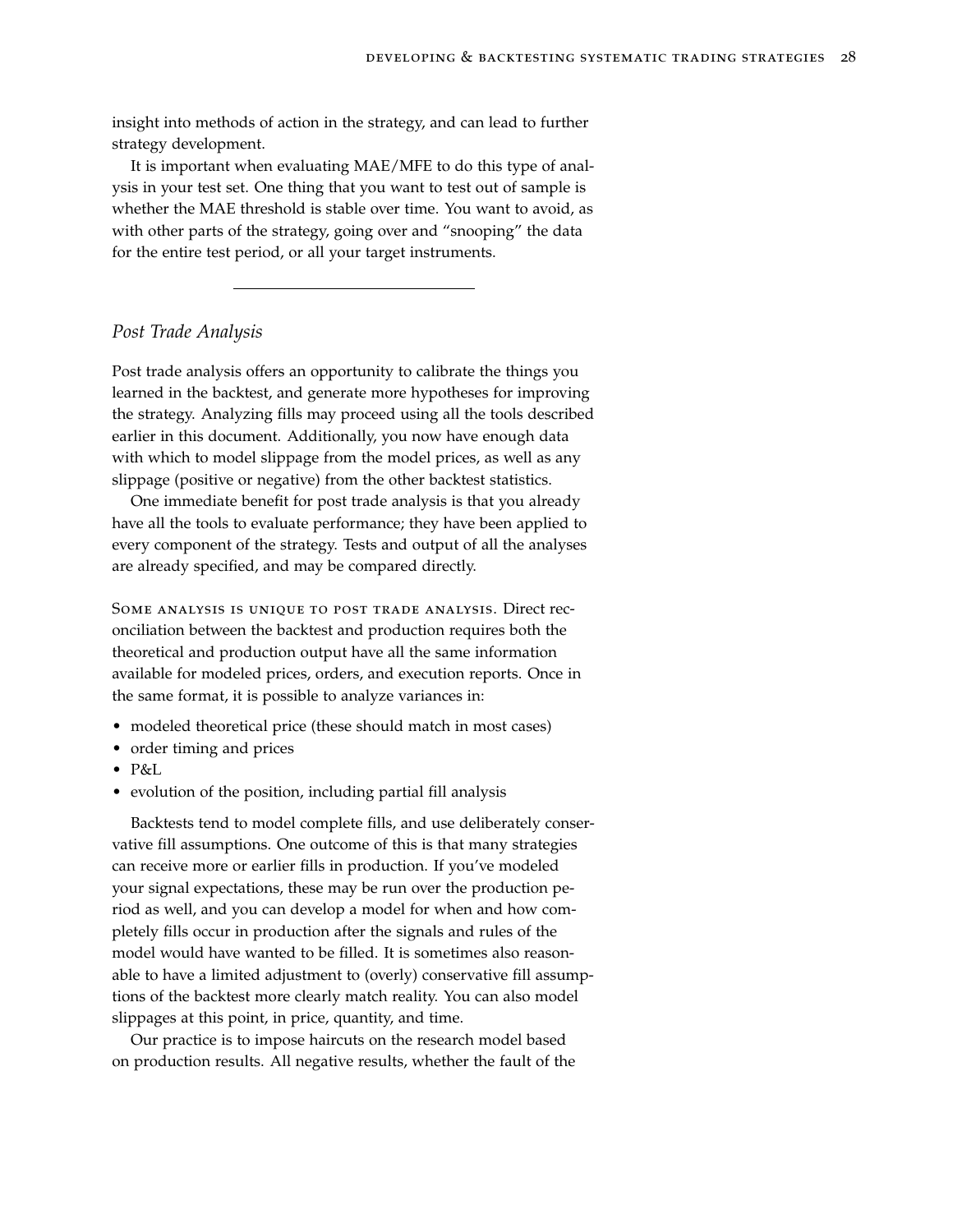model or of execution, will be used to lower the backtest expectations on future trials. All positive production results better than the model will be appropriately celebrated, but will not be used to 'upward adjust' the model.

Reconciliation of the differences will often lead to improvements in the strategy, or its production execution.

#### *Microstructure Analysis*

Microstructure can not be easily tested in a backtest. The nature of backtesting is that you want to try many combinations quickly.

As such, the data you use for a backtest is almost always at least minimally reduced from full L2 market data. If you have a desire or a need to formulate an opinion about how the strategy will perform given market microstructure, this will be very hard to simulate, even from full L2 data. While simulators exist for L2 data that are quite accurate most of those are stochastic, very computationally intensive, and need to be run hundreds or thousands of times with minor variations in assumptions and timing.

Some things can be known from the L2 data without a simulator:

- distribution or composition of the book
- likelihood that the market will turn to a new price
- total shown size for a given level at a certain point in time

To refine expectations of execution, you have to gather real trade data.

By doing post trade analysis (see above) you can line up orders and fills with the L1 or L2 book data, dealing with things like jitter and skew in the timestamps. You can then draw inferences about likelihoods of getting filled, market impact, how your MAE/MFE and other trade statistics relate to the backtest.

When much of the overall net performance of the strategy depends on the execution the only way to refine that expectation is to gather real data on the target system, or to use an informative prior constructed from a similar system that was or is actually traded in production. When you know that the signal process has a positive expectation, and a reasonable backtest also shows a positive expectation, one of the best ways to adjust the theoretical expectation is to calibrate it against the output of post trade analysis.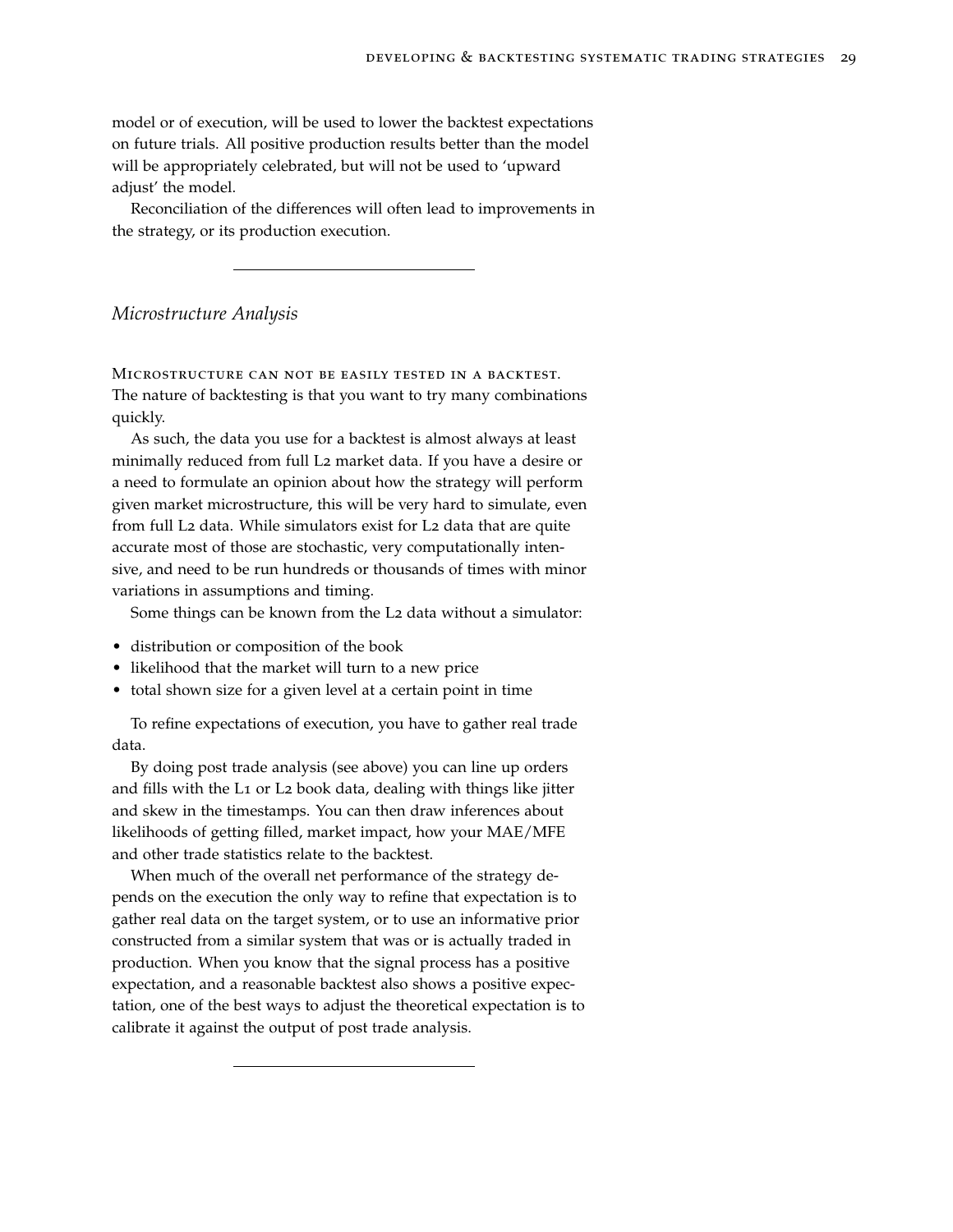# *Evaluating Returns*

Returns create a *standard* mechanism for comparing multiple strategies or managers using all the tools of portfolio and risk analysis that have been developed for investment and portfolio management. Returns based analysis is most valuable at daily or lower periodicities (often requiring aggregating intraday transaction performance to daily returns) , is easily comparable across assets or strategies, and has many analytical techniques not available for trades and P&L. Returns are not easily reconcilable back to the trades both because of the transformation done to get to returns, changes in scale over time, and possible aggregation to lower or regular frequencies different from the trading frequency.

CHOICE OF THE DENOMINATOR MATTERS. In a retail account, capital is a specific number and is usually not in question. Accounting for additions and withdrawals is straightforward. In a back test or in an institutional account, the choice of denominator is less clear. Several options exist, any or all of which may be reasonable. The first is to use a fixed denominator. This has the advantage of being simple, and assumes that gains are not reinvested. Another related option is to use a fixed starting capital. This option is as simple as the fixed denominator, but assumes that gains are reinvested into the strategy. A third option is to look at return on exchange margin. Return on margin has the challenge of knowing what the required margin was, which requires access to things like a SPAN engine, or to historical portfolio reports from live trading of the strategy.

SHOULD WE USE CASH OR PERCENT RETURNS? If the strategy utilizes the same order sizing in contract or cash terms throughout the tested period, then cash P&L should work fine. If instead the "money management" of the strategy reinvests gains or changes order sizes based on account equity, then you will need to resample percent returns, or your results will not be unbiased. The cash P&L would exhibit a (presumably upward) bias from the portfolio growth in the backtest portfolio over the course of the test if the strategy is reinvesting. Conversely, if the strategy does not change order sizes during the test (e.g. fixed 1-lot sizing), then using percent returns versus account equity will show a downward bias in returns, as account equity grows, but order sizes remain constant. In this case, you may choose to use a fixed/constant denominator to get to simple "returns", which would be the equivalent of saying that any cash generated by the strategy was withdrawn.

Many analytical techniques presume percent return-based analysis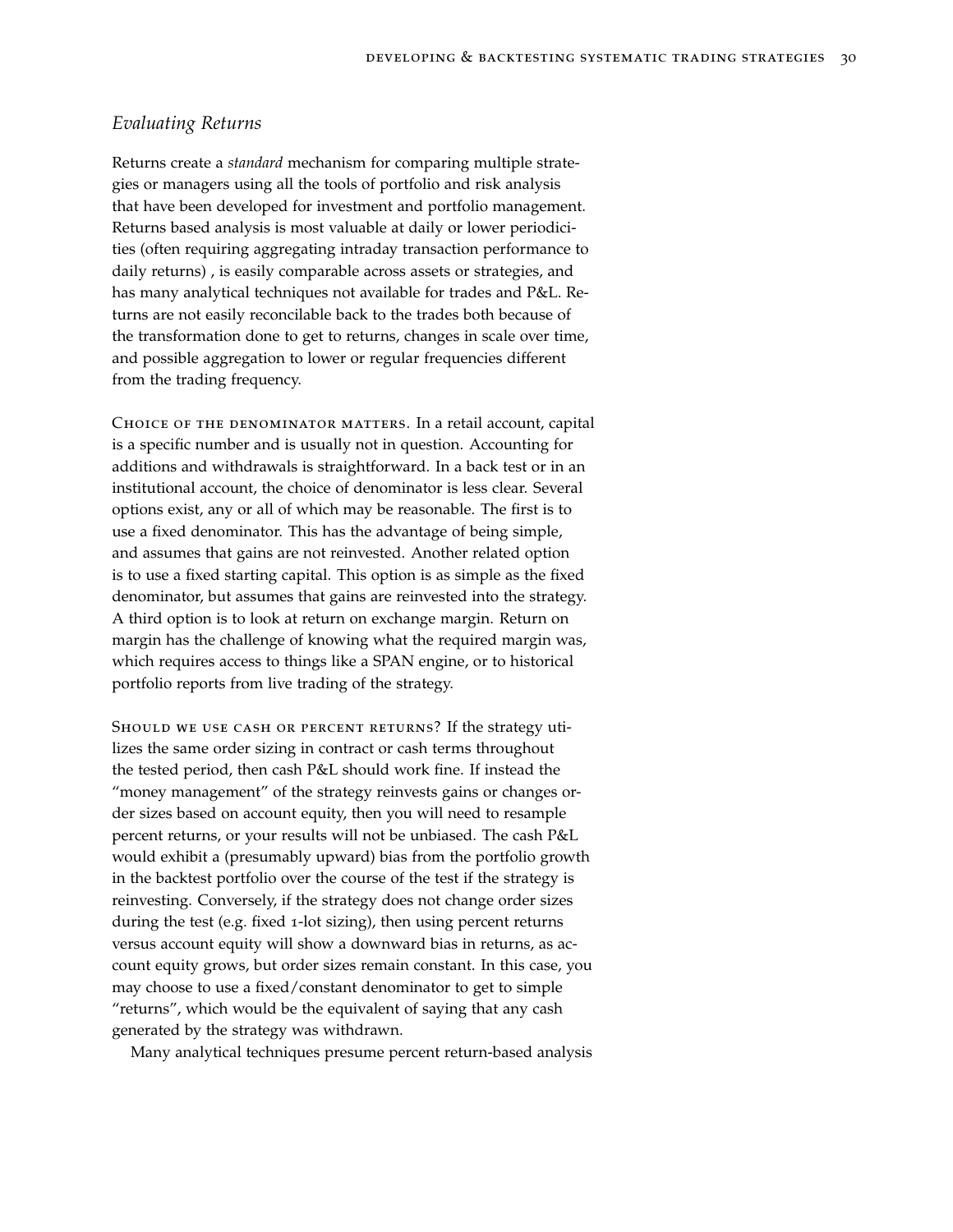rather than analysis on cash P&L. Some examples include: - tail risk measures - volatility analysis - factor analysis - factor model Monte Carlo - style analysis - applicability to asset allocation (see below)

Comparing strategies in return space can also be a good reason to use percent returns rather than cash. When comparing strategies, working in return-space may allow for disparate strategies to be placed on a similar footing. Things like risk measures often make more sense when described against their percent impact on capital, for example.

While it may be tempting to do all of the analysis of a trading strategy in only cash P&L, or only in return space, it is valuable to analyze almost every strategy in both ways, as the two approaches provide different insight.

*Rebalancing and asset allocation*

Once the strategy is basically complete, and preferably in production, then you can work at marginal improvement to return and risk via rebalancing and asset allocation. We prefer to do this analysis on real trade data (see Post Trade Analysis) rather than backtest data, when possible.

Asset allocation should support your business objectives for return and risk. This may be a good time to revisit the business objective and make sure the business objective is suitable for optimization. If the business objectives are formulated as described above in the section on business objectives, this should require no additional work.

The *Kelly Criterion*, and the closely related *optimal f* and *Leverage Space Portfolio Model* (*LSPM*) of Vince (2009) seek to choose an optimal bet size given uncertainty of the outcome of any single bet. Kelly and optimalf come out of betting, where the goal is to determine the optimal bet size given some edge and a certain capital pool. LSPM extends this model to a portfolio allocation context given a joint distribution of drawdowns. All three of these models seek to maximize final wealth, the first two without regard to path, and LSPM while limiting the joint probability of some drawdown to a businessacceptable threshold. The most difficult challenge in utilizing LSPM is in estimating the joint probability and magnitude of drawdowns, making the method increasingly difficult for larger portfolios of trading strategies.

There are some particular challenges in using portfolio optimization for trading strategies. Once you have real trade data, and have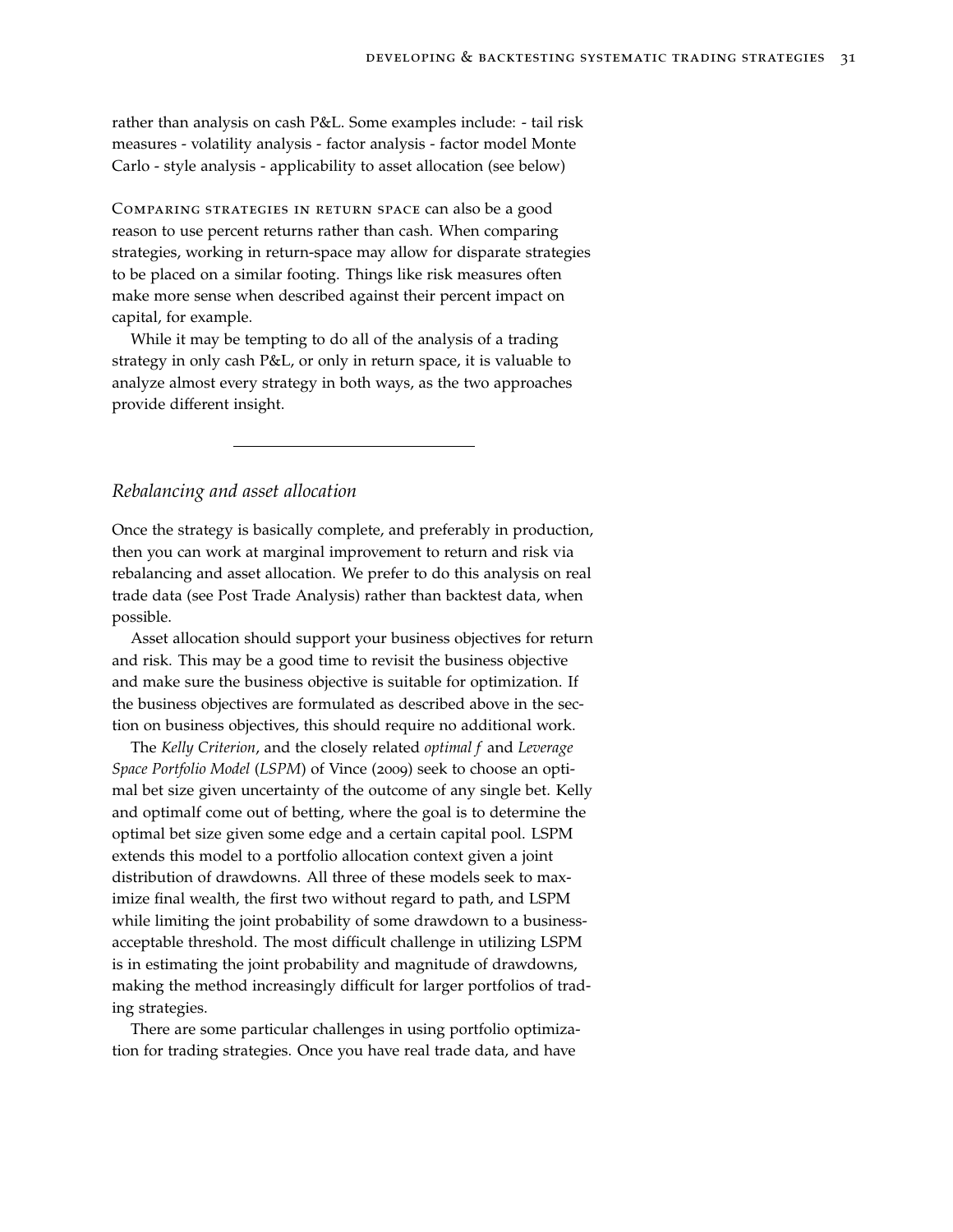aggregated it to a suitable time frame (typically daily), that daily cash return for the strategy or an instrument or configuration within the strategy is essentially a synthetic instrument return. When doing portfolio allocation among multiple choices, you ideally want a large number of observations. An order of magnitude more observations for each asset, strategy, or configuration than the number of synthetic assets you'll have in the optimization is usually near the minimum stable observations set. So 60 observations for each of six synthetic assets in the portfolio, for example.

WHAT IF YOU DON'T HAVE ENOUGH DATA? Let's suppose you want 500 observations for each of 50 synthetic assets based on the rule of thumb above. That is approximately two years of daily returns. This number of observations would likely produce a high degree of confidence if you had been running the strategy on 50 synthetic assets for two years in a stable way. If you want to allocate capital in alignment with your business objectives before you have enough data, you can do a number of things: - use the data you have and re-optimize frequently to check for stability and add more data - use higher frequency data, e.g. hourly instead of daily - use a technique such as Factor Model Monte Carlo (Jiang 2007, Zivot 2011,2012) to construct equal histories - optimize over fewer assets, requiring a smaller history

FEWER ASSETS? Suppose you have three strategies, each with 20 configurations. Using the rule of thumb above, you'd want a minimum of 600 days of production results. If instead you use the aggregate return of each of the three strategies, you could likely get a directionally correct optimization result from 30 or so observations, or a month and a half of daily data with all three strategies running. More data is generally better, if available. This compares well in practice to the three years of monthly returns (36 observations) often used for fund of hedge funds investments.

WHAT IF YOU HAVE LOTS OF STRATEGIES AND CONFIGURATIONS? Suppose we have many strategies, each with many configurations or traded assets. In the likely case that you don't have enough data to optimize over all the configurations as in the example above, you can optimize over just the aggregate strategy returns as described above. At this point your most mature strategy or strategies may very well have enough data for optimization separately. This opens the way for what is called layered objectives and optimization. You may have different business objectives for a single strategy, e.g. the objectives for a market maker and a medium term trend follower are different.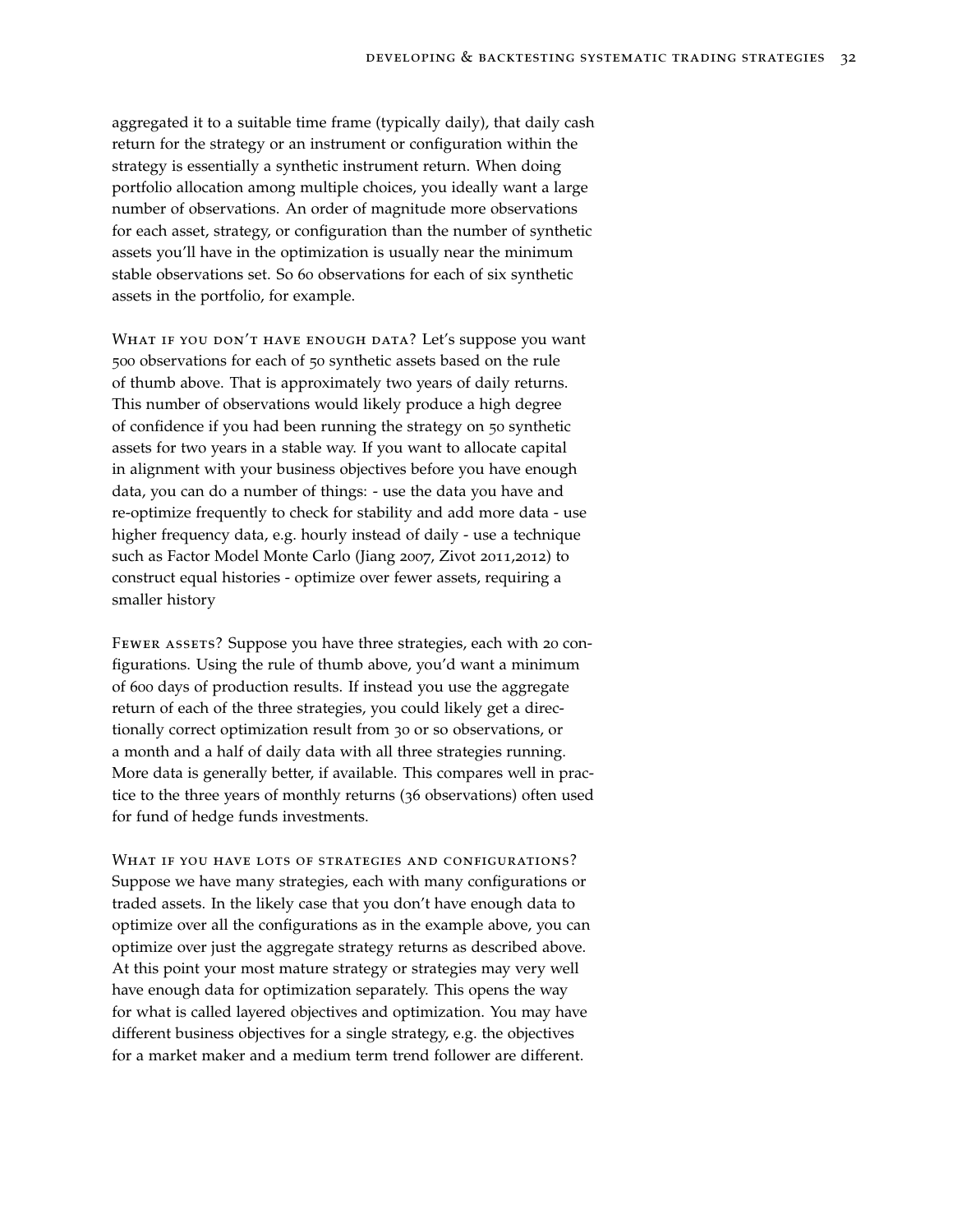In this case, it is preferable to optimize the configurations for a single strategy, generating an OOS return for the strategy on a daily scale that may be used as the input to the multi-strategy optimization described above. This layered optimization is well-supported in **R**.

How OFTEN SHOULD YOU REBALANCE? Most academic literature on optimal portfolio allocation seems to operate on an assumption of continuous rebalancing. Such an assumption is rarely warranted in practice due to:

- cost of rebalancing trades
- time to perform complex portfolio optimization
- data management required to be ready to do optimization
- uncertainty in conversion from weights to order sizes (see below)
- conversion of optimization output into strategy parameters

It typically makes sense to choose a less frequent rebalance period. Periods which may make sense for your production portfolio include, but are not limited to:

- calendar periods such as weeks or months
- periods when cash is added or withdrawn
- infrequently enough to measure out of sample deterioration with reasonable statistical confidence
- when new strategies leave small scale incubation and are ready to be scaled up to larger production sizes
- at a frequency efficient for your available computing resources

#### Also discuss:

- *rebalancing implications*
- *discuss implications of Factor Model Monte Carlo*
- *techniques for backing out from weights to capital to order sizes*

# *Probability of Overfitting*<sup>13</sup> <sup>13</sup> *We should recognize the reality that any*

This entire paper has been devoted to avoiding overfitting. At the end of the modeling process, we still need to evaluate how likely it is that the model may be overfit, and develop a haircut for the model that may identify how much out of sample deterioration could be expected.

With all of the methods described in this section, it is important to note that you are no longer measuring performance; that was

*simulated (backtest) performance presented to us likely overstates future prospects. By how much? -Antti Ilmanen* (2011) p. 112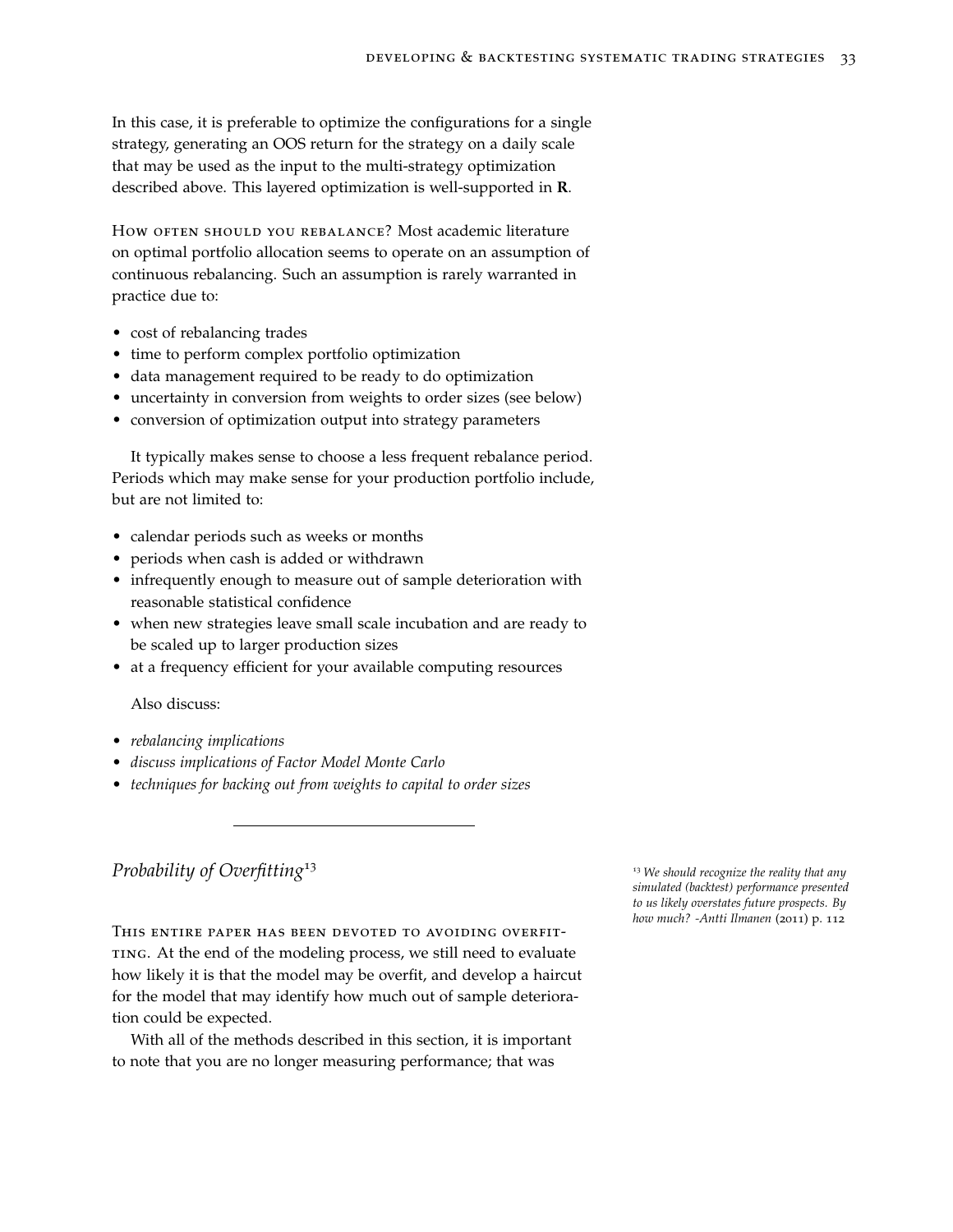covered in prior sections. At this point, we are measuring statistical error, and developing or refuting the level of confidence which may be appropriate for the backtest results. We have absolutely *fitted* the strategy to the data, but is it *over*-fit? With what confidence and error estimates can we identify the fitting?

#### *out of sample deterioration*

We need to measure the degradation that occurs OOS in a consistent fashion.

- linear measurement via lm
- measurement and reconciliation of trade stats
- application of OOS deterioration measurement to Walk Forward and *k*-folds

It can be very informative to consider all of the IS and OOS periods from walk forward analysis, and apply the OOS degradation measurements to these periods. Over time, you can hope to learn about modifications to your objective function or strategy development process which would decrease OOS degradation.

#### *resampled trades*

Tomasini(2009, 104–9) describes a basic resampling mechanism for trades. The period returns for all "flat to flat" trades in the backtest (and the flat periods with period returns of zero) which are sampled without replacement. After all trades or flat periods have been sampled, a new time series is constructed by applying the original index to the resampled returns. This gives a number of series which will have the same mean and net return as the original backtest, but differing drawdowns and tail risk measures. This allows confidence bounds to be placed on the drawdown and tail risk statistics based on the resampled returns.

This analysis can be extended to resample without replacement only the duration and quantity of the trades. These entries, exits, and flat periods are then applied to the original price data. This will generate a series of returns which are potentially very different from the original backtest.<sup>14</sup> In this model, average trade duration, <sup>14</sup> We are applying these methodologies percent time in market, and percent time long and short will remain the same, but all the performance statistics will vary based on the new path of the returns. This should allow a much more coherent placement of the chosen strategy configuration versus other strategy configurations with similar time series statistical properties.

Burns (2006) describes a number of tests that may be applied to the resampled returns to evaluate the key question of skill ver-



Figure 1: source:Aronson



Figure 2: source:Tomasini

here to gain or refute confidence in backtested results. All of these analytical methods may also be applied to post trade analysis to gain insight into real trades and execution processes.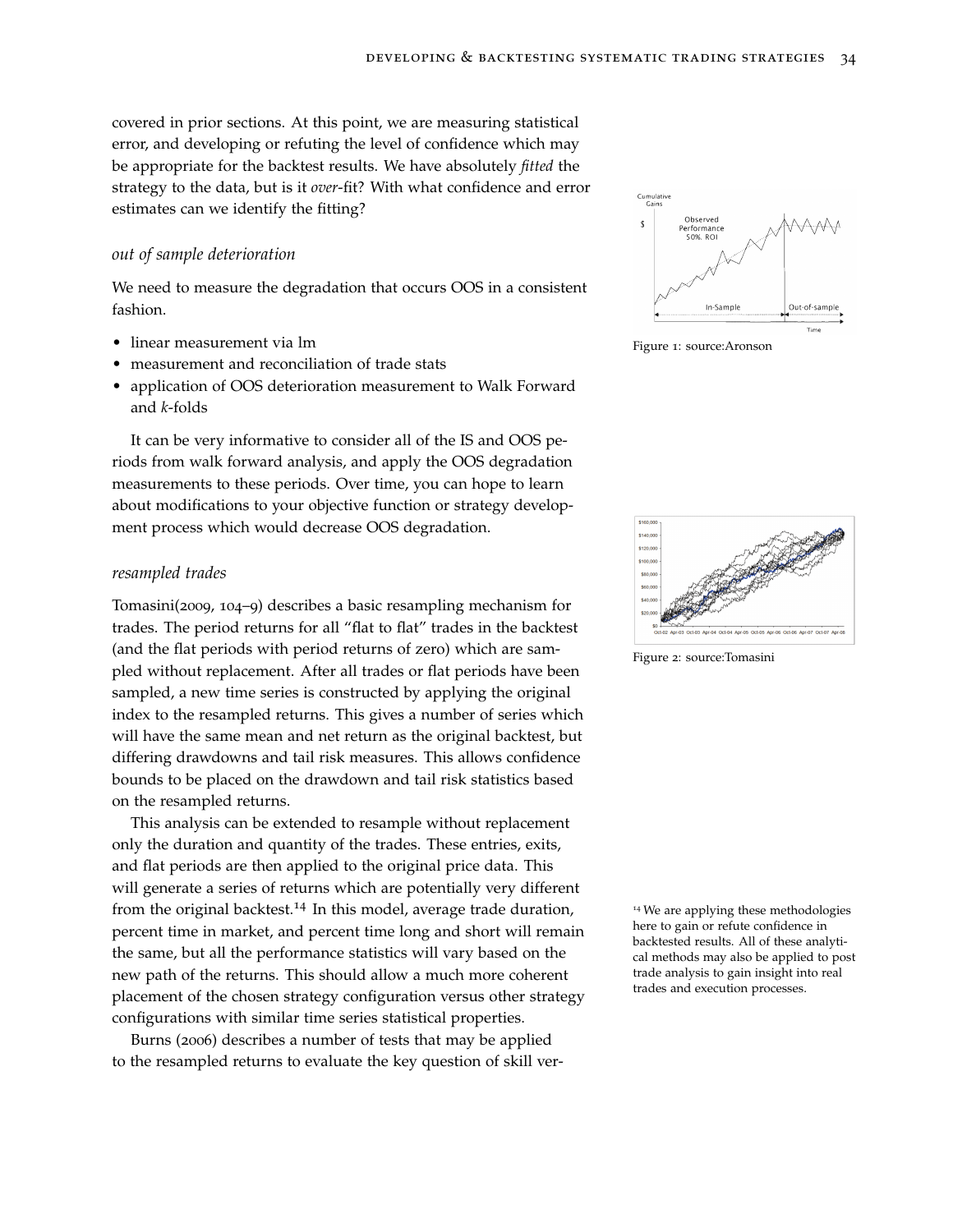sus luck. You should be able to determine via the p-value control statistics some confidence that the strategy is the product of skill rather than luck as well as the strength of the predictive power of the strategy in a manner similar to that obtained earlier on the signal processes. You can also apply all the analysis that was utilized on evaluating the strategy and its components along the way to the resampled returns, to see where in the distribution of statistics the chosen strategy configuration fits.

*What if your strategy is never flat?* These resampling methods presume flat to flat construction, where trades are marked from flat points in the backtest. Things get substantially more complicated if the strategy is rarely flat, consider for example a long only trend follower which adds and removes position around a core bias position over very long periods of time, or a market making strategy which adds and reduces positions around some carried inventory. In these cases constructing resampled returns that are statistically similar to the original strategy is very difficult. One potential choice it to make use of the "increased to reduced" trade definition methodology. If you are considering only one instrument, or a series of independent instruments, the increased to reduced methodology can be appropriately applied.<sup>15</sup> at a FIFO 15 one of the only cases in which a FIFO

If the instruments are dependent or highly correlated, the difficulty level of drawing useful statistical inference goes up yet again. In the case of dependent or highly correlated instruments or positions, you may need to rely on portfolio-level Monte Carlo analysis rather than attempting to resample trades. While it may be useful to learn if the dependent structure adds to overall returns over the random independent resampled case, it is unlikely to give you much insight into improving the strategy, or much confidence about the strategy configuration that has made it all the way to these final analyses.

*what can we learn from resampling methods? what would be incorrect inferences?*

#### *Monte Carlo*

If there is strong correlation or dependence between instruments in the backtest, then you will probably have to resample or perform Monte Carlo analysis from portfolio-level returns, rather than trades. You lose the ability to evaluate trade statistics, but will still be able to assess the returns of the backtest against the sampled portfolios for your primary business objectives and benchmarks. As was discussed in more detail under *Evaluating Signals*, it is important that any resampled data preserve the autocorrelation structure of the original

style methodology provides useful statistical information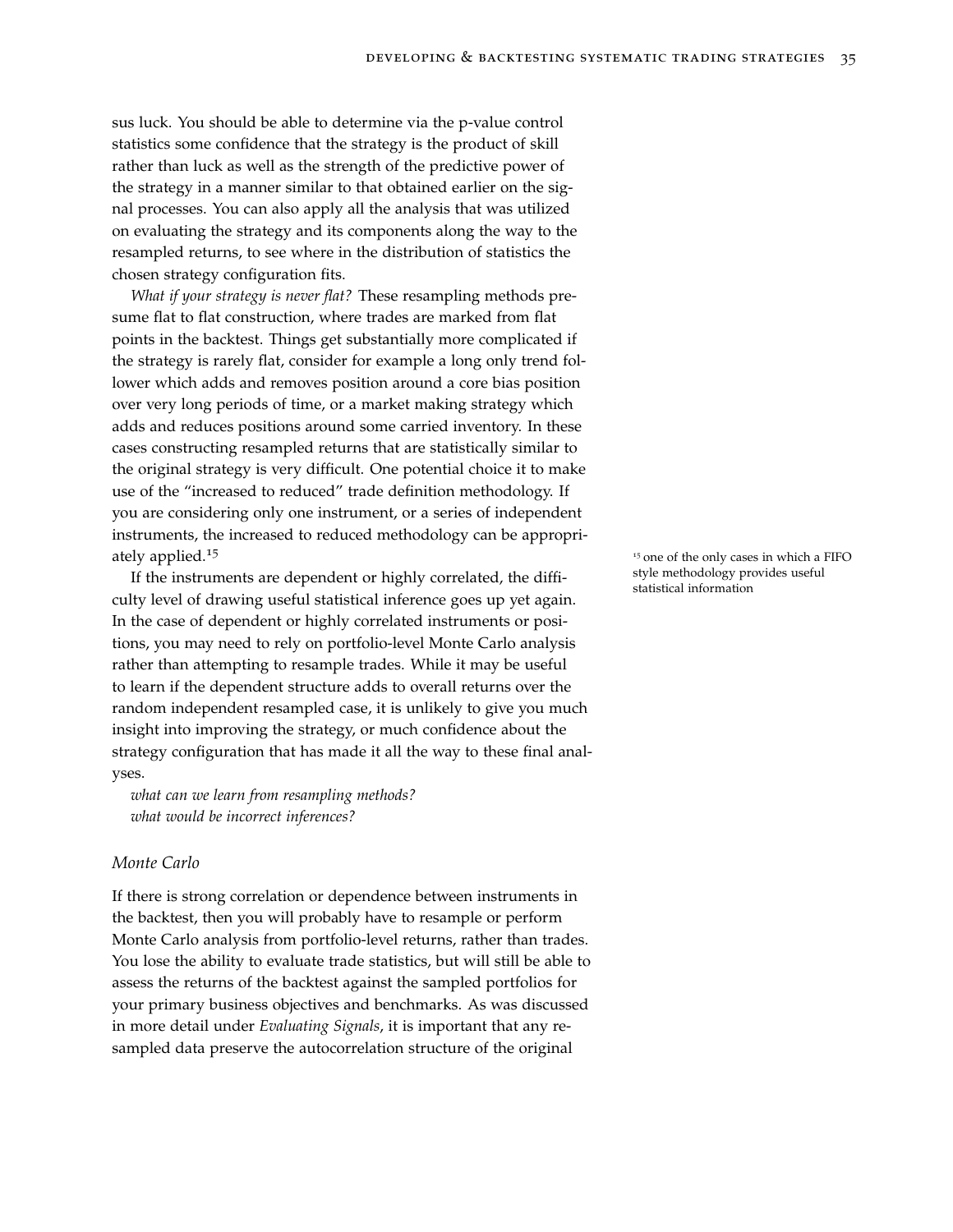data to the degree possible.

#### *White's Reality Check*

White's Data Mining Reality Check from White (2000) (usually referred to as DRMC or just "White's Reality Check" WRC) is a bootstrap based test which compares the strategy returns to a benchmark. The ideas were expanded in Hansen (2005). It creates a set of bootstrap returns and then checks via absolute or mean squared error what the chances that the model could have been the result of random selection. It applies a *p-value* test between the bootstrap distribution and the backtest results to determine whether the results of the backtest appear to be statistically significant.

#### *cross validation*

Cross validation is a widely used statistical technique for model evaluation.

In its classical statistical form, the data is cut in half, the model is trained on one half, and then the trained model is tested on the half of the model that was "held out". As such, this type of model will often be referred to as a *single hold out* cross validation model. In time series analysis, the classical formulation is often modified to use a smaller hold-out period than half the data, in order to create a larger training set. Challenges with single hold out cross validation include that one out of sample set is hard to draw firm inferences from, and that the OOS period may additionally be too short to generate enough signals and trades to gain confidence in the model.

In many ways, walk forward analysis is related to cross validation. The OOS periods in walk forward analysis are effectively validation sets as in cross validation. You can and should measure the out of sample deterioration of your walk forward model between the IS performance and the OOS performance of the model. One advantage of walk forward is that it allows parameters to change with the data. One disadvantage is that there is a temptation to make the OOS periods for walk forward analysis rather small, making it very difficult to measure deterioration from the training period. Another potential disadvantage is that the IS periods are overlapping, which can be expected to create autocorrelation among the parameters. This autocorrelation is mixed from an analysis perspective. A degree of parameter stability is usually considered an advantage. The IS periods are not all independent draws from the data, and the OOS periods will later be used as IS periods, so any analytical technique that assumes *i.i.d.* observations should be viewed at least with skepticism.

*k*-fold cross validation improves on the classical single hold-out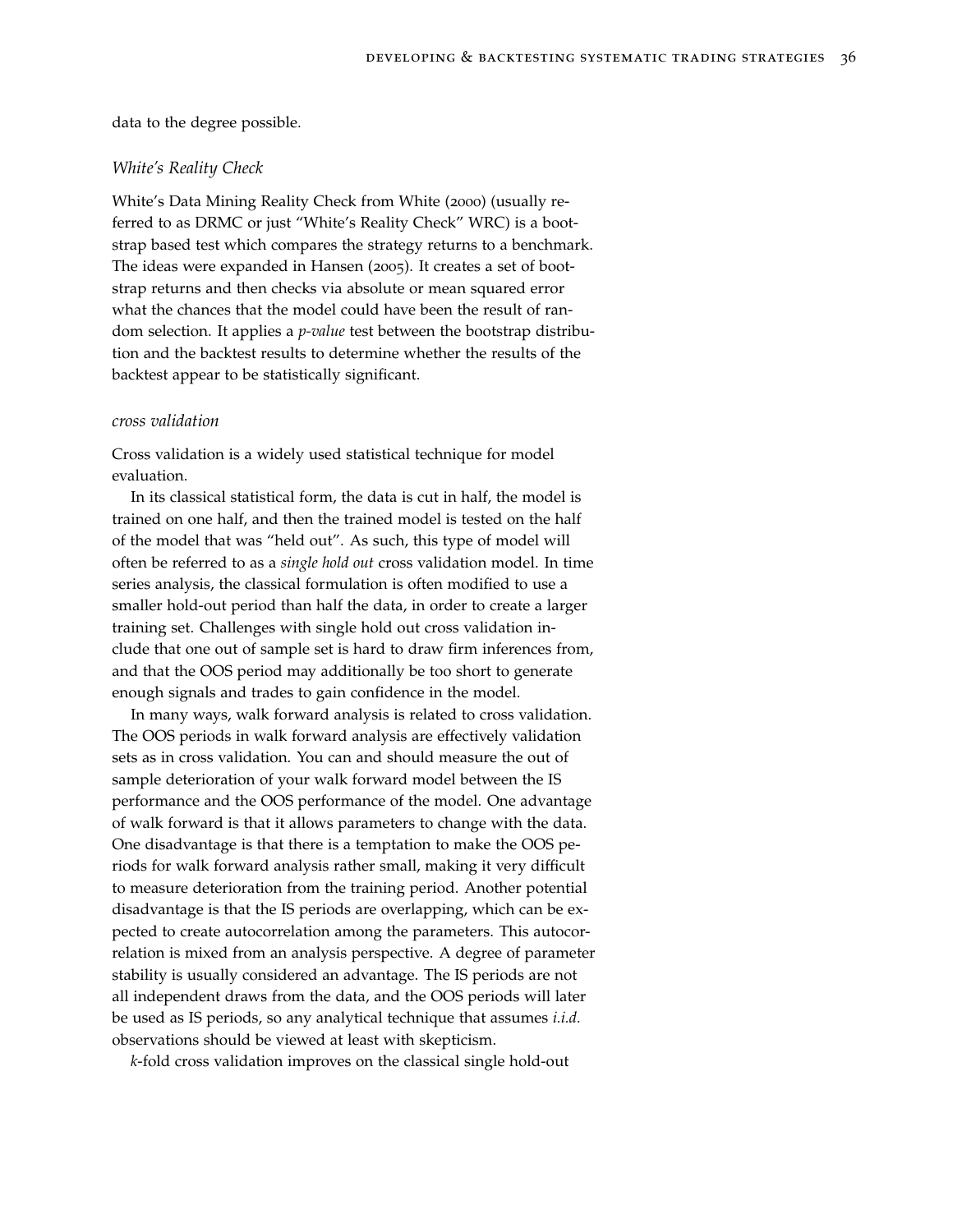OOS model by randomly dividing the sample of size *T* into sequential sub-samples of size *T/k*.(Hastie, Tibshirani, and Friedman 2009) Alternately or additionally, something like a jackknife or block bootstrap may be used to maintain some of the serial structure while providing more samples. The strategy model is fit using the fitting procedure (e.g. parameter search and/or walk forward analysis) on the entire set of *k-1* samples, in turn, and then tested on the *k-th* sample which was held out. This procedure is repeated using each *k* sample as the holdout. There is some work which must be done on price-based vs return-based time series to make the series continuous, e.g. the series must be turned into simple differences and then back converted into a price series after the folds have been recombined, and an artificial time index must be imposed. One weakness with *k*-fold cross validation for trading strategies resides in the fact that the length of each *T/k* section must be long enough to have a reasonable error bound on the objectives in the OOS segments.(Bailey, Borwein, López de Prado, et al. 2014 , p.17) While we think that this is important to note, in the same manner that it is always important to understand the statistical error bounds of your calculations, it is not a fatal flaw.

Some question exists whether *k*-fold cross validation is appropriate for time series in the same way that it is for categorical or panel data. Rob Hyndman addresses this directly here<sup>16</sup> and here<sup>17</sup>. What he <sup>16</sup> [http://robjhyndman.com/hyndsight/](http://robjhyndman.com/hyndsight/tscvexample/) describes as "forecast evaluation with a rolling origin" is essentially Walk Forward Analysis. One important takeaway from Prof. Hyndman's treatment of the subject is that it is important to define the expected result and tests to measure forecast accuracy *before* performing the (back)test. Then, all the tools of forecast evaluation may be applied to evaluate how well your forecast is doing out of sample, and whether you are likely to have overfit your model.

*linear models such as Bailey, Borwein, López de Prado, et al. (2014) and Bailey and López de Prado (2014)*

- modifying existing expectations
- track the number of trials
- how do you define a 'trial'?
- CSCV sampling
- combinatorially symmetric cross validation "generate *S*/2 testing sets of size *T*/2 by recombining the *S* slices of the overall sample of size *T*. (Bailey, Borwein, López de Prado, et al. 2014, 17)

[tscvexample/](http://robjhyndman.com/hyndsight/tscvexample/) <sup>17</sup> <https://www.otexts.org/fpp/2/5/>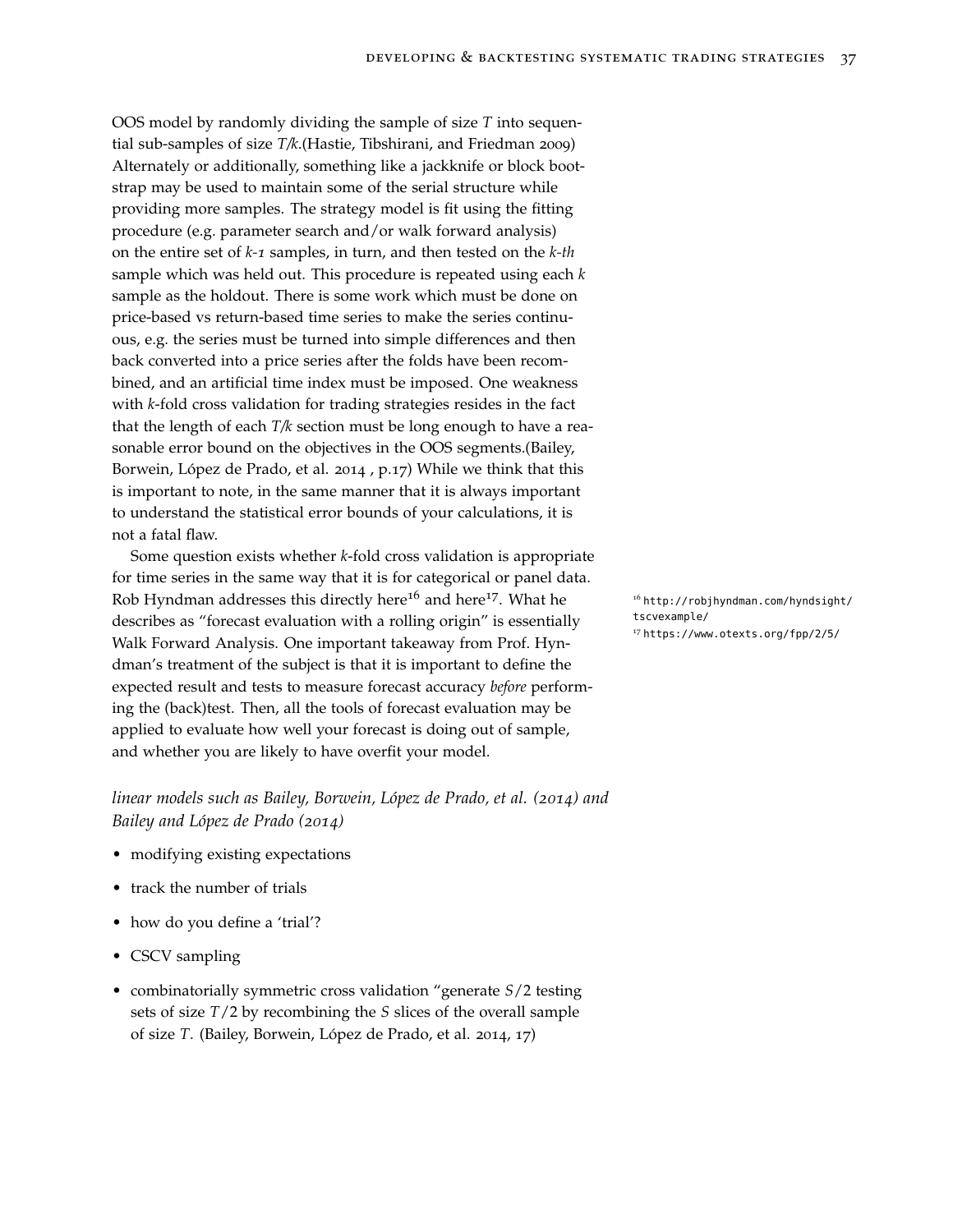- prior remarks about overlapping periods, parameter autocorrelation, and *i.i.d.* assumptions apply here as well
- Harvey and Liu (2015) , Harvey and Liu (2014) , Harvey and Liu (2013) look at Type I vs Type II error in evaluating backtests and look at appropriate haircuts based on this.

# *data mining bias*

- data mining bias and cross validation from Aronson (2006)
- Cawley and Talbot (2010)
- Keogh and Kasetty (2003)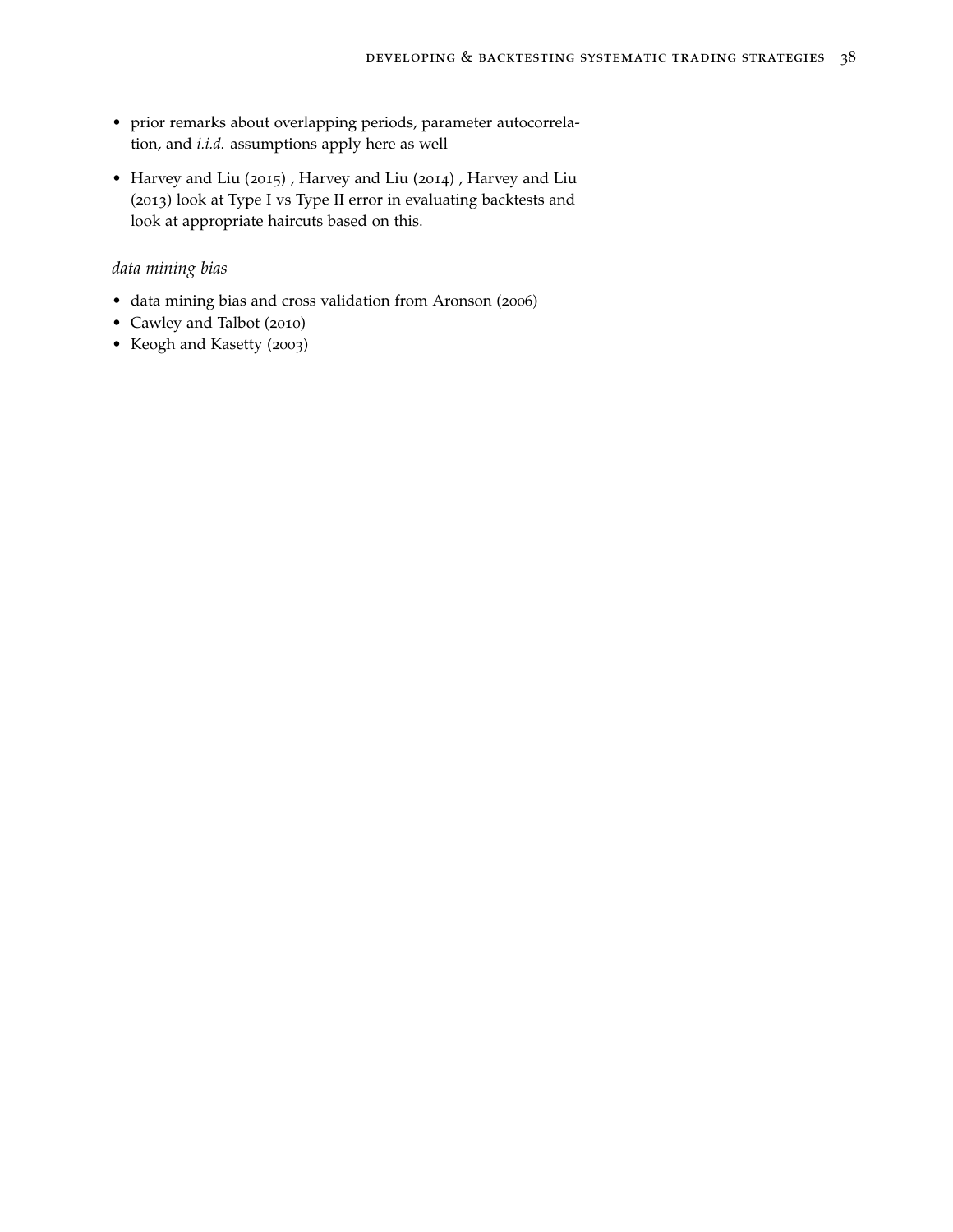# *Acknowledgements*

I would like to thank my team, John Bollinger, George Coyle, Ilya Kipnis, and Stephen Rush for insightful comments and questions on various drafts of this paper. All remaining errors or omissions should be attributed to the author.

All views expressed in this paper should be viewed as those of Brian Peterson, and do not necessarily reflect the opinions or policies of DV Trading or DV Asset Management.

# *Colophon*

This document rendered into LATEXusing *rmarkdown* (Xie (2014)) via the rmarkdown::tufte\_handout template. The BibTeX bibliography file is managed via [JabRef.](http://jabref.sourceforge.net/)

©2014-2016 Brian G. Peterson **@** 000

The most recently published version of this document may be found at <http://goo.gl/na4u5d>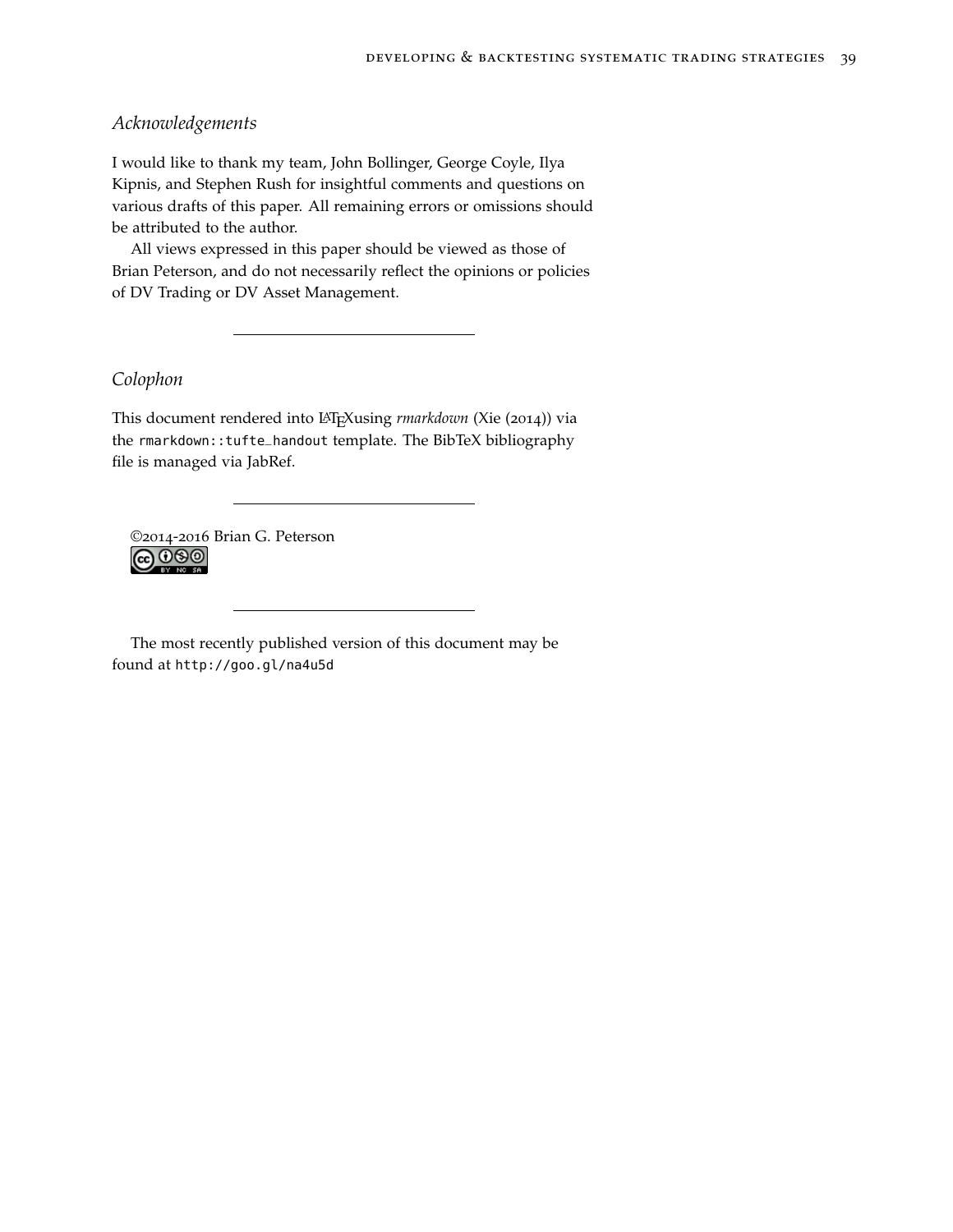# *References*

Aronson, David. 2006. *Evidence-Based Technical Analysis: Applying the Scientific Method and Statistical Inference to Trading Signals*. Wiley.

Bailey, David H, and Marcos López de Prado. 2014. "The Deflated Sharpe Ratio: Correcting for Selection Bias, Backtest Overfitting and Non-Normality." *Journal of Portfolio Management, Forthcoming*. [http:](http://www.davidhbailey.com/dhbpapers/deflated-sharpe.pdf) [//www.davidhbailey.com/dhbpapers/deflated-sharpe.pdf](http://www.davidhbailey.com/dhbpapers/deflated-sharpe.pdf).

———. forthcoming, 2014. "Drawdown-Based Stop-Outs and the 'Triple Penance' Rule." *Journal of Risk*. [http://papers.ssrn.com/](http://papers.ssrn.com/sol3/papers.cfm?abstract_id=2201302) [sol3/papers.cfm?abstract\\_id=2201302](http://papers.ssrn.com/sol3/papers.cfm?abstract_id=2201302).

Bailey, David H, Jonathan M Borwein, Marcos López de Prado, and Qiji Jim Zhu. 2014. "Pseudomathematics and Financial Charlatanism: The Effects of Backtest Over Fitting on Out-of-Sample Performance." *Notices of the AMS* 61 (5): 458–71.

Bailey, David H, Jonathan M Borwein, Marcos López de Prado, and Qiji Jim Zhu. 2014. "The Probability of Backtest Overfitting." [http://papers.ssrn.com/sol3/papers.cfm?abstract\\_id=2326253](http://papers.ssrn.com/sol3/papers.cfm?abstract_id=2326253).

Baquero, Guillermo, Jenke Ter Horst, and Marno Verbeek. 2005. "Survival, Look-Ahead Bias, and Persistence in Hedge Fund Performance." *Journal of Financial and Quantitative Analysis* 40 (03). Cambridge Univ Press: 493–517. [http://papers.ssrn.com/sol3/papers.](http://papers.ssrn.com/sol3/papers.cfm?abstract_id=371051) [cfm?abstract\\_id=371051](http://papers.ssrn.com/sol3/papers.cfm?abstract_id=371051).

Box, George E.P., and Norman R. Draper. 1987. *Empirical Model-Building and Response Surfaces.* John Wiley & Sons.

Burns, Patrick. 2006. "Random Portfolios for Evaluating Trading Strategies." [http://www.burns-stat.com/pages/Working/evalstrat.](http://www.burns-stat.com/pages/Working/evalstrat.pdf) [pdf](http://www.burns-stat.com/pages/Working/evalstrat.pdf).

Carroll, Robert. 2011. *The Skeptic's Dictionary: A Collection of Strange Beliefs, Amusing Deceptions, and Dangerous Delusions*. John Wiley & Sons. <http://skepdic.com/adhoc.html>.

Cawley, Gavin C, and Nicola LC Talbot. 2010. "On over-Fitting in Model Selection and Subsequent Selection Bias in Performance Evaluation." *The Journal of Machine Learning Research* 11. JMLR. org: 2079–2107. [http://www.jmlr.org/papers/volume11/cawley10a/](http://www.jmlr.org/papers/volume11/cawley10a/cawley10a.pdf) [cawley10a.pdf](http://www.jmlr.org/papers/volume11/cawley10a/cawley10a.pdf).

Diedesch, Josh. 2014. "2014 Forty Under Forty." *Chief Investment Officer*. California State Teachers' Retirement System. [http://www.](http://www.ai-cio.com/Forty_Under_Forty_2014.aspx?page=9) [ai-cio.com/Forty\\_Under\\_Forty\\_2014.aspx?page=9](http://www.ai-cio.com/Forty_Under_Forty_2014.aspx?page=9).

Feynman, Richard P, Robert B Leighton, Matthew Sands, and EM Hafner. 1965. *The Feynman Lectures on Physics*. Vols. 1-3.

Fitschen, Keith. 2013. *Building Reliable Trading Systems*. John Wiley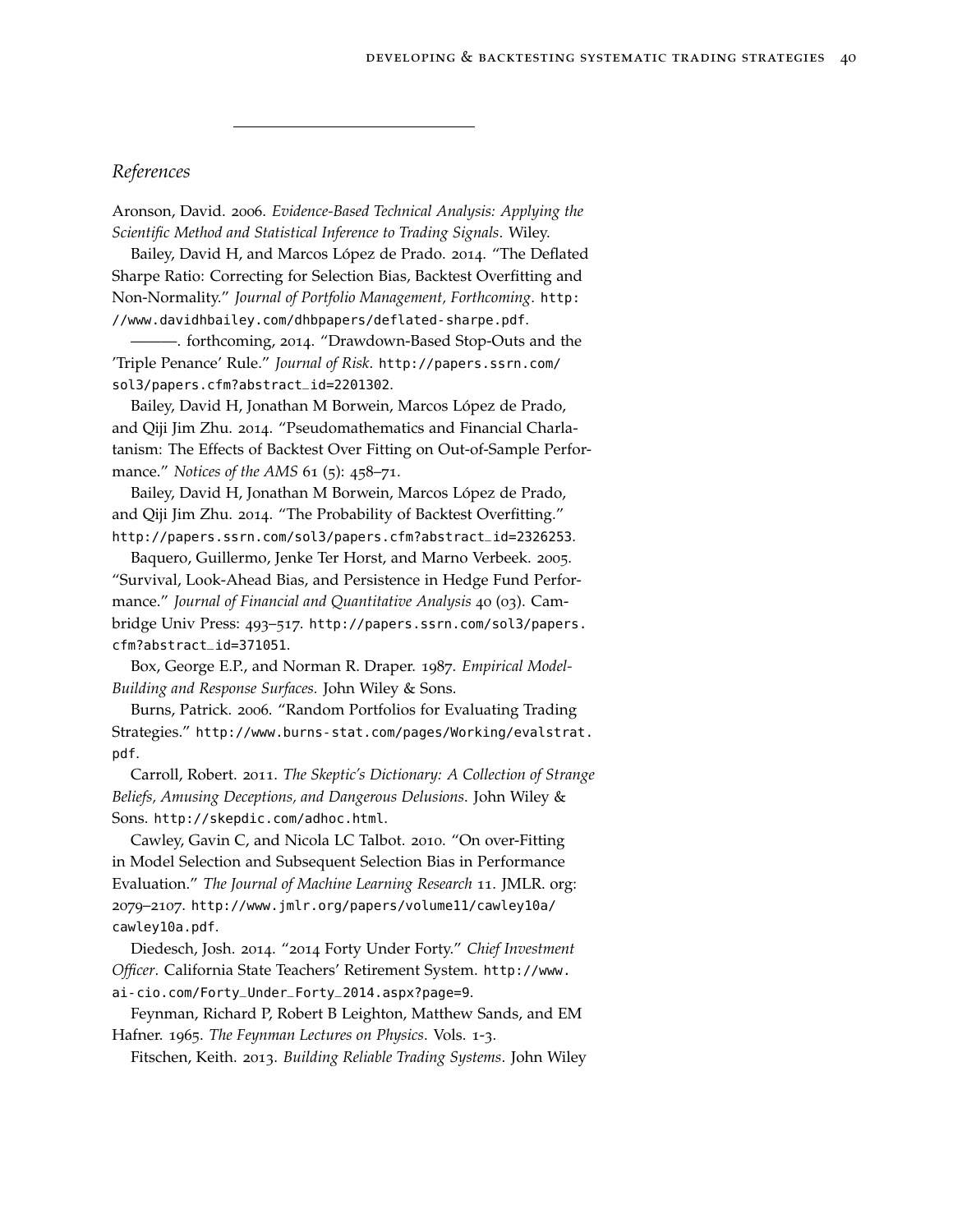& Sons, Inc.

Hansen, Peter R. 2005. "A Test for Superior Predictive Ability." *Journal of Business and Economic Statistics*.

Harvey, Campbell R., and Yan Liu. 2013. "Multiple Testing in Economics." *SSRN*. <http://ssrn.com/abstract=2358214>.

———. 2014. "Evaluating Trading Strategies." *Journal of Portfolio Management* 40 (5): 108–18. [https://faculty.fuqua.duke.edu/](https://faculty.fuqua.duke.edu/~charvey/Research/Published_Papers/P116_Evaluating_trading_strategies.pdf) [~charvey/Research/Published\\_Papers/P116\\_Evaluating\\_trading\\_](https://faculty.fuqua.duke.edu/~charvey/Research/Published_Papers/P116_Evaluating_trading_strategies.pdf) [strategies.pdf](https://faculty.fuqua.duke.edu/~charvey/Research/Published_Papers/P116_Evaluating_trading_strategies.pdf).

———. 2015. "Backtesting." *SSRN*. [http://ssrn.com/abstract=](http://ssrn.com/abstract=2345489) [2345489](http://ssrn.com/abstract=2345489).

Hastie, Trevor, Robert Tibshirani, and Jerome Friedman. 2009. *The Elements of Statistical Learning: Data Mining, Inference, and Prediction. Second Edition*. Springer.

Horowitz, Ben. 2014. *The Hard Thing About Hard Things: Building a Business When There Are No Easy Answers*. HarperCollins.

Ilmanen, Antti. 2011. *Expected Returns: An Investor's Guide to Harvesting Market Rewards*. John Wiley & Sons.

Keogh, Eamonn, and Shruti Kasetty. 2003. "On the Need for Time Series Data Mining Benchmarks: A Survey and Empirical Demonstration." *Data Mining and Knowledge Discovery* 7 (4). Springer: 349–71. [http://citeseerx.ist.psu.edu/viewdoc/download?doi=10.1.1.13.](http://citeseerx.ist.psu.edu/viewdoc/download?doi=10.1.1.13.2240&rep=rep1&type=pdf) [2240&rep=rep1&type=pdf](http://citeseerx.ist.psu.edu/viewdoc/download?doi=10.1.1.13.2240&rep=rep1&type=pdf).

Kerr, Norbert L. 1998. "HARKing: Hypothesizing After the Results Are Known." *Personality and Social Psychology Review* 2 (3). Sage Publications: 196–217. [http://psr.sagepub.com/content/2/3/196.](http://psr.sagepub.com/content/2/3/196.abstract) [abstract](http://psr.sagepub.com/content/2/3/196.abstract).

Kestner, Lars. 2003. *Quantitative Trading Strategies: Harnessing the Power of Quantitative Techniques to Create a Winning Trading Program*. McGraw-Hill.

Kuhn, Max, and Kjell Johnson. 2013. *Applied Predictive Modeling*. Springer. <http://appliedpredictivemodeling.com/>.

Pardo, Robert. 2008. *The Evaluation and Optimization of Trading Strategies*. Second ed. John Wiley & Sons.

Racine, Jeffrey S, and Christopher F Parmeter. 2012. "Data-Driven Model Evaluation: A Test for Revealed Performance." *McMaster University*. [http://socserv.mcmaster.ca/econ/rsrch/papers/archive/](http://socserv.mcmaster.ca/econ/rsrch/papers/archive/2012-13.pdf) [2012-13.pdf](http://socserv.mcmaster.ca/econ/rsrch/papers/archive/2012-13.pdf).

Ripley, Brian D. 2004. "Selecting Amongst Large Classes of Models." *Methods and Models in Statistics: In Honor of Professor John Nelder, FRS*, 155–70.

Smith, Martha K. n.d. "Common Misteaks Mistakes in Using Statistics: Spotting and Avoiding Them - Data Snooping." [https:](https://www.ma.utexas.edu/users/mks/statmistakes/datasnooping.html)